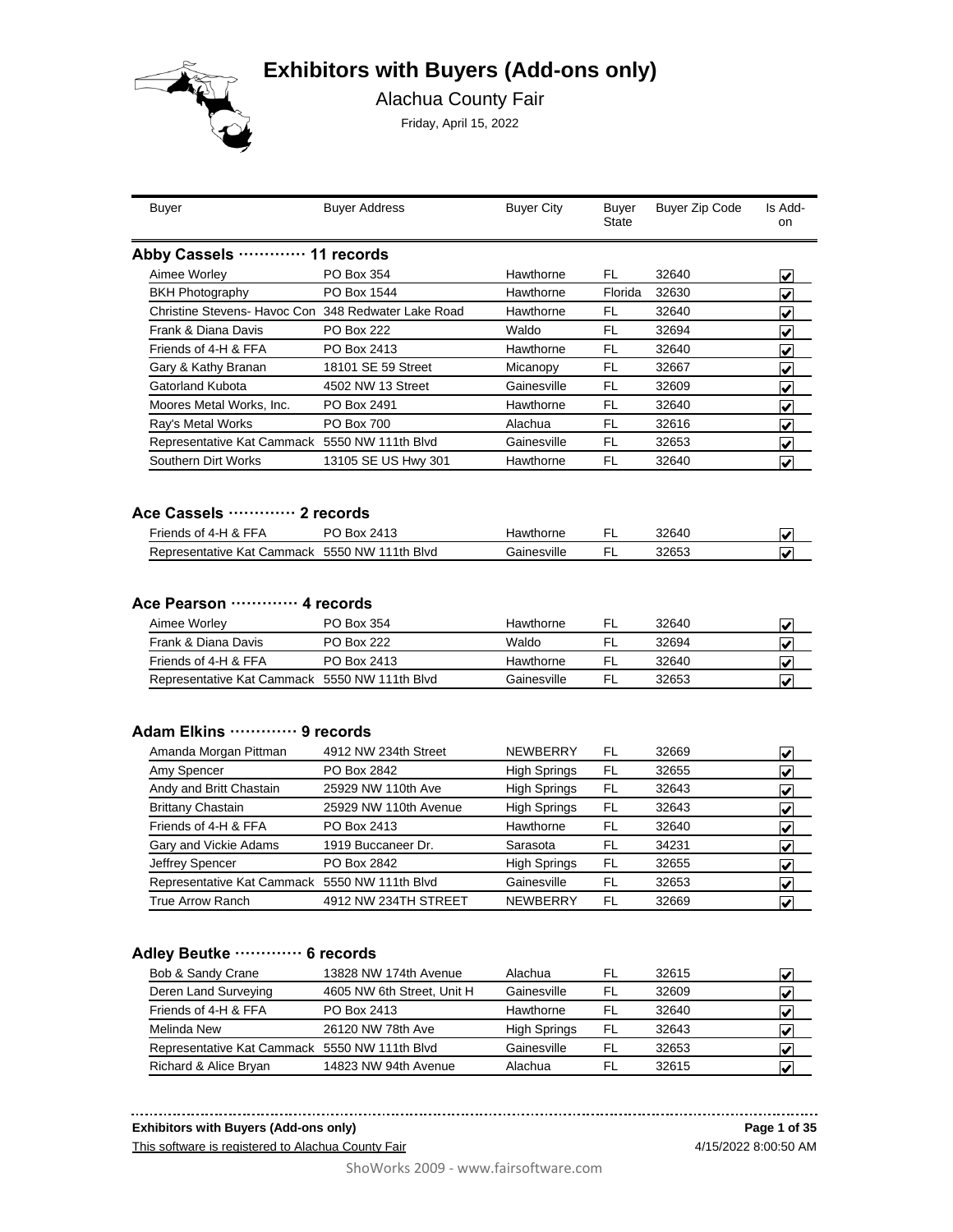| <b>Buyer</b>                                             | <b>Buyer Address</b>     | <b>Buyer City</b>    | Buyer<br><b>State</b> | Buyer Zip Code | Is Add-<br><b>on</b>             |
|----------------------------------------------------------|--------------------------|----------------------|-----------------------|----------------|----------------------------------|
| Aiden Lepianka ………… 3 records                            |                          |                      |                       |                |                                  |
| Friends of 4-H & FFA                                     | PO Box 2413              | Hawthorne            | FL                    | 32640          | ✔                                |
| Representative Kat Cammack 5550 NW 111th Blvd            |                          | Gainesville          | FL                    | 32653          | ⊽                                |
| Rogers Livestock                                         | 3283 SW CR 778           | Fort White           | FL                    | 32038          | V                                |
| Allyson DiFranco ············· 1 record                  |                          |                      |                       |                |                                  |
| Almond Oil Company                                       | 504 Swilliston Road      | Gainesville          | FL.                   | 32641          | $\left  \bm{\mathsf{v}} \right $ |
|                                                          |                          |                      |                       |                |                                  |
| <b>Amber Rogers ·</b>                                    | $\cdots$ 6 records       |                      |                       |                |                                  |
| Anthony & Stacia Corpora                                 | 2341 NE County Road 1469 | Hawthorne            | FL.                   | 32640          | ✔                                |
| CnL Ranch                                                | 2344 SW Old Bellamy Road | <b>Ft White</b>      | F1                    | 32038          | ✔                                |
| <b>Emily Eubanks</b>                                     | 3615 SW Wacahoota Rd     | Micanopy             | FL                    | 32667          | ✔                                |
| Friends of 4-H & FFA                                     | PO Box 2413              | Hawthorne            | FL                    | 32640          | ✔                                |
| Kristina Shine                                           | 1441 SW CR 138           | <b>Ft White</b>      | FL                    | 32038          | ✔                                |
| Representative Kat Cammack 5550 NW 111th Blvd            |                          | Gainesville          | FL                    | 32653          | ◀                                |
| Ameris Jones  1 record                                   |                          |                      |                       |                |                                  |
| Terry and Penny Elixson                                  | 28826 NW CR 241          | Alachua              | FI                    | 32615          | ◡                                |
|                                                          |                          |                      |                       |                |                                  |
| Annabeth Green  10 records<br>Aaron Wootton - Wootton Fa | 6414 nw state road 45    | <b>High Springs</b>  | Florida               | 32643          | V                                |
| Amanda James                                             | 21825 NW 29th Terrace    | <b>Brooker</b>       | FL                    | 32622-5187     | ✔                                |
| Circle H Ag Sales                                        | 28730 NW 32 Avenue       | <b>Newberry</b>      | FL                    | 32669          |                                  |
| Danay & Rodney Harvey                                    | PO Box 261               | Newberry             | <b>FL</b>             | 32669          | $\vert \checkmark$               |
| <b>Foti's Bees</b>                                       | 151 N Winterset Ave      | <b>Crystal River</b> | FL                    | 34429          | $\vert \checkmark$               |
| Friends of 4-H & FFA                                     | PO Box 2413              | Hawthorne            | <b>FL</b>             | 32640          | $\blacktriangledown$             |
| Hersey Inc                                               | 20722 SW County Rd18     | <b>Brooker</b>       | Florida               | 32622          | $\blacktriangledown$             |
|                                                          |                          |                      |                       |                | $\blacktriangledown$             |
| R3C                                                      | PO Box 358               | Williston            | FI                    | 32696          | $\blacktriangledown$             |
| Representative Kat Cammack 5550 NW 111th Blvd            |                          | Gainesville          | FL                    | 32653          | V                                |
| Will Hardee                                              | 5650 NW 135th Street     | Chiefland            | FL                    | 32626          | V                                |
| Annalee Tidwell  3 records<br>Frank & Diana Davis        | PO Box 222               | Waldo                | FL                    | 32694          |                                  |
| Friends of 4-H & FFA                                     | PO Box 2413              | Hawthorne            | FL                    |                | ✔                                |
| Representative Kat Cammack 5550 NW 111th Blvd            |                          | Gainesville          | FL                    | 32640<br>32653 | ✔<br>V                           |
|                                                          |                          |                      |                       |                |                                  |
| <b>Anthony Davila</b>                                    | 12 records               |                      |                       |                |                                  |
| Capote Cattle Co                                         | 5637 SW 282 St           | Newberry             | FL                    | 32669          | ✔                                |
| Circle H Ag Sales                                        | 28730 NW 32 Avenue       | Newberry             | FL                    | 32669          | ✔                                |
| <b>Clifford Preston</b>                                  | PO Box 13986             | Gainesville          | FL                    | 32604          | ✔                                |
| Farm Credit of Florida                                   | 12300 NW US Hwy 441      | Alachua              | FL                    | 32615          | ✔                                |
| Friends of 4-H & FFA                                     | PO Box 2413              | Hawthorne            | FL                    | 32640          | ✔                                |
| Gatorland Kubota                                         | 4502 NW 13 Street        | Gainesville          | FL                    | 32609          | ✔                                |
|                                                          | 1019 NE 90th Ave         | High Springs         | FL                    | 32643          | ✔                                |
| Hines Farms LLC                                          |                          |                      | FL                    | 32686          | ✔                                |
| Patriot Homes                                            | 9009 W HWY 318           | Reddick              |                       |                |                                  |
| Rafter KV Ranch LLC                                      | 16211 149th Road         | Mc Alpin             | FL                    | 32062          | ✔                                |
| Ray's Metal Works                                        | PO Box 700               | Alachua              | FL                    | 32616          | ✔                                |

**Exhibitors with Buyers (Add-ons only)**

This software is registered to Alachua County Fair

**Page 2 of 35**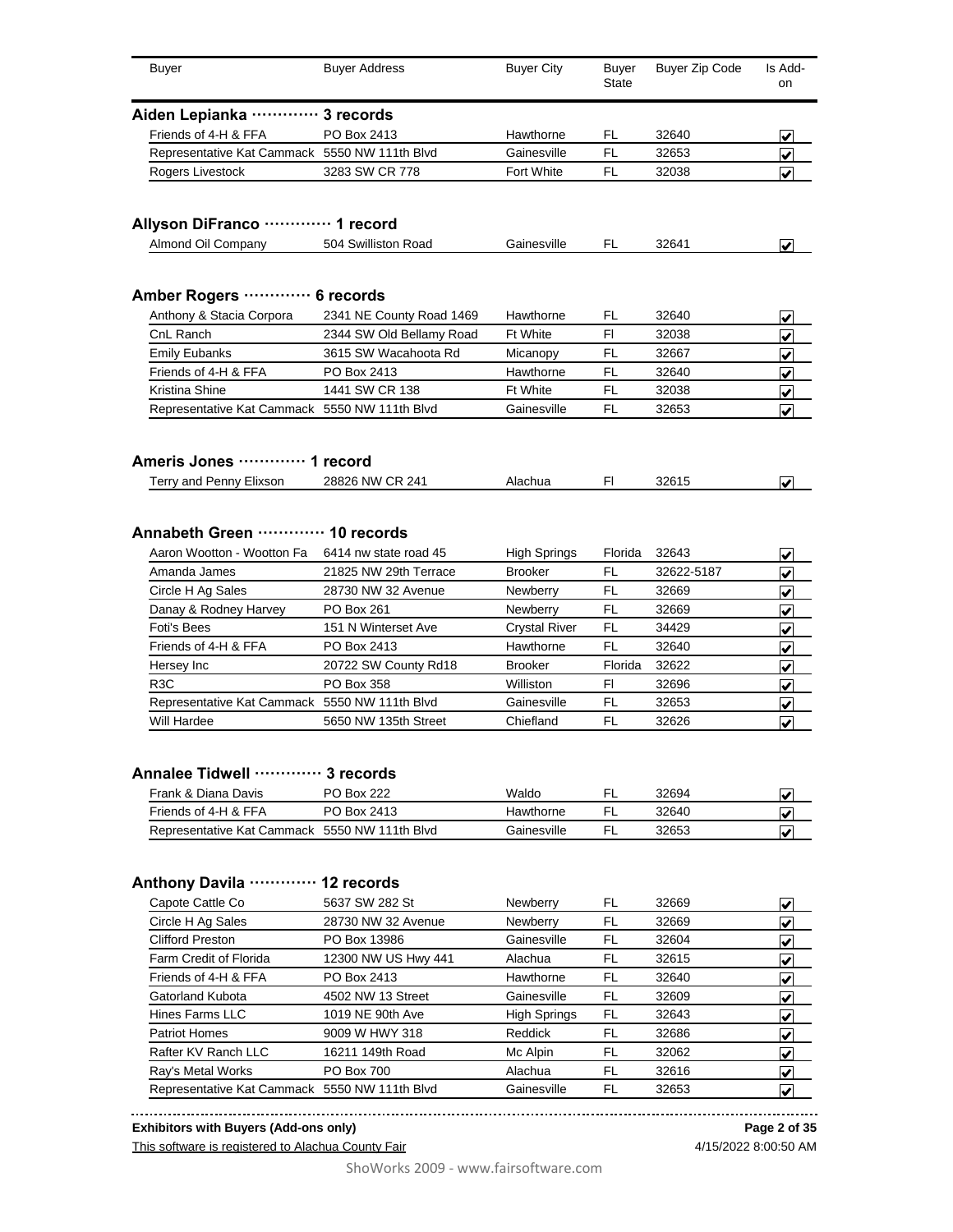| Buyer                          | <b>Buver Address</b> | <b>Buver City</b> | Buver<br><b>State</b> | Buyer Zip Code | Is Add-<br>on |
|--------------------------------|----------------------|-------------------|-----------------------|----------------|---------------|
| Anthony Davila ………… 12 records |                      |                   |                       |                |               |
| Roberto Zubieta                | 11395 SW 79th Street | Miami             | FL                    | 33173          |               |

#### **Ashley Mallard ············· 7 records**

| PO Box 2413                                   | Hawthorne           | <b>FL</b> | 32640 |   |
|-----------------------------------------------|---------------------|-----------|-------|---|
| 21042 NW County Rd 2054                       | Alachua             | FL        | 32615 |   |
| 23905 NW 110 Ave                              | Alachua             | FI.       | 32615 |   |
| Representative Kat Cammack 5550 NW 111th Blvd | Gainesville         | FL        | 32653 | V |
| 14823 NW 94th Avenue                          | Alachua             | FL        | 32615 | V |
| 15207 NW 25th Terrace                         | Gainesville         | FI        | 32609 |   |
| 17833 NW 244th Street                         | <b>High Springs</b> | FL        | 32643 |   |
|                                               |                     |           |       |   |

### **Ashlynn Samora ············· 11 records**

| Boone Equipment                               | PO Box 3190              | <b>High Springs</b> | FL | 32643 | $\vert \checkmark\vert$          |
|-----------------------------------------------|--------------------------|---------------------|----|-------|----------------------------------|
| CW Auction Company, LLC                       | 25961 W US Hwy 27        | <b>High Springs</b> | FL | 32643 | $\blacktriangledown$             |
| <b>DW Pest Control</b>                        | 13618 NW 270 Avenue      | Alachua             | FL | 32615 | $\left  \mathbf{v} \right $      |
| Friends of 4-H & FFA                          | PO Box 2413              | Hawthorne           | FL | 32640 | $\blacktriangleright$            |
| John Davis                                    | P.O. Box 262             | Lacrosse            | FL | 32658 | $\left  \bm{\mathsf{v}} \right $ |
| R and M Construction and De                   | 15948 W County Road 1491 | Alachua             | FL | 32615 | $\blacktriangleright$            |
| Ray's Metal Works                             | PO Box 700               | Alachua             | FL | 32616 | $\left  \bm{\mathsf{v}} \right $ |
| Representative Kat Cammack 5550 NW 111th Blvd |                          | Gainesville         | FL | 32653 | $\left  \bm{\mathsf{v}} \right $ |
| Sleepy G's Bees                               | 25744 NW 46 Avenue       | Newberry            | FL | 32669 | $\left  \bm{\mathsf{v}} \right $ |
| <b>Stellar Services</b>                       | 2809 E 20th Way          | Gainesville         | FL | 32609 | $\blacktriangleright$            |
| Whitfield Window And Door, I                  | 17833 NW 244th Street    | <b>High Springs</b> | FL | 32643 | $\left  \bm{\mathsf{v}} \right $ |

### **Ashton Hall ············· 13 records**

| Adam & Bridgit O'Steen                             | 18073 NW 262nd Avenue      | Alachua             | FL  | 32615 | $\overline{\mathbf{v}}$                  |
|----------------------------------------------------|----------------------------|---------------------|-----|-------|------------------------------------------|
| Alexandra Swallows                                 | 22102 North State Road 121 | Alachua             | FL  | 32615 | $\left  \bm{\mathsf{v}} \right $         |
| Anonymous                                          |                            |                     |     |       | $\left  \mathbf{v} \right $              |
| Friends of 4-H & FFA                               | PO Box 2413                | Hawthorne           | FL  | 32640 | $\left  \mathbf{v} \right $              |
| J. D. & Bridgette Pettyjohn                        | 19918 NW 247th Lane        | <b>High Springs</b> | FL  | 32643 | $\left  \bm{\mathsf{v}} \right $         |
| Jessica Butts                                      | 6629 SW CR 240             | Lake City           | FL  | 32024 | $\left  \bm{\mathsf{v}} \right $         |
| John E Green                                       | 14208 NW 243 Terr          | <b>High Springs</b> | FL  | 32643 | $\left  \mathbf{v} \right $              |
| JP Hood                                            | 21976 NW 202 street        | <b>High Springs</b> | FL  | 32643 | $\vert\bm{\mathsf{v}}\vert$              |
| Kelly & Christy Barber/Edward 15806 NW 78th Avenue |                            | Alachua             | FL  | 32615 | $\vert\bm{\mathsf{v}}\vert$              |
| M & H Farms                                        | 15701 NW 278 Avenue        | Alachua             | FL  | 32615 | $\vert\bm{\mathsf{v}}\vert$              |
| Mason Kramer                                       | 25406 NW 187th Ave         | <b>High Springs</b> | FI. | 32643 | $\left  \boldsymbol{\mathsf{v}} \right $ |
| Matthew & Shannon Braddy                           | 21042 NW County Rd 2054    | Alachua             | FL  | 32615 | $\blacktriangleright$                    |
| Representative Kat Cammack 5550 NW 111th Blvd      |                            | Gainesville         | FL  | 32653 | $\blacktriangledown$                     |

#### **Aubrey Fralick ············· 19 records**

| Amanda James                                   | 21825 NW 29th Terrace | <b>Brooker</b>      | FL | 32622-5187 | V |
|------------------------------------------------|-----------------------|---------------------|----|------------|---|
| Andy & Kristi Crane                            | PO Box 2201           | Alachua             | FL | 32616      | V |
| <b>Beyond Expectations</b>                     | 27118 NW 165th Street | Alachua             | FL | 32615      | V |
| Boone Equipment                                | PO Box 3190           | <b>High Springs</b> | FL | 32643      | V |
| Circle H Ag Sales                              | 28730 NW 32 Avenue    | Newberry            | FL | 32669      | V |
| <b>CNC Cattle Company</b>                      | 27007 N SR 121        | Alachua             | FL | 32615      | V |
| <b>DW Pest Control</b>                         | 13618 NW 270 Avenue   | Alachua             | FL | 32615      | V |
| Friends of 4-H & FFA                           | PO Box 2413           | Hawthorne           | FL | 32640      | V |
| Gomac Custom Builders, LLC 9417 NW 43rd Street |                       | Gainesville         | FL | 32653      | V |

**Exhibitors with Buyers (Add-ons only) Page 3 of 35**

This software is registered to Alachua County Fair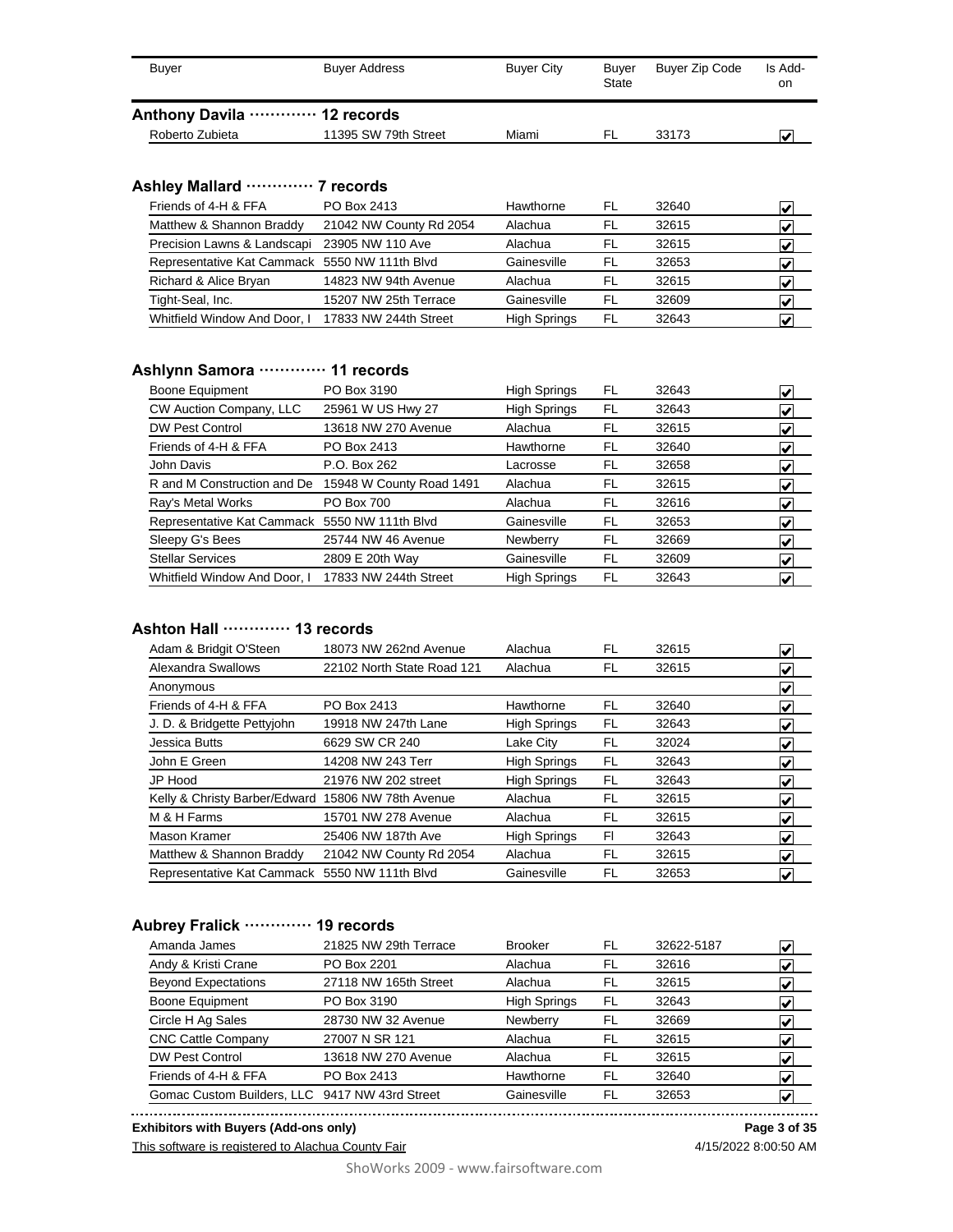| Buver | <b>Buyer Address</b>           | <b>Buyer City</b> | Buver<br>State | Buyer Zip Code | Is Add-<br>on |
|-------|--------------------------------|-------------------|----------------|----------------|---------------|
|       | Aubrey Fralick ………… 19 records |                   |                |                |               |

|                                               | 2626 NE 39 Avenue     | Gainesville         |    |            |                               |
|-----------------------------------------------|-----------------------|---------------------|----|------------|-------------------------------|
| Hill's BBQ & Catering                         |                       |                     | FL | 32609      | V                             |
| Jon Doke                                      | 13904 NW 270th Ave    | Alachua             | FL | 32615      | V                             |
| Kelly & Christy Barber/Edward                 | 15806 NW 78th Avenue  | Alachua             | FL | 32615      | V                             |
| M & H Farms                                   | 15701 NW 278 Avenue   | Alachua             | FL | 32615      | V                             |
| <b>Nettles Sausage</b>                        | 190 SW County Rd 240  | Lake City           | FL | 32025      | V                             |
| Precision Lawns & Landscapi                   | 23905 NW 110 Ave      | Alachua             | FL | 32615      | V                             |
| Preston & Katie Howell                        | 16512 NW 278th Ave    | Alachua             | FL | 32615      | V                             |
| Ray Hughes                                    | 24609 NW 155th Avenue | <b>High Springs</b> | FL | 32643-6853 | $\vert \bm{\mathsf{v}} \vert$ |
| Representative Kat Cammack 5550 NW 111th Blvd |                       | Gainesville         | FL | 32653      | $\blacktriangleright$         |
| Santa Fe River Ranch                          | 29220 NW 122nd Street | Alachua             | FL | 32615      | V                             |
|                                               |                       |                     |    |            |                               |

### **Austin Floyd ············· 16 records**

| Amy Fralick                | 8347 NE 50th Street       | <b>High Springs</b> | FL | 32643      | V                             |
|----------------------------|---------------------------|---------------------|----|------------|-------------------------------|
| Andy & Kristi Crane        | PO Box 2201               | Alachua             | FL | 32616      | $\overline{\mathbf{v}}$       |
| Billy & Sonya Wilsey       | 21103 NW 78 Ave           | Alachua             | FL | 32615      | $\vert \checkmark$            |
| <b>Boone Equipment</b>     | PO Box 3190               | <b>High Springs</b> | FL | 32643      | V                             |
| Caroline Reschetar         | 14508 NW 83 Lane          | Alachua             | FL | 32615-6739 | $\vert \checkmark$            |
| Friends of 4-H & FFA       | PO Box 2413               | Hawthorne           | FL | 32640      | $\vert \checkmark$            |
| Hugh Cain Allstate         | 2457 NW 12 PL             | Gainesville         | FL | 32605      | V                             |
| Lori Box                   | 3862 NE County Rd 340     | <b>High Springs</b> | FL | 32643      | $\vert \checkmark$            |
| Martha Floyd               | PO Box 337                | <b>High Springs</b> | FL | 32655      | V                             |
| Matthew & Shannon Braddy   | 21042 NW County Rd 2054   | Alachua             | FL | 32615      | √                             |
| Representative Kat Cammack | 5550 NW 111th Blvd        | Gainesville         | FL | 32653      | $\vert \bm{\mathsf{v}} \vert$ |
| Sarah Beavers              | 28918 NW County Road 241  | <b>ALACHUA</b>      | FL | 32615      | $\vert \checkmark\vert$       |
| Sheriff Clovis Watson, Jr. | 16591 NW 129th Terrace    | Alachua             | FL | 32615      | V                             |
| Tara Malone                | 20016 NW County Road 2054 | Alachua             | FL | 32615      | $\blacktriangledown$          |
| Tight-Seal, Inc.           | 15207 NW 25th Terrace     | Gainesville         | FL | 32609      | V                             |
| Wayne & Sharon Owens       | 22120 NW 78th Ave         | Alachua             | FL | 32615      | ⊽                             |

# **Autry Pendarvis ············· 11 records**

| Circle H Ag Sales                             | 28730 NW 32 Avenue  | Newberry            | FL      | 32669 | $\vert\bm{\mathsf{v}}\vert$      |
|-----------------------------------------------|---------------------|---------------------|---------|-------|----------------------------------|
| Coleman Construction                          | 25501 NW 8th Ln     | Newberry            | FL      | 32669 | V                                |
| Danay & Rodney Harvey                         | PO Box 261          | Newberry            | FL      | 32669 | $\vert \bm{\mathsf{v}} \vert$    |
| Friends of 4-H & FFA                          | PO Box 2413         | Hawthorne           | FL      | 32640 | V                                |
| James Williams                                | 17503 SE 67th Ave   | Archer              | FL      | 32618 | $\left  \bm{\mathsf{v}} \right $ |
| Jamey Nash - Farm Bureau                      | 14283 SW 4th PI     | Newberry            | FL      | 32669 | $\left  \bm{\mathsf{v}} \right $ |
| John E Green                                  | 14208 NW 243 Terr   | <b>High Springs</b> | FL.     | 32643 | $\left  \bm{\mathsf{v}} \right $ |
| Jon Doke                                      | 13904 NW 270th Ave  | Alachua             | FL      | 32615 | $\left  \bm{\mathsf{v}} \right $ |
| Kevin Henderson                               | 8940 SE 71St Street | Newberry            | Florida | 32669 | $\vert\bm{\mathsf{v}}\vert$      |
| Representative Kat Cammack 5550 NW 111th Blvd |                     | Gainesville         | FL.     | 32653 | $\left  \bm{\mathsf{v}} \right $ |
| RPM Auto, LLC                                 | 24850 NW 9 Place    | Newberry            | FL      | 32669 | V                                |

### **Autumn Dowling ············· 1 record**

| Bovd &<br>Sod Farm<br>. Son | SW 46 Avenue<br>25505 | Newberrv | 32669 | I۰ |
|-----------------------------|-----------------------|----------|-------|----|
|                             |                       |          |       |    |

### **Ava Adams ············· 15 records**

| Andrews Paving Inc. | 6327 NW 123rd Place   | Gainesville | 32653 |  |
|---------------------|-----------------------|-------------|-------|--|
| Andy & Kristi Crane | PO Box 2201           | Alachua     | 32616 |  |
| Bob & Sandy Crane   | 13828 NW 174th Avenue | Alachua     | 32615 |  |

**Exhibitors with Buyers (Add-ons only) Page 4 of 35**

This software is registered to Alachua County Fair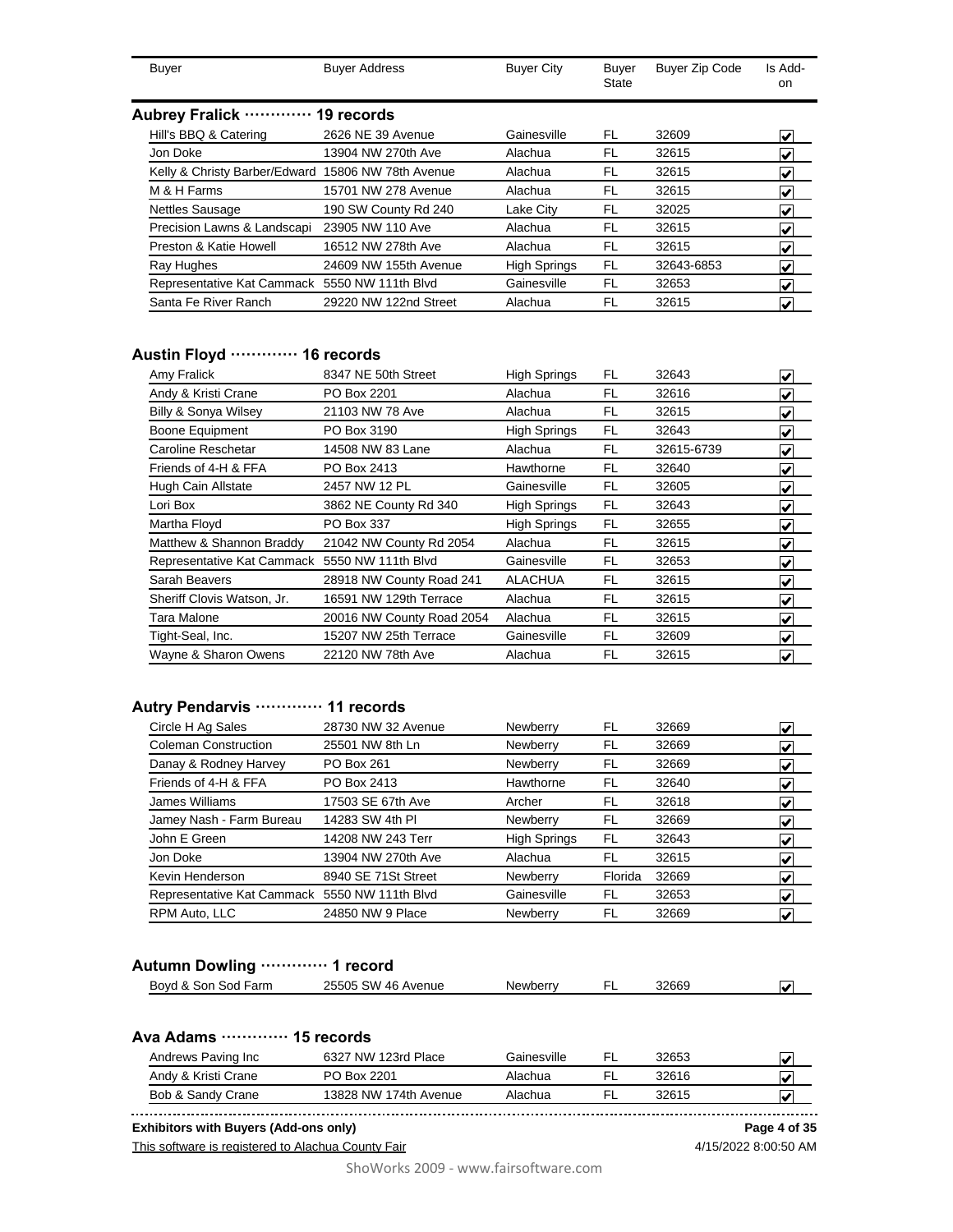|               | Buyer | <b>Buyer Address</b> | <b>Buyer City</b> | Buyer<br><b>State</b> | Buyer Zip Code | Is Add-<br>on |
|---------------|-------|----------------------|-------------------|-----------------------|----------------|---------------|
| $\sim$ $\sim$ | .     | $ -$                 |                   |                       |                |               |

#### **Ava Adams ············· 15 records**

| 14 AUGU 19                                         | 191560193               |                     |         |            |                                  |
|----------------------------------------------------|-------------------------|---------------------|---------|------------|----------------------------------|
| <b>Boone Equipment</b>                             | PO Box 3190             | <b>High Springs</b> | FL      | 32643      | $\left  \bm{\mathsf{v}} \right $ |
| Dr Bryan Prine                                     | 16402 NW 264th Dr       | <b>High Springs</b> | FL      | 32643      | $\blacktriangledown$             |
| Friends of 4-H & FFA                               | PO Box 2413             | Hawthorne           | FL      | 32640      | $\blacktriangledown$             |
| Innovative Machine Inc.                            | 6115 NW 123rd PL        | Gainesville         | FL      | 32653      | $\blacktriangledown$             |
| John Zuidema                                       | 10317 NW 270th Avenue   | Alachua             | FL      | 32615      | $\left  \bm{\mathsf{v}} \right $ |
| Kelly & Christy Barber/Edward 15806 NW 78th Avenue |                         | Alachua             | FL      | 32615      | $\left  \bm{\mathsf{v}} \right $ |
| Marshall L Fulghum/Fulghum                         | PO Box 1012             | Palatka             | FL      | 32178-1012 | $\left  \bm{\mathsf{v}} \right $ |
| Matthew & Shannon Braddy                           | 21042 NW County Rd 2054 | Alachua             | FL      | 32615      | $\blacktriangledown$             |
| Representative Kat Cammack 5550 NW 111th Blvd      |                         | Gainesville         | FL      | 32653      | $\blacktriangleright$            |
| Richard & Alice Bryan                              | 14823 NW 94th Avenue    | Alachua             | FL      | 32615      | $\blacktriangleright$            |
| Stacy Joyner                                       | 11406 NW 122 Terrace    | Alachua             | FL      | 32615      | $\blacktriangleright$            |
| Traci Lofing                                       | 17605 NW 256th street   | <b>High Springs</b> | Florida | 32643      | $\left  \mathbf{v} \right $      |
|                                                    |                         |                     |         |            |                                  |

#### **Baylee Akers ············· 15 records**

| <b>Boone Equipment</b>                        | PO Box 3190             | <b>High Springs</b> | FL  | 32643 | V                           |
|-----------------------------------------------|-------------------------|---------------------|-----|-------|-----------------------------|
| Christopher & Michelle Mince                  | 10270 SW 98th Terrace   | Gainesville         | FL  | 32608 | $\left  \mathbf{v} \right $ |
| Friends of 4-H & FFA                          | PO Box 2413             | Hawthorne           | FL  | 32640 | V                           |
| J. D. & Bridgette Pettyjohn                   | 19918 NW 247th Lane     | <b>High Springs</b> | FL  | 32643 | V                           |
| Jed Ward                                      | 6751 NW 214th St        | Alachua             | FL  | 32615 | V                           |
| Matthew & Shannon Braddy                      | 21042 NW County Rd 2054 | Alachua             | FL  | 32615 | V                           |
| Nelson's Lark Outdoor Store                   | 4505 NW 13th Street     | Gainesville         | FL  | 32609 | V                           |
| Precision Lawns & Landscapi                   | 23905 NW 110 Ave        | Alachua             | FL  | 32615 | $\left  \mathbf{v} \right $ |
| Representative Kat Cammack 5550 NW 111th Blvd |                         | Gainesville         | FL. | 32653 | V                           |
| Richard & Alice Bryan                         | 14823 NW 94th Avenue    | Alachua             | FL  | 32615 | V                           |
| Scott Blackwell                               | PO Box 923              | Archer              | FL  | 32618 | V                           |
| Stacy Joyner                                  | 11406 NW 122 Terrace    | Alachua             | FL  | 32615 | V                           |
| <b>Templeton Transportation</b>               | 10300 SE 70TH AVE       | TRENTON             | FL. | 32693 | V                           |
| Terry and Penny Elixson                       | 28826 NW CR 241         | Alachua             | FI. | 32615 | V                           |
| Whitfield Window And Door. I                  | 17833 NW 244th Street   | <b>High Springs</b> | FL  | 32643 | V                           |

# **Blane Corpora ············· 3 records**

| Clear Image Signs, LLC                        | 1901 NW 67th Place, Ste A | Gainesville | 32653 | $\overline{\mathsf{v}}$ |
|-----------------------------------------------|---------------------------|-------------|-------|-------------------------|
| Friends of 4-H & FFA                          | PO Box 2413               | Hawthorne   | 32640 | $\overline{\mathsf{v}}$ |
| Representative Kat Cammack 5550 NW 111th Blvd |                           | Gainesville | 32653 | $\overline{\mathbf{v}}$ |

#### **Brantley Smith ············· 9 records**

| Colson Farm                                   | 24019 N SR 121           | Alachua             | FL      | 32615 | V |
|-----------------------------------------------|--------------------------|---------------------|---------|-------|---|
| Devon and Linda Gillenwalter                  | 19708 NW CR 236          | High springs        | Florida | 32643 |   |
| Friends of 4-H & FFA                          | PO Box 2413              | Hawthorne           | FL      | 32640 | M |
| <b>Hitchcock's Markets</b>                    | 15560 NW US 441, Ste 200 | Alachua             | FI.     | 32615 |   |
| Precision Lawns & Landscapi                   | 23905 NW 110 Ave         | Alachua             | FL      | 32615 | V |
| Representative Kat Cammack 5550 NW 111th Blvd |                          | Gainesville         | FL      | 32653 | V |
| Santa Fe River Ranch                          | 29220 NW 122nd Street    | Alachua             | FL      | 32615 | V |
| Whitfield Window And Door, I                  | 17833 NW 244th Street    | <b>High Springs</b> | FL      | 32643 | M |
| WW Gay Mechanical Contract 515 SE 11th Place  |                          | Gainesville         | FL      | 32601 |   |

#### **Brooke Cassels ············· 4 records**

| Gatorland Kubota            | 4502 NW<br>13 Street | Gainesville | 32609 | ممدا  |
|-----------------------------|----------------------|-------------|-------|-------|
| Moores Metal Works.<br>Inc. | PO Box 2491          | Iawthorne   | 32640 | المما |

**Exhibitors with Buyers (Add-ons only) Page 5 of 35**

This software is registered to Alachua County Fair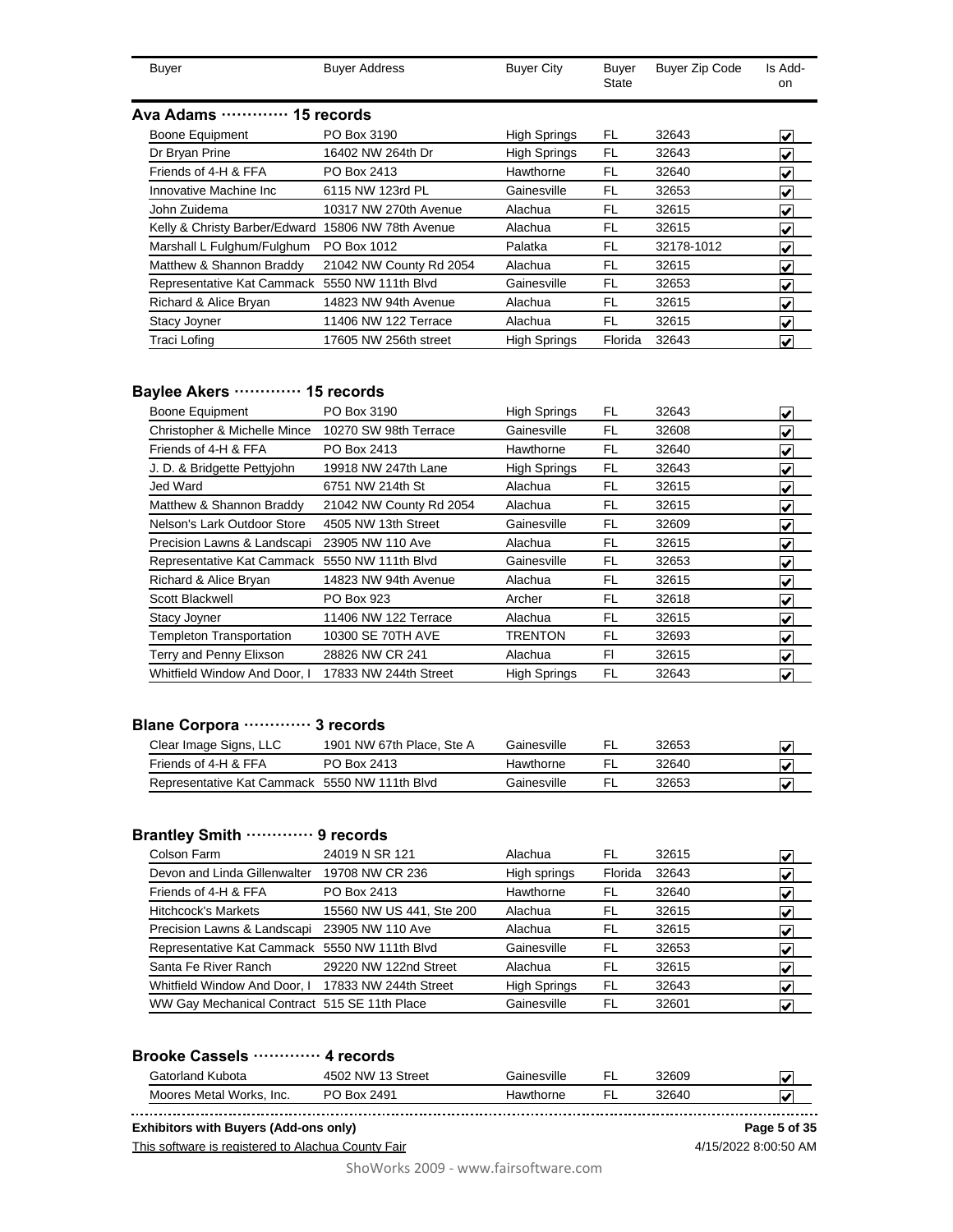| Buver                         | <b>Buyer Address</b> | <b>Buver City</b> | Buver<br><b>State</b> | Buyer Zip Code | Is Add-<br>on           |
|-------------------------------|----------------------|-------------------|-----------------------|----------------|-------------------------|
| Brooke Cassels ………… 4 records |                      |                   |                       |                |                         |
| Ray's Metal Works             | <b>PO Box 700</b>    | Alachua           | FL.                   | 32616          | $\overline{\mathbf{v}}$ |
| Southern Dirt Works           | 13105 SE US Hwy 301  | Hawthorne         | FI                    | 32640          | $\overline{v}$          |

#### **Brooke Walding ············· 24 records**

| Adam & Bridgit O'Steen                             | 18073 NW 262nd Avenue    | Alachua             | FL        | 32615 | V                       |
|----------------------------------------------------|--------------------------|---------------------|-----------|-------|-------------------------|
| <b>Boone Equipment</b>                             | PO Box 3190              | <b>High Springs</b> | <b>FL</b> | 32643 | ⊽                       |
| <b>CNC Cattle Company</b>                          | 27007 N SR 121           | Alachua             | FL        | 32615 | $\overline{\mathbf{v}}$ |
| Conestogas                                         | <b>PO Box 117</b>        | Alachua             | <b>FL</b> | 32616 | $\overline{\mathbf{v}}$ |
| Friends of 4-H & FFA                               | PO Box 2413              | Hawthorne           | <b>FL</b> | 32640 | $\overline{\mathbf{v}}$ |
| Gomac Custom Builders, LLC 9417 NW 43rd Street     |                          | Gainesville         | FL        | 32653 | ⊽                       |
| Guy & Paige Hale                                   | 15701 NW 278 Avenue      | Alachua             | <b>FL</b> | 32615 | ⊽                       |
| Jon Doke                                           | 13904 NW 270th Ave       | Alachua             | <b>FL</b> | 32615 | V                       |
| Kelly & Christy Barber/Edward 15806 NW 78th Avenue |                          | Alachua             | FL        | 32615 | ⊽                       |
| <b>M&amp;M Metals</b>                              | 14601 Peggy Rd           | Alachua             | <b>FL</b> | 32615 | $\overline{\checkmark}$ |
| <b>Nettles Sausage</b>                             | 190 SW County Rd 240     | Lake City           | <b>FL</b> | 32025 | ⊽                       |
| Oliver Kendrick-Farm Bureau                        | 16206 NW 163rd Lane      | Alachua             | <b>FL</b> | 32615 | V                       |
| Preston & Katie Howell                             | 16512 NW 278th Ave       | Alachua             | <b>FL</b> | 32615 | V                       |
| R and M Construction and De                        | 15948 W County Road 1491 | Alachua             | <b>FL</b> | 32615 | $\overline{\mathbf{v}}$ |
| Ray's Metal Works                                  | PO Box 700               | Alachua             | FL        | 32616 | √                       |
| Representative Kat Cammack 5550 NW 111th Blvd      |                          | Gainesville         | <b>FL</b> | 32653 | ⊽                       |
| <b>Richard Williams</b>                            | 14568 NW 11th Place      | Newberry            | FL        | 32669 | V                       |
| Sand Hill Brangus                                  | 8347 NE 50th Street      | <b>High Springs</b> | <b>FL</b> | 32643 | V                       |
| Sarah Beavers                                      | 28918 NW County Road 241 | <b>ALACHUA</b>      | <b>FL</b> | 32615 | V                       |
| Scott Blackwell                                    | PO Box 923               | Archer              | FL        | 32618 | V                       |
| <b>Thomas Farms</b>                                | 2928 W SR 235            | <b>Brooker</b>      | <b>FL</b> | 32622 | $\overline{\mathbf{v}}$ |
| Tight-Seal, Inc.                                   | 15207 NW 25th Terrace    | Gainesville         | FL        | 32609 | V                       |
| Wayne & Kelley Keller                              | 14215 SW Archer Lane     | Archer              | <b>FL</b> | 32618 | V                       |
| Whitfield Window And Door, I                       | 17833 NW 244th Street    | <b>High Springs</b> | FL        | 32643 | $\blacktriangledown$    |

### **Brooke Zeller ············· 10 records**

| Adam & Bridgit O'Steen                        | 18073 NW 262nd Avenue      | Alachua             | FL | 32615      | V                                |
|-----------------------------------------------|----------------------------|---------------------|----|------------|----------------------------------|
| Alexandra Swallows                            | 22102 North State Road 121 | Alachua             | FL | 32615      | V                                |
| <b>Cameron Swallows</b>                       | 22102 N. State Road 121    | Alachua             | FL | 32615      | V                                |
| Denise Scott                                  | 7827 NW 21st Terrace       | Gainesville         | FL | 32609      | V                                |
| <b>Elliott Family</b>                         | 22102 North State Rd 121   | Alachua             | FL | 32615      | M                                |
| Friends of 4-H & FFA                          | PO Box 2413                | Hawthorne           | FL | 32640      | $\left  \bm{\mathsf{v}} \right $ |
| <b>Gary Elliott</b>                           | 14527 Stillwater Way       | <b>Naples</b>       | FL | 34114-8989 | V                                |
| J. D. & Bridgette Pettyjohn                   | 19918 NW 247th Lane        | <b>High Springs</b> | FL | 32643      | $\left  \bm{\mathsf{v}} \right $ |
| John E Green                                  | 14208 NW 243 Terr          | <b>High Springs</b> | FL | 32643      | $\left  \bm{\mathsf{v}} \right $ |
| Representative Kat Cammack 5550 NW 111th Blvd |                            | Gainesville         | FL | 32653      | V                                |

### **Brooklynn Lemons ············· 3 records**

| Al & Paul's Utility Buildings                 | 1709 N Pine Ave | )cala       | 34475 |  |
|-----------------------------------------------|-----------------|-------------|-------|--|
| Friends of 4-H & FFA                          | PO Box 2413     | Hawthorne   | 32640 |  |
| Representative Kat Cammack 5550 NW 111th Blvd |                 | Gainesville | 32653 |  |

#### **Bryer Boyd ············· 12 records**

| Beth Jenkins FL Homes Realt | 6200 NW 43rd St    | Gainesville | 32605 | المدا |
|-----------------------------|--------------------|-------------|-------|-------|
| Circle H Ag Sales           | 28730 NW 32 Avenue | Newberry    | 32669 |       |

**Exhibitors with Buyers (Add-ons only) Page 6 of 35**

This software is registered to Alachua County Fair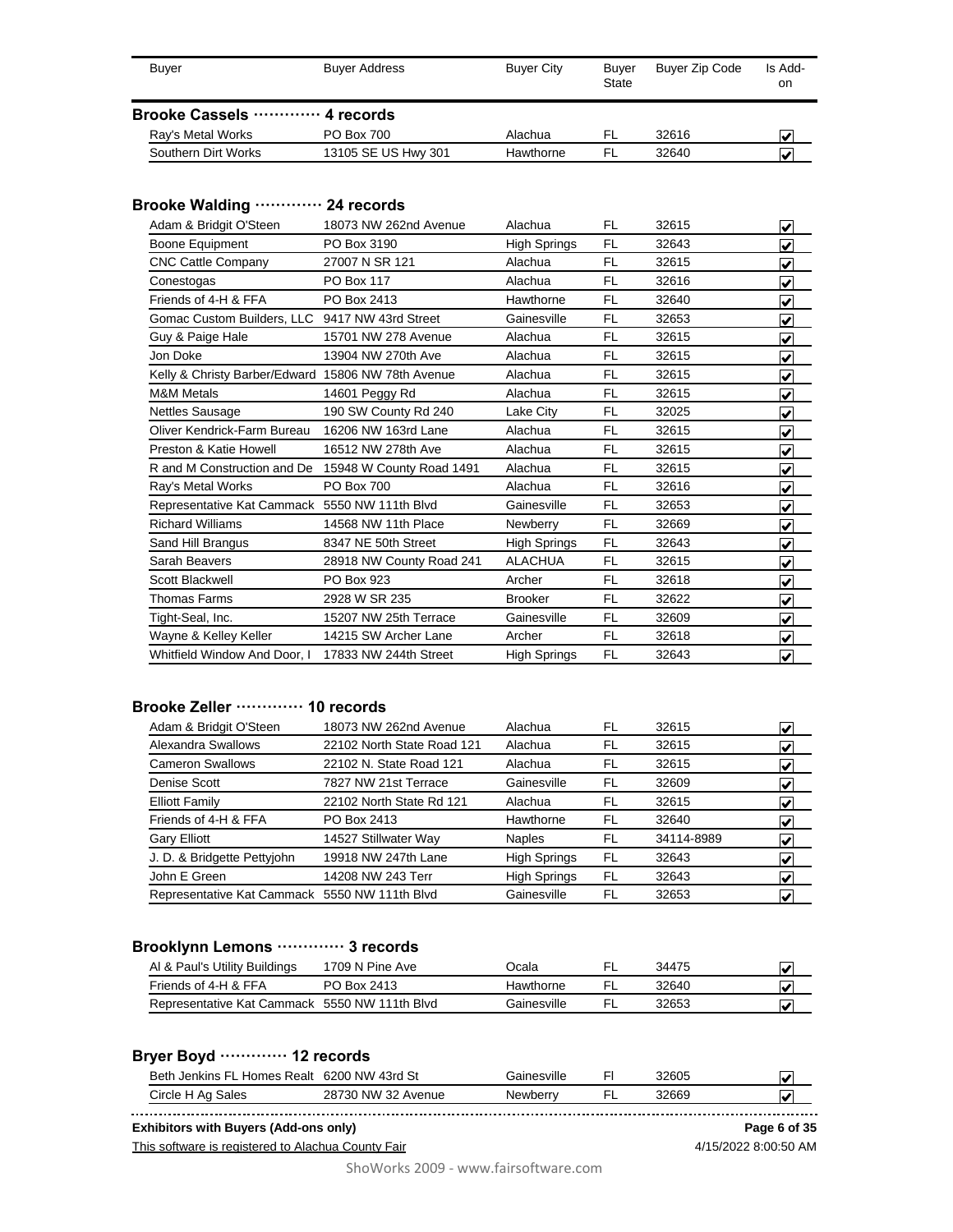| Buyer                       | <b>Buyer Address</b> | <b>Buyer City</b> | Buyer<br>State | <b>Buyer Zip Code</b> | Is Add-<br>on. |  |  |  |  |  |
|-----------------------------|----------------------|-------------------|----------------|-----------------------|----------------|--|--|--|--|--|
| Bryer Boyd  12 records      |                      |                   |                |                       |                |  |  |  |  |  |
| <b>Coleman Construction</b> | 25501 NW 8th Ln      | Newberry          | FL             | 32669                 | V              |  |  |  |  |  |
| Danay & Rodney Harvey       | PO Box 261           | Newberry          | FL             | 32669                 | V              |  |  |  |  |  |
| David Jenkins L&D Ranch     | 4989 SW 62 CT        | Lake Butler       | FL             | 32054                 | V              |  |  |  |  |  |
| <b>DW Pest Control</b>      | 13618 NW 270 Avenue  | Alachua           | FL             | 32615                 |                |  |  |  |  |  |
| Friends of 4-H & FFA        | PO Box 2413          | Hawthorne         | FL             | 32640                 | V              |  |  |  |  |  |
| Gatorland Kubota            | 4502 NW 13 Street    | Gainesville       | FL             | 32609                 |                |  |  |  |  |  |

| Jeff and Tia Bonnell                          | 3508 SW 186th St      | Newberry        |         | 32669 |  |
|-----------------------------------------------|-----------------------|-----------------|---------|-------|--|
| Kevin Henderson                               | 8940 SE 71St Street   | <b>Newberry</b> | Florida | 32669 |  |
| Representative Kat Cammack 5550 NW 111th Blvd |                       | Gainesville     |         | 32653 |  |
| Santa Fe River Ranch                          | 29220 NW 122nd Street | Alachua         |         | 32615 |  |
|                                               |                       |                 |         |       |  |

# **Bryli Kuhn ············· 9 records**

| Andy & Kristi Crane                           | PO Box 2201            | Alachua             | FL | 32616 | V                           |
|-----------------------------------------------|------------------------|---------------------|----|-------|-----------------------------|
| Circle H Ag Sales                             | 28730 NW 32 Avenue     | Newberry            | FL | 32669 | V                           |
| Double B Southern LLC                         | PO Box 37              | Newberry            | FL | 32669 | $\left  \mathbf{v} \right $ |
| Friends of 4-H & FFA                          | PO Box 2413            | Hawthorne           | FL | 32640 | V                           |
| Hugh Cain Allstate                            | 2457 NW 12 PL          | Gainesville         | FL | 32605 | V                           |
| Palms Medical Group                           | 23343 NW County Rd 236 | <b>High Springs</b> | FL | 32643 | V                           |
| Representative Kat Cammack 5550 NW 111th Blvd |                        | Gainesville         | FL | 32653 | V                           |
| RPM Auto, LLC                                 | 24850 NW 9 Place       | Newberry            | FL | 32669 | V                           |
| Whitfield Window And Door, I                  | 17833 NW 244th Street  | <b>High Springs</b> | FL | 32643 | V                           |
|                                               |                        |                     |    |       |                             |

# **Bryson O'Steen ············· 14 records**

| Andy & Kristi Crane                           | PO Box 2201                | Alachua             | FL      | 32616 | V                                |
|-----------------------------------------------|----------------------------|---------------------|---------|-------|----------------------------------|
| Bob & Sandy Crane                             | 13828 NW 174th Avenue      | Alachua             | FL      | 32615 | $\left  \bm{\mathsf{v}} \right $ |
| Boone Equipment                               | PO Box 3190                | <b>High Springs</b> | FL      | 32643 | V                                |
| Christian & Jessica Davila                    | 23004 NW 78th Ave          | Alachua             | FL      | 32615 | $\left  \bm{\mathsf{v}} \right $ |
| Circle H Ag Sales                             | 28730 NW 32 Avenue         | Newberry            | FL      | 32669 | $\left  \bm{\mathsf{v}} \right $ |
| <b>DW Pest Control</b>                        | 13618 NW 270 Avenue        | Alachua             | FL      | 32615 | $\vert \mathbf{v} \vert$         |
| Friends of 4-H & FFA                          | PO Box 2413                | Hawthorne           | FL      | 32640 | $\left  \bm{\mathsf{v}} \right $ |
| Hugh Cain Allstate                            | 2457 NW 12 PL              | Gainesville         | FL      | 32605 | $\left  \bm{\mathsf{v}} \right $ |
| M & H Farms                                   | 15701 NW 278 Avenue        | Alachua             | FL      | 32615 | $\left  \mathbf{v} \right $      |
| North Florida Buildings LLC                   | 17410 Northwest US Highway | <b>High Springs</b> | Florida | 32643 | $\left  \mathbf{v} \right $      |
| Preston & Katie Howell                        | 16512 NW 278th Ave         | Alachua             | FL      | 32615 | $\left  \bm{\mathsf{v}} \right $ |
| Representative Kat Cammack 5550 NW 111th Blvd |                            | Gainesville         | FL      | 32653 | $\left  \mathbf{v} \right $      |
| Sheffields Inc Water Well Ser                 | PO Box 2662                | <b>High Springs</b> | FL.     | 32655 | M                                |
| Whitfield Window And Door. I                  | 17833 NW 244th Street      | <b>High Springs</b> | FL      | 32643 | V                                |

# **Caleb Jacobs ············· 7 records**

| Aimee Worley                                  | PO Box 354          | Hawthorne           | FL  | 32640 |   |
|-----------------------------------------------|---------------------|---------------------|-----|-------|---|
| CW Auction Company, LLC                       | 25961 W US Hwy 27   | <b>High Springs</b> | FL  | 32643 | V |
| <b>DW Pest Control</b>                        | 13618 NW 270 Avenue | Alachua             | FI. | 32615 |   |
| Frank & Diana Davis                           | <b>PO Box 222</b>   | Waldo               | FL  | 32694 | V |
| Friends of 4-H & FFA                          | PO Box 2413         | Hawthorne           | FL  | 32640 |   |
| Representative Kat Cammack 5550 NW 111th Blvd |                     | Gainesville         | FI  | 32653 |   |
| <b>Richard Williams</b>                       | 14568 NW 11th Place | Newberry            | FI  | 32669 |   |

# **Cameron Murphy ············· 2 records**

| Cameron murphy …………… z records               |                                                    |           |     |       |                      |
|----------------------------------------------|----------------------------------------------------|-----------|-----|-------|----------------------|
| Friends of 4-H & FFA                         | PO Box 2413                                        | Hawthorne | FL. | 32640 | ₩                    |
| <b>Exhibitors with Buyers (Add-ons only)</b> |                                                    |           |     |       | Page 7 of 35         |
|                                              | This software is registered to Alachua County Fair |           |     |       | 4/15/2022 8:00:50 AM |
|                                              |                                                    |           |     |       |                      |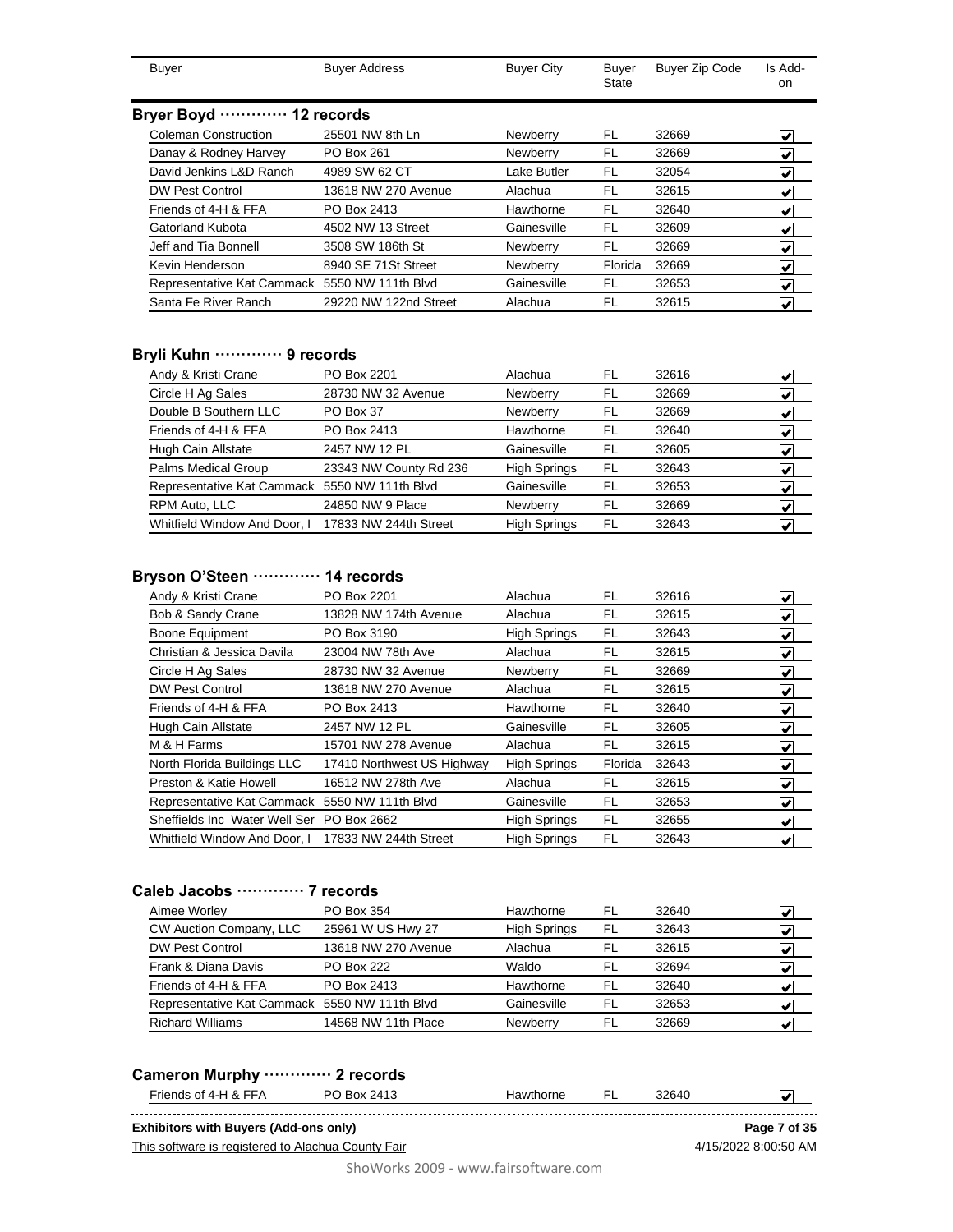| <b>Buyer</b>                                       | <b>Buyer Address</b>       | <b>Buyer City</b>   | <b>Buyer</b><br><b>State</b> | <b>Buyer Zip Code</b> | Is Add-<br>on                   |
|----------------------------------------------------|----------------------------|---------------------|------------------------------|-----------------------|---------------------------------|
| Cameron Murphy  2 records                          |                            |                     |                              |                       |                                 |
| Representative Kat Cammack 5550 NW 111th Blvd      |                            | Gainesville         | <b>FL</b>                    | 32653                 | ✔                               |
|                                                    |                            |                     |                              |                       |                                 |
| Carson Willis ………… 23 records                      |                            |                     |                              |                       |                                 |
| Aimee Worley                                       | PO Box 354                 | Hawthorne           | FL                           | 32640                 |                                 |
| Asher Sullivan                                     | 17835 NW 278th Avenue      | Alachua             | <b>FL</b>                    | 32615                 | $\overline{\blacktriangledown}$ |
| Colson Farm                                        | 24019 N SR 121             | Alachua             | FL                           | 32615                 | ⊽                               |
| Donnie Odom - Farm Bureau I 16206 NW 163rd Ln      |                            |                     |                              |                       | $\overline{\mathbf{v}}$         |
|                                                    |                            | Alachua             | <b>FL</b>                    | 32615                 | $\overline{\mathbf{v}}$         |
| Doug Davis                                         | 27117 NW 98th St           | <b>ALACHUA</b>      | <b>FL</b>                    | 32615                 | $\overline{\checkmark}$         |
| <b>DW Pest Control</b>                             | 13618 NW 270 Avenue        | Alachua             | <b>FL</b>                    | 32615                 | ⊽                               |
| <b>Ford Brewer</b>                                 | 1009 Manchester Drive      | Raleigh             | <b>NC</b>                    | 27609                 | $\overline{\mathbf{v}}$         |
| Friends of 4-H & FFA                               | PO Box 2413                | Hawthorne           | FL                           | 32640                 | $\overline{\mathbf{v}}$         |
| <b>Friends of Carson Willis</b>                    |                            |                     |                              |                       | $\overline{\mathbf{v}}$         |
| Gary & Kathy Branan                                | 18101 SE 59 Street         | Micanopy            | <b>FL</b>                    | 32667                 | $\overline{\mathbf{v}}$         |
| Guy & Paige Hale                                   | 15701 NW 278 Avenue        | Alachua             | <b>FL</b>                    | 32615                 | ⊽                               |
| Hillandale Quality Feeds, LLC PO Box 448           |                            | Lake Butler         | <b>FL</b>                    | 32054                 | $\overline{\mathbf{v}}$         |
| <b>Imler Farms</b>                                 | 20817 NW 57th Place        | Newberry            | <b>FL</b>                    | 32669                 | $\overline{\mathbf{v}}$         |
| Jon Doke                                           | 13904 NW 270th Ave         | Alachua             | <b>FL</b>                    | 32615                 | $\overline{\checkmark}$         |
| Kelly & Christy Barber/Edward 15806 NW 78th Avenue |                            | Alachua             | <b>FL</b>                    | 32615                 | $\overline{\mathbf{v}}$         |
| Legacy Limousin Ranch                              | 2805 SE 239th ST           | Hawthorne           | <b>FL</b>                    | 32640                 | ⊽                               |
| Lisa Short                                         | 25604 North State Road 121 | Alachua             | <b>FL</b>                    | 32615                 | ◀                               |
| Mayo Fertilizer                                    | PO Box 357                 | Mayo                | <b>FL</b>                    | 32066                 | $\overline{\checkmark}$         |
| Ray's Metal Works                                  | PO Box 700                 | Alachua             | <b>FL</b>                    | 32616                 | ◀                               |
| Representative Kat Cammack 5550 NW 111th Blvd      |                            | Gainesville         | <b>FL</b>                    | 32653                 | $\overline{\mathbf{v}}$         |
| Sand Hill Brangus                                  | 8347 NE 50th Street        | <b>High Springs</b> | <b>FL</b>                    | 32643                 | ⊽                               |
| Sarah Beavers                                      | 28918 NW County Road 241   | <b>ALACHUA</b>      | <b>FL</b>                    | 32615                 | V                               |
| WW Gay Mechanical Contract 515 SE 11th Place       |                            | Gainesville         | <b>FL</b>                    | 32601                 | ⊽                               |

### **Chase Floyd ············· 15 records**

| Amy Fralick                                   | 8347 NE 50th Street       | <b>High Springs</b> | FL  | 32643      | V                                |
|-----------------------------------------------|---------------------------|---------------------|-----|------------|----------------------------------|
| Andy & Kristi Crane                           | PO Box 2201               | Alachua             | FL  | 32616      | V                                |
| <b>Billy &amp; Sonya Wilsey</b>               | 21103 NW 78 Ave           | Alachua             | FL  | 32615      | V                                |
| Boone Equipment                               | PO Box 3190               | <b>High Springs</b> | FL  | 32643      | V                                |
| Caroline Reschetar                            | 14508 NW 83 Lane          | Alachua             | FL  | 32615-6739 | $\overline{\mathbf{v}}$          |
| Friends of 4-H & FFA                          | PO Box 2413               | Hawthorne           | FL  | 32640      | $\overline{\mathbf{v}}$          |
| Hugh Cain Allstate                            | 2457 NW 12 PL             | Gainesville         | FL. | 32605      | $\left  \mathbf{v} \right $      |
| Lori Box                                      | 3862 NE County Rd 340     | <b>High Springs</b> | FL. | 32643      | $\left  \mathbf{v} \right $      |
| Martha Floyd                                  | PO Box 337                | <b>High Springs</b> | FL. | 32655      | $\overline{\mathbf{v}}$          |
| Matthew & Shannon Braddy                      | 21042 NW County Rd 2054   | Alachua             | FL  | 32615      | $\left  \mathbf{v} \right $      |
| Representative Kat Cammack 5550 NW 111th Blvd |                           | Gainesville         | FL  | 32653      | $\left  \bm{\mathsf{v}} \right $ |
| Sarah Beavers                                 | 28918 NW County Road 241  | <b>ALACHUA</b>      | FL  | 32615      | $\left  \mathbf{v} \right $      |
| Tara Malone                                   | 20016 NW County Road 2054 | Alachua             | FL  | 32615      | $\left  \bm{\mathsf{v}} \right $ |
| Tight-Seal, Inc.                              | 15207 NW 25th Terrace     | Gainesville         | FL  | 32609      | $\left  \bm{\mathsf{v}} \right $ |
| Wayne & Sharon Owens                          | 22120 NW 78th Ave         | Alachua             | FL  | 32615      | $\vert \checkmark\vert$          |

### **Chase Holland ············· 9 records**

| Anthony & Stacia Corpora    | 2341 NE County Road 1469 | Hawthorne | -FL | 32640 | M |
|-----------------------------|--------------------------|-----------|-----|-------|---|
| Friends of 4-H & FFA        | PO Box 2413              | Hawthorne | FI  | 32640 | V |
| Glenn & Judy Bryan          | 14502 NW 37th Ave        | Alachua   |     | 32615 | V |
| Legacy Limousin Ranch       | 2805 SE 239th ST         | Hawthorne | FI  | 32640 | V |
| Oliver Kendrick-Farm Bureau | 16206 NW 163rd Lane      | Alachua   |     | 32615 |   |
|                             |                          |           |     |       |   |

Oliver Kendrick-Farm Bureau 16206 NW 163rd Lane Alachua FL 32615 **X Exhibitors with Buyers (Add-ons only) Page 8 of 35**

This software is registered to Alachua County Fair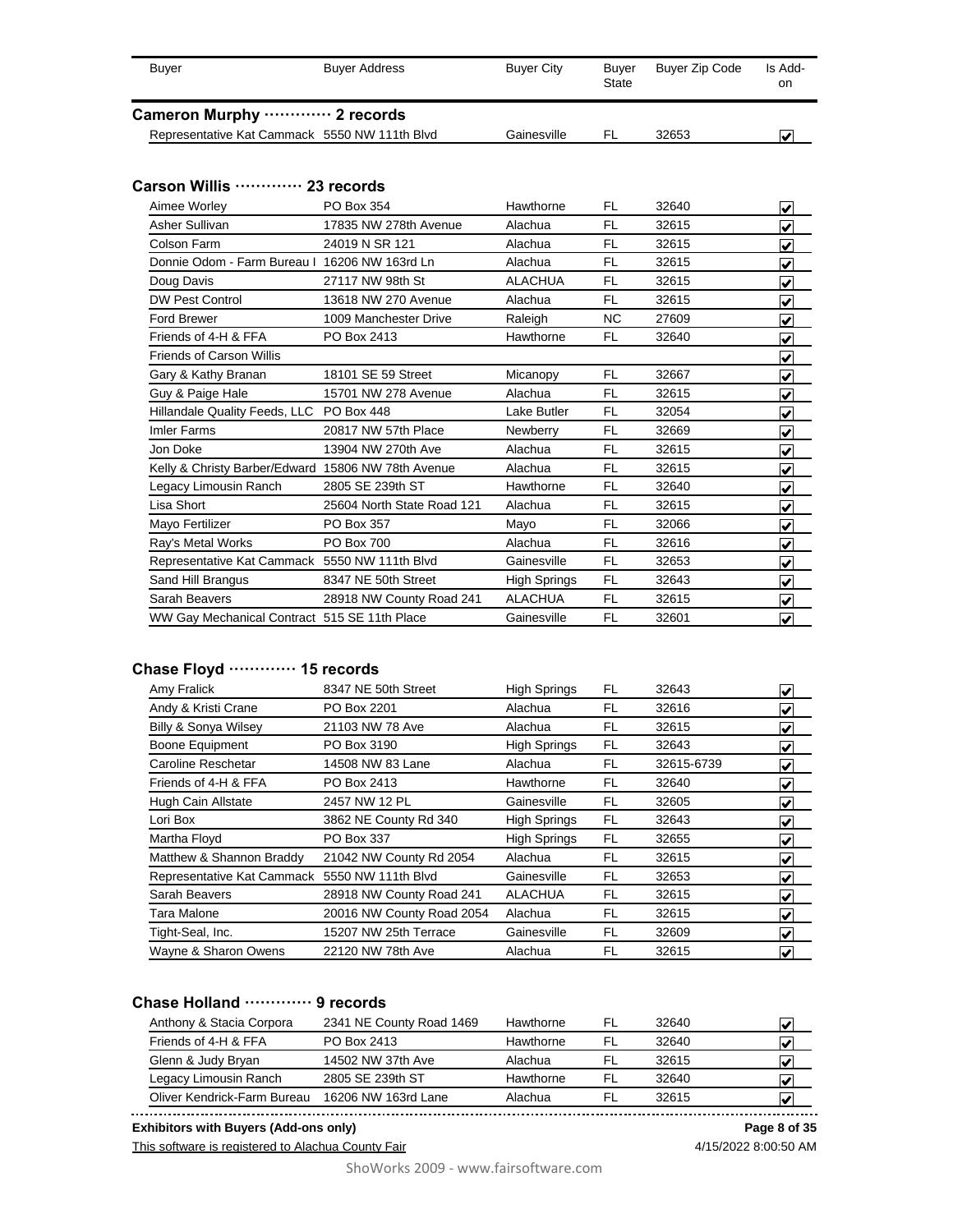| <b>Buver</b>                                  | <b>Buyer Address</b> | <b>Buyer City</b> | Buyer<br>State | <b>Buyer Zip Code</b> | Is Add-<br>on              |  |  |  |  |  |
|-----------------------------------------------|----------------------|-------------------|----------------|-----------------------|----------------------------|--|--|--|--|--|
| Chase Holland ………… 9 records                  |                      |                   |                |                       |                            |  |  |  |  |  |
| Representative Kat Cammack 5550 NW 111th Blvd |                      | Gainesville       | FL             | 32653                 | $\mathbf{v}^{\mathsf{r}}$  |  |  |  |  |  |
| Richard & Alice Bryan                         | 14823 NW 94th Avenue | Alachua           | FL             | 32615                 | $\overline{\mathbf{v}}$    |  |  |  |  |  |
| Rogers Livestock                              | 3283 SW CR 778       | Fort White        | FL             | 32038                 | $\boldsymbol{\mathcal{U}}$ |  |  |  |  |  |
| Southern Dirt Works                           | 13105 SE US Hwy 301  | Hawthorne         | FL             | 32640                 | $\overline{\mathbf{v}}$    |  |  |  |  |  |

# **Cheyenne LaLonde ············· 8 records**

| 839 SW 226 Street                             | Newberry            | FL. | 32669 |   |
|-----------------------------------------------|---------------------|-----|-------|---|
| PO Box 3190                                   | <b>High Springs</b> | FL  | 32643 |   |
| PO Box 2413                                   | Hawthorne           | FL  | 32640 |   |
| Precision Lawns & Landscapi 23905 NW 110 Ave  | Alachua             | FI. | 32615 |   |
| Representative Kat Cammack 5550 NW 111th Blvd | Gainesville         | FL  | 32653 | V |
| 3283 SW CR 778                                | Fort White          | FL. | 32038 |   |
| 101 Ginnie Springs Road                       | <b>High Springs</b> | FL  | 32643 |   |
| 15811 NW 202 St                               | Alachua             | FI. | 32615 |   |
|                                               |                     |     |       |   |

#### **Chloe Feagle ············· 2 records**

| Friends of 4-H & FFA       | Box 2413<br>DO.    | lawthorne          | 3264C |  |
|----------------------------|--------------------|--------------------|-------|--|
| Representative Kat Cammack | 5550 NW 111th Blvd | <b>Jainesville</b> | 32653 |  |

### **Chloe Walding ············· 21 records**

| 18073 NW 262nd Avenue                              | Alachua             | FL        | 32615 | V                       |
|----------------------------------------------------|---------------------|-----------|-------|-------------------------|
| PO Box 3190                                        | <b>High Springs</b> | FL        | 32643 | ⊽                       |
| 27007 N SR 121                                     | Alachua             | FL        | 32615 | ⊽                       |
| PO Box 117                                         | Alachua             | FL        | 32616 | $\overline{\mathbf{v}}$ |
| PO Box 2413                                        | Hawthorne           | FL        | 32640 | ⊽                       |
| Gomac Custom Builders, LLC 9417 NW 43rd Street     | Gainesville         | FL        | 32653 | ⊽                       |
| 15701 NW 278 Avenue                                | Alachua             | FL        | 32615 | V                       |
| 13904 NW 270th Ave                                 | Alachua             | FL        | 32615 | V                       |
| Kelly & Christy Barber/Edward 15806 NW 78th Avenue | Alachua             | FL        | 32615 | $\overline{\mathbf{v}}$ |
| 14601 Peggy Rd                                     | Alachua             | FL        | 32615 | ⊽                       |
| 190 SW County Rd 240                               | Lake City           | FL        | 32025 | V                       |
| 16206 NW 163rd Lane                                | Alachua             | FL        | 32615 | V                       |
| 15948 W County Road 1491                           | Alachua             | FL        | 32615 | V                       |
| PO Box 700                                         | Alachua             | <b>FL</b> | 32616 | ⊽                       |
| Representative Kat Cammack 5550 NW 111th Blvd      | Gainesville         | FL        | 32653 | V                       |
| 8347 NE 50th Street                                | <b>High Springs</b> | FL        | 32643 | V                       |
| 29220 NW 122nd Street                              | Alachua             | FL        | 32615 | V                       |
| 28918 NW County Road 241                           | <b>ALACHUA</b>      | FL        | 32615 | V                       |
| 2928 W SR 235                                      | <b>Brooker</b>      | FL        | 32622 | V                       |
| 15207 NW 25th Terrace                              | Gainesville         | FL        | 32609 | $\blacktriangledown$    |
| 17833 NW 244th Street                              | <b>High Springs</b> | FL        | 32643 | $\blacktriangledown$    |
|                                                    |                     |           |       |                         |

### **Christopher Hines ············· 21 records**

| Adam & Bridgit O'Steen      | 18073 NW 262nd Avenue | Alachua             | FL  | 32615 | M |
|-----------------------------|-----------------------|---------------------|-----|-------|---|
| Amy Spencer                 | PO Box 2842           | <b>High Springs</b> | FL  | 32655 |   |
| Archer Automotive & Tire    | 15901 SW Archer Road  | Archer              | FL  | 32618 | V |
| <b>Big Trees Plantation</b> | 104 SW 131 Street     | Tioga               | FL  | 32669 | V |
| <b>Boone Equipment</b>      | PO Box 3190           | <b>High Springs</b> | FL. | 32643 | V |
| Circle H Ag Sales           | 28730 NW 32 Avenue    | <b>Newberry</b>     | FL  | 32669 | M |

**Exhibitors with Buyers (Add-ons only) Page 9 of 35**

This software is registered to Alachua County Fair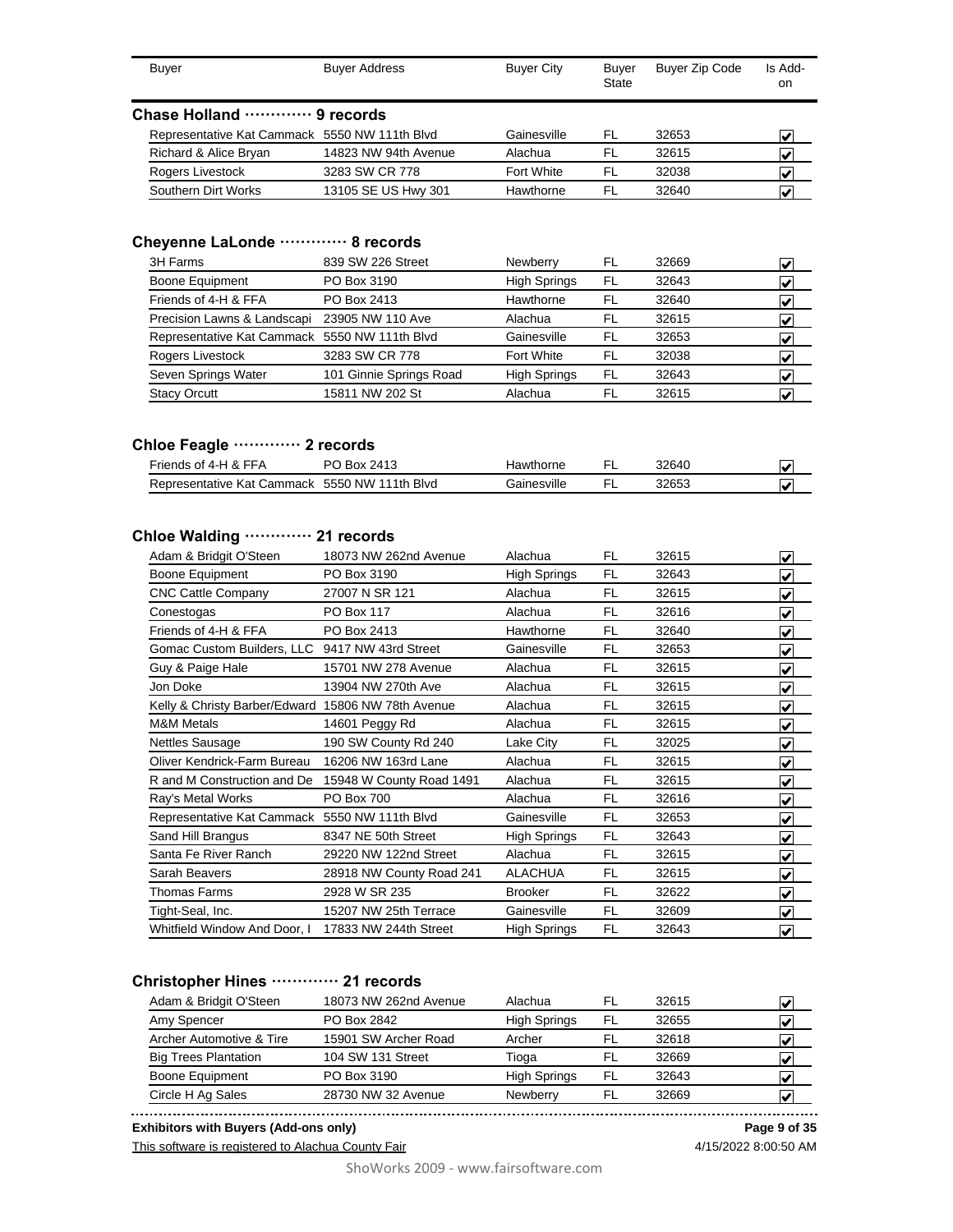| Buyer                                     | <b>Buyer Address</b>    | <b>Buyer City</b>   | Buyer<br>State | Buyer Zip Code | Is Add-<br><sub>on</sub> |
|-------------------------------------------|-------------------------|---------------------|----------------|----------------|--------------------------|
| <b>Christopher Hines</b>                  | $\cdots$ 21 records     |                     |                |                |                          |
| Conestogas                                | <b>PO Box 117</b>       | Alachua             | FL             | 32616          | V                        |
| Cowboyz BBQ Catering                      | PO Box 638              | Archer              | FL             | 32618          | V                        |
| <b>Dibros Corporation</b>                 | 104 SW 131st Street     | Tioga               | FL             | 32669-3052     | ⊽                        |
| <b>DW Pest Control</b>                    | 13618 NW 270 Avenue     | Alachua             | FL             | 32615          | V                        |
| Friends of 4-H & FFA                      | PO Box 2413             | Hawthorne           | FL             | 32640          | V                        |
| Gary & Kathy Branan                       | 18101 SE 59 Street      | Micanopy            | FL             | 32667          | V                        |
| Hines Farms LLC                           | 1019 NE 90th Ave        | <b>High Springs</b> | FL             | 32643          | V                        |
| Jeffrey Spencer                           | PO Box 2842             | <b>High Springs</b> | FL             | 32655          | V                        |
| Jon Doke                                  | 13904 NW 270th Ave      | Alachua             | FL             | 32615          | V                        |
| Matthew & Shannon Braddy                  | 21042 NW County Rd 2054 | Alachua             | FL             | 32615          | V                        |
| Representative Kat Cammack                | 5550 NW 111th Blvd      | Gainesville         | FL             | 32653          | V                        |
| Sand Hill Brangus                         | 8347 NE 50th Street     | High Springs        | FL             | 32643          | ⊽                        |
| Santa Fe River Ranch                      | 29220 NW 122nd Street   | Alachua             | FL             | 32615          | V                        |
| Sheffields Inc Water Well Ser PO Box 2662 |                         | <b>High Springs</b> | FL             | 32655          | V                        |
| Tioga Realty                              | 104 SW 131st Street     | Tioga               | FL             | 32669          | V                        |

# **Clay Dees ············· 12 records**

| Almond Oil Company                                   | 504 Swilliston Road  | Gainesville         | FL      | 32641 | ✓                                |
|------------------------------------------------------|----------------------|---------------------|---------|-------|----------------------------------|
| Archer Automotive & Tire                             | 15901 SW Archer Road | Archer              | FL      | 32618 | V                                |
| Circle H Ag Sales                                    | 28730 NW 32 Avenue   | Newberry            | FL      | 32669 | ✔                                |
| D. Berry Farms                                       | 11207 SW 122nd St    | Gainesville         | FL      | 32608 | V                                |
| Danay & Rodney Harvey                                | PO Box 261           | Newberry            | FL      | 32669 | ∣✔                               |
| Friends of 4-H & FFA                                 | PO Box 2413          | Hawthorne           | FL      | 32640 | $\left  \bm{\mathsf{v}} \right $ |
| Joseph Crevasse of Crevasse 6352 NW 18th Drive STE 6 |                      | Gainesville         | Florida | 32653 | $\left  \mathbf{v} \right $      |
| Ray's Metal Works                                    | PO Box 700           | Alachua             | FL      | 32616 | $\left  \bm{\mathsf{v}} \right $ |
| Representative Kat Cammack 5550 NW 111th Blvd        |                      | Gainesville         | FL      | 32653 | V                                |
| Sand Hill Brangus                                    | 8347 NE 50th Street  | <b>High Springs</b> | FL      | 32643 | $\blacktriangleright$            |
| Sleepy G's Bees                                      | 25744 NW 46 Avenue   | Newberry            | FL      | 32669 | V                                |
| Wayne & Kelley Keller                                | 14215 SW Archer Lane | Archer              | FL      | 32618 | V                                |

# **Clay Roland ············· 18 records**

| 3H Farms                                      | 839 SW 226 Street        | Newberry            | FL.     | 32669 | V                                   |
|-----------------------------------------------|--------------------------|---------------------|---------|-------|-------------------------------------|
| Amy Rowell                                    | 3239 NW 52nd Place       | Gainesville         | FI      | 32605 | V                                   |
| Archer Automotive & Tire                      | 15901 SW Archer Road     | Archer              | FL      | 32618 | V                                   |
| <b>Billy &amp; Crystal Carreras</b>           | 8280 SE 2nd ST Road      | Trenton             | FL      | 32693 | V                                   |
| Danay & Rodney Harvey                         | PO Box 261               | Newberry            | FL      | 32669 | V                                   |
| Daughtry Tree Service                         | 26106 NW 3 Ave           | Newberry            | FL      | 32669 | V                                   |
| Double R Farm                                 | 6802 SE 83rd Court       | Newberry            | FL      | 32669 | $\vert \checkmark\vert$             |
| Friends of 4-H & FFA                          | PO Box 2413              | Hawthorne           | FL      | 32640 | ▿                                   |
| J. D. & Bridgette Pettyjohn                   | 19918 NW 247th Lane      | <b>High Springs</b> | FL      | 32643 | V                                   |
| Kevin Farr                                    | P.O. Box 991             | Newberry            | FL      | 32669 | V                                   |
| Kevin Henderson                               | 8940 SE 71St Street      | Newberry            | Florida | 32669 | $\left  \bm{\mathsf{v}} \right $    |
| Lisa Crehore                                  | 4318 SW 182 Drive        | Newberry            | FL.     | 32669 | $\left  \mathbf{v} \right $         |
| Raymond & Chelsea McDowe 23521 E CR 1474      |                          | Hawthorne           | FL      | 32640 | $\blacktriangledown$                |
| Representative Kat Cammack 5550 NW 111th Blvd |                          | Gainesville         | FL      | 32653 | $\vert\boldsymbol{\mathsf{v}}\vert$ |
| Sand Hill Brangus                             | 8347 NE 50th Street      | <b>High Springs</b> | FL      | 32643 | $\left  \mathbf{v} \right $         |
| Sarah Beavers                                 | 28918 NW County Road 241 | <b>ALACHUA</b>      | FL      | 32615 | V                                   |
| Southeast Seed                                | 9030 SE 70th Ave         | Trenton             | FL      | 32693 | ✔                                   |
| Wayne & Kelley Keller                         | 14215 SW Archer Lane     | Archer              | FL      | 32618 | V                                   |

#### **Exhibitors with Buyers (Add-ons only)**

This software is registered to Alachua County Fair

4/15/2022 8:00:50 AM **Page 10 of 35**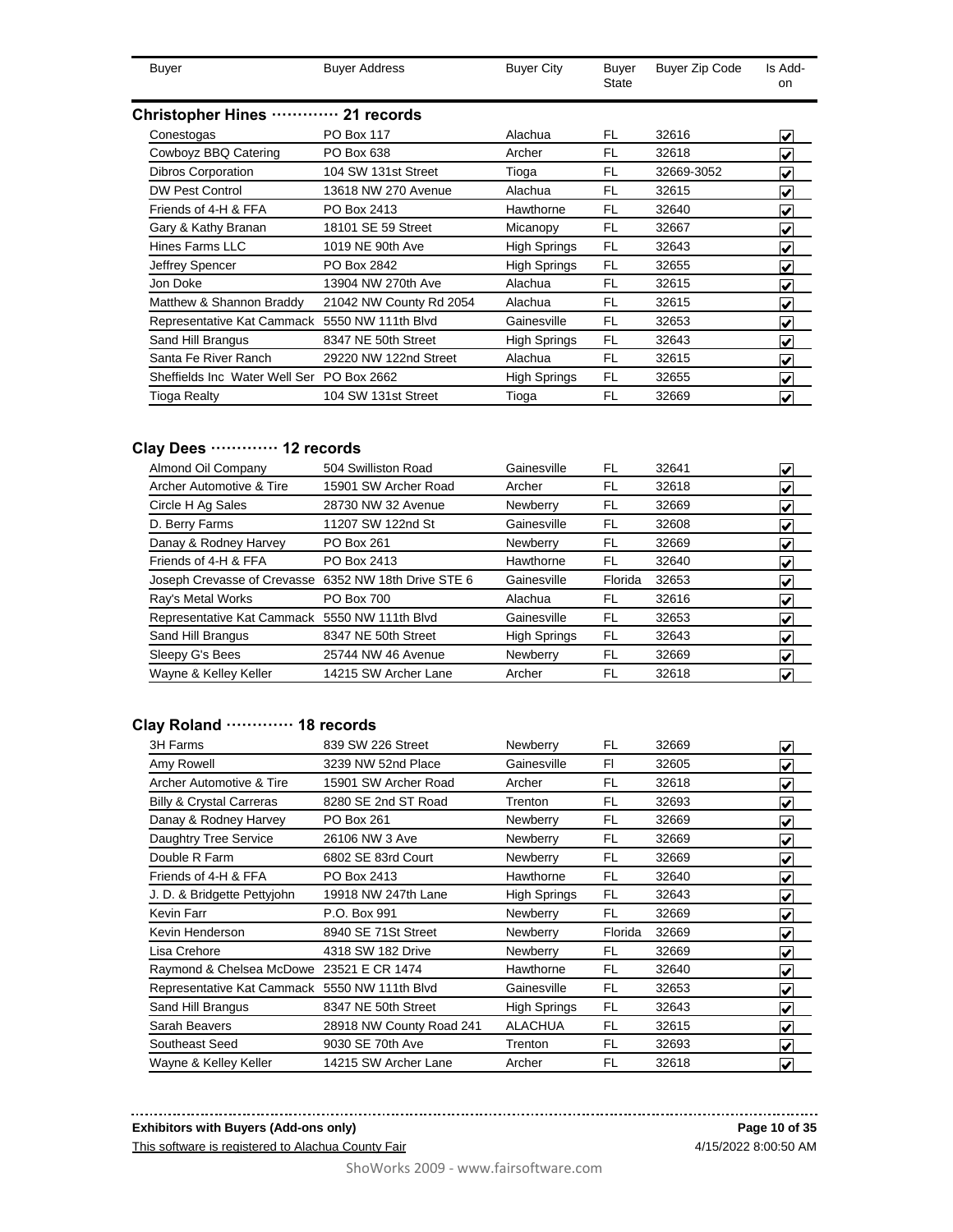| <b>Buyer</b>                | <b>Buyer Address</b>     | <b>Buyer City</b>   | Buyer<br>State | Buyer Zip Code | Is Add-<br>on.       |
|-----------------------------|--------------------------|---------------------|----------------|----------------|----------------------|
| Colby Whitfield             | 11<br>records            |                     |                |                |                      |
| Allie                       | 23273 NW 102 Ave         | Alachua             | FL             | 32615          | V                    |
| Andy and Britt Chastain     | 25929 NW 110th Ave       | <b>High Springs</b> | FL             | 32643          | V                    |
| Boone Equipment             | PO Box 3190              | <b>High Springs</b> | <b>FL</b>      | 32643          | V                    |
| <b>Brittany Chastain</b>    | 25929 NW 110th Avenue    | <b>High Springs</b> | <b>FL</b>      | 32643          | V                    |
| Danay & Rodney Harvey       | PO Box 261               | Newberry            | FL             | 32669          | V                    |
| <b>DW Pest Control</b>      | 13618 NW 270 Avenue      | Alachua             | FL             | 32615          | V                    |
| Friends of 4-H & FFA        | PO Box 2413              | Hawthorne           | FL             | 32640          | V                    |
| Matthew & Shannon Braddy    | 21042 NW County Rd 2054  | Alachua             | FL             | 32615          | V                    |
| R and M Construction and De | 15948 W County Road 1491 | Alachua             | FL             | 32615          | $\blacktriangledown$ |
| Representative Kat Cammack  | 5550 NW 111th Blvd       | Gainesville         | FL             | 32653          | V                    |
| Terry and Penny Elixson     | 28826 NW CR 241          | Alachua             | FI             | 32615          | V                    |

#### **Colton Harvey ············· 10 records**

| Almond Oil Company                            | 504 Swilliston Road        | Gainesville | FL | 32641 | V                                |
|-----------------------------------------------|----------------------------|-------------|----|-------|----------------------------------|
| Circle H Ag Sales                             | 28730 NW 32 Avenue         | Newberry    | FL | 32669 | V                                |
| Cowboyz BBQ Catering                          | PO Box 638                 | Archer      | FL | 32618 | V                                |
| Friends of 4-H & FFA                          | PO Box 2413                | Hawthorne   | FL | 32640 | $\left  \bm{\mathsf{v}} \right $ |
| Gulfeagle Supply                              | 911 NW 53rd Ave            | Gainesville | FL | 32609 | V                                |
| <b>Murray Ford Superstore</b>                 | 13447 US Highway 301 South | Starke      | FL | 32091 | V                                |
| Nelson's Lark Outdoor Store                   | 4505 NW 13th Street        | Gainesville | FL | 32609 | V                                |
| Ray's Metal Works                             | PO Box 700                 | Alachua     | FL | 32616 | M                                |
| Representative Kat Cammack 5550 NW 111th Blvd |                            | Gainesville | FL | 32653 | V                                |
| Sleepy G's Bees                               | 25744 NW 46 Avenue         | Newberry    | FL | 32669 | V                                |
|                                               |                            |             |    |       |                                  |

### **Danielle Hodge ············· 8 records**

| Almond Oil Company                                 | 504 Swilliston Road  | Gainesville | .FL | 32641 |  |
|----------------------------------------------------|----------------------|-------------|-----|-------|--|
| Bobby & Chenoa Dixon                               | 19388 SW 46 Avenue   | Newberry    | FI. | 32669 |  |
| <b>Brian Mcintire</b>                              | 16215 SE 72nd Lane   | Lake Butler | FL  | 32054 |  |
| Farm Credit of Florida                             | 12300 NW US Hwy 441  | Alachua     | FI. | 32615 |  |
| Friends of 4-H & FFA                               | PO Box 2413          | Hawthorne   | FL  | 32640 |  |
| Kelly & Christy Barber/Edward 15806 NW 78th Avenue |                      | Alachua     | FI. | 32615 |  |
| <b>Logical Construction</b>                        | 19303 SW 30th Avenue | Newberry    |     | 32669 |  |
| Representative Kat Cammack 5550 NW 111th Blvd      |                      | Gainesville | FL  | 32653 |  |

### **Danny Willms ············· 7 records**

| Christian & Jessica Davila                    | 23004 NW 78th Ave       | Alachua             | FI | 32615 | M |
|-----------------------------------------------|-------------------------|---------------------|----|-------|---|
| Conestogas                                    | <b>PO Box 117</b>       | Alachua             | FL | 32616 |   |
| Friends of 4-H & FFA                          | PO Box 2413             | Hawthorne           | FL | 32640 | V |
| Precision Lawns & Landscapi                   | 23905 NW 110 Ave        | Alachua             | FL | 32615 | V |
| Ray's Metal Works                             | <b>PO Box 700</b>       | Alachua             | FI | 32616 | V |
| Representative Kat Cammack 5550 NW 111th Blvd |                         | Gainesville         | FL | 32653 |   |
| Seven Springs Water                           | 101 Ginnie Springs Road | <b>High Springs</b> | FL | 32643 |   |

### **Derek Wootton ············· 6 records**

| CW Auction Company, LLC     | 25961 W US Hwy 27    | <b>High Springs</b> | FL | 32643 | v |
|-----------------------------|----------------------|---------------------|----|-------|---|
| Ed Bravo                    | 1401 SW 143rd Street | Gainesville         |    | 32607 | V |
| Friends of 4-H & FFA        | PO Box 2413          | Hawthorne           |    | 32640 | V |
| Just Between Friends Gaines | 25707 NW 82 Place    | <b>High Springs</b> | FL | 32643 | M |
| Preston & Katie Howell      | 16512 NW 278th Ave   | Alachua             |    | 32615 | V |
|                             |                      |                     |    |       |   |

**Exhibitors with Buyers (Add-ons only) Page 11 of 35**

This software is registered to Alachua County Fair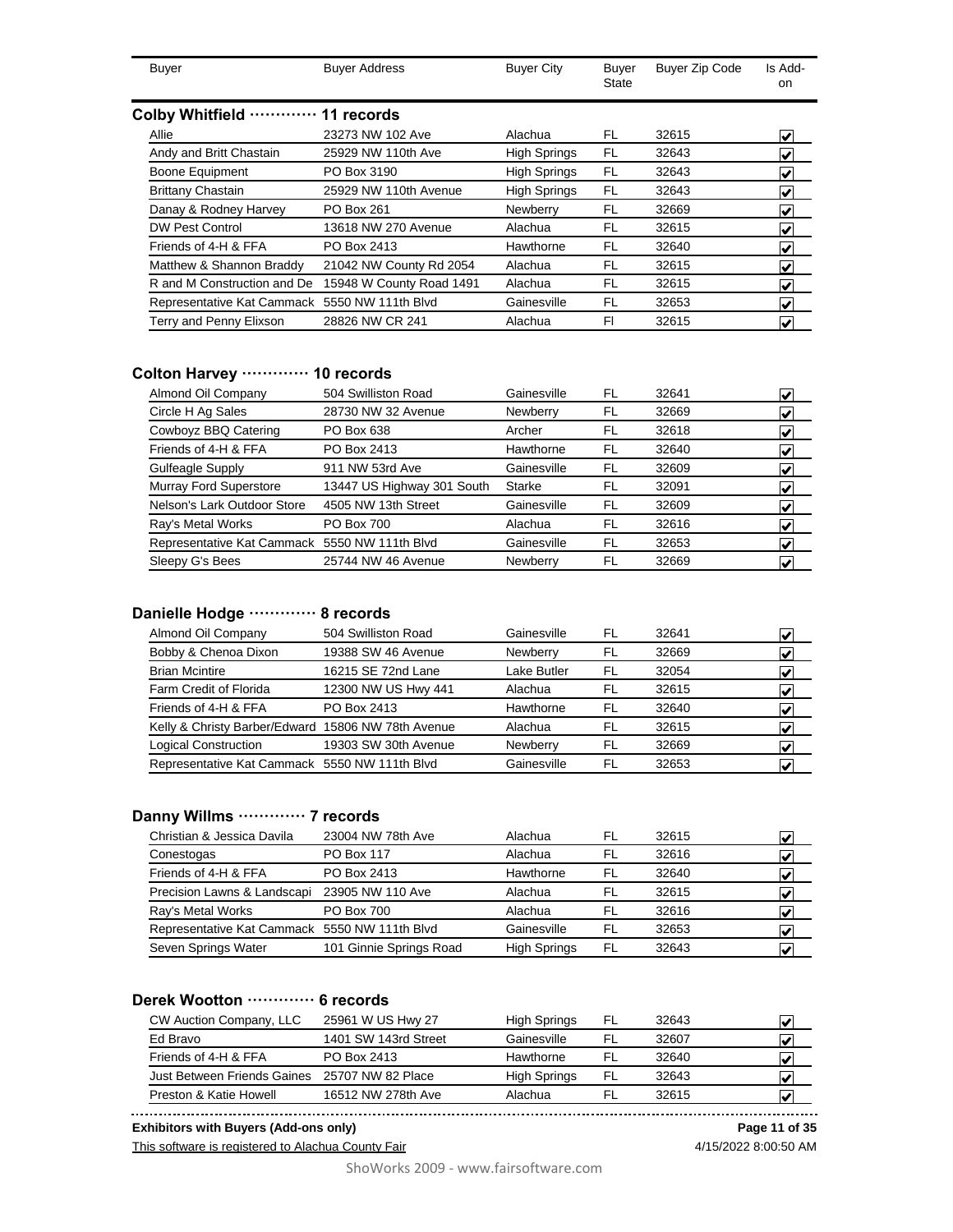| <b>Buyer</b>                                         | <b>Buyer Address</b>     | <b>Buyer City</b>   | <b>Buyer</b><br>State | <b>Buyer Zip Code</b> | Is Add-<br><b>on</b>    |
|------------------------------------------------------|--------------------------|---------------------|-----------------------|-----------------------|-------------------------|
| Derek Wootton  6 records                             |                          |                     |                       |                       |                         |
| Representative Kat Cammack 5550 NW 111th Blvd        |                          | Gainesville         | FL                    | 32653                 | V                       |
| Donovan Ferguson  3 records                          |                          |                     |                       |                       |                         |
| <b>BKH Photography</b>                               | PO Box 1544              | Hawthorne           | Florida               | 32630                 | V                       |
| Friends of 4-H & FFA                                 | PO Box 2413              | Hawthorne           | <b>FL</b>             | 32640                 | ✓                       |
| Representative Kat Cammack 5550 NW 111th Blvd        |                          | Gainesville         | <b>FL</b>             | 32653                 | V                       |
| Dylan Braddy  20 records                             |                          |                     |                       |                       |                         |
| <b>Bill Edwards</b>                                  | PO Box 393               | Evinston            | FL                    | 32633                 | V                       |
| Billy & Sonya Wilsey                                 | 21103 NW 78 Ave          | Alachua             | <b>FL</b>             | 32615                 | ⊽                       |
| Bob & Sandy Crane                                    | 13828 NW 174th Avenue    | Alachua             | FL                    | 32615                 | ⊽                       |
| Friends of 4-H & FFA                                 | PO Box 2413              | Hawthorne           | FL                    | 32640                 | ₹                       |
| Gary & Kathy Branan                                  | 18101 SE 59 Street       | Micanopy            | <b>FL</b>             | 32667                 | V                       |
| Gomac Custom Builders, LLC 9417 NW 43rd Street       |                          | Gainesville         | <b>FL</b>             | 32653                 | $\overline{\mathbf{v}}$ |
| John Zuidema                                         | 10317 NW 270th Avenue    | Alachua             | FL                    | 32615                 | √                       |
| Kelly & Christy Barber/Edward 15806 NW 78th Avenue   |                          | Alachua             | <b>FL</b>             | 32615                 | $\blacktriangledown$    |
| Laura Smith                                          | 623 Turkey Creek         | Alachua             | FL                    | 32615                 | $\overline{\mathbf{v}}$ |
| Mallard Construction & Electri                       | 9310 NW 188th Way        | Alachua             | FL                    | 32615                 | V                       |
| Martha Floyd                                         | PO Box 337               | <b>High Springs</b> | <b>FL</b>             | 32655                 | $\overline{\mathbf{v}}$ |
| Precision Lawns & Landscapi 23905 NW 110 Ave         |                          | Alachua             | <b>FL</b>             | 32615                 | ⊽                       |
| R and M Construction and De 15948 W County Road 1491 |                          | Alachua             | FL                    | 32615                 | ⊽                       |
| Representative Kat Cammack 5550 NW 111th Blvd        |                          | Gainesville         | <b>FL</b>             | 32653                 | ⊽                       |
| Richard & Alice Bryan                                | 14823 NW 94th Avenue     | Alachua             | <b>FL</b>             | 32615                 | ⊽                       |
| Sarah Beavers                                        | 28918 NW County Road 241 | <b>ALACHUA</b>      | <b>FL</b>             | 32615                 | ⊽                       |
| Terra-Com Environmental, Inc 1120 NW 23rd Avenue     |                          | Gainesville         | FL                    | 32609                 | $\overline{\mathbf{v}}$ |
| Tight-Seal, Inc.                                     | 15207 NW 25th Terrace    | Gainesville         | FL                    | 32609                 | V                       |
| Wayne & Sharon Owens                                 | 22120 NW 78th Ave        | Alachua             | <b>FL</b>             | 32615                 | V                       |
| Whitfield Window And Door, I                         | 17833 NW 244th Street    | <b>High Springs</b> | FL                    | 32643                 | $\overline{\mathbf{v}}$ |

#### **Eli Simmons ············· 13 records**

| Aaron Wootton - Wootton Fa                    | 6414 nw state road 45        | <b>High Springs</b> | Florida | 32643      | $\vert\boldsymbol{\mathsf{v}}\vert$ |
|-----------------------------------------------|------------------------------|---------------------|---------|------------|-------------------------------------|
| Amanda James                                  | 21825 NW 29th Terrace        | <b>Brooker</b>      | FL      | 32622-5187 | $\vert\bm{\mathsf{v}}\vert$         |
| <b>Boone Equipment</b>                        | PO Box 3190                  | <b>High Springs</b> | FL      | 32643      | $\left  \mathbf{v} \right $         |
| CnL Ranch                                     | 2344 SW Old Bellamy Road     | <b>Ft White</b>     | FI      | 32038      | $\left  \bm{\mathsf{v}} \right $    |
| CW Auction Company, LLC                       | 25961 W US Hwy 27            | <b>High Springs</b> | FL.     | 32643      | $\left  \bm{\mathsf{v}} \right $    |
| Friends of 4-H & FFA                          | PO Box 2413                  | Hawthorne           | FL.     | 32640      | $\blacktriangledown$                |
| John Lovelace                                 | 31306 Pasco Road             | San Antonio         | FL      | 33576      | $\left  \mathbf{v} \right $         |
| Preston & Katie Howell                        | 16512 NW 278th Ave           | Alachua             | FL      | 32615      | $\blacktriangledown$                |
| Representative Kat Cammack 5550 NW 111th Blvd |                              | Gainesville         | FL      | 32653      | $\vert\bm{\mathsf{v}}\vert$         |
| <b>Robert Bierhorst</b>                       | 3102 Sawgrass Village Circle | Ponte Vedra Be      | FL      | 32082      | $\left  \bm{\mathsf{v}} \right $    |
| Sandi's Creative Connection                   | 10600 Fort King Road         | Dade City           | FL.     | 33525      | $\vert\bm{\mathsf{v}}\vert$         |
| Santa Fe River Ranch                          | 29220 NW 122nd Street        | Alachua             | FL      | 32615      | $\left  \bm{\mathsf{v}} \right $    |
| Sugar Camp Ranch, LLC                         | 387 SW Cumorah Hill Street   | <b>Fort White</b>   | FL      | 32038      | $\left  \bm{\mathsf{v}} \right $    |

### **Eli Surrency ············· 8 records**

| PO Box 1544        | Hawthorne | Florida | 32630 |   |
|--------------------|-----------|---------|-------|---|
| <b>PO Box 222</b>  | Waldo     | .FL     | 32694 | V |
| PO Box 2413        | Hawthorne | FL.     | 32640 | ₩ |
| 145 whirlwind loop | Hawthorne | F       | 32640 | ₩ |
|                    |           |         |       |   |

M and R Bartlett 145 whirlwind loop Hawthorne Fl 32640 **X Exhibitors with Buyers (Add-ons only) Page 12 of 35**

This software is registered to Alachua County Fair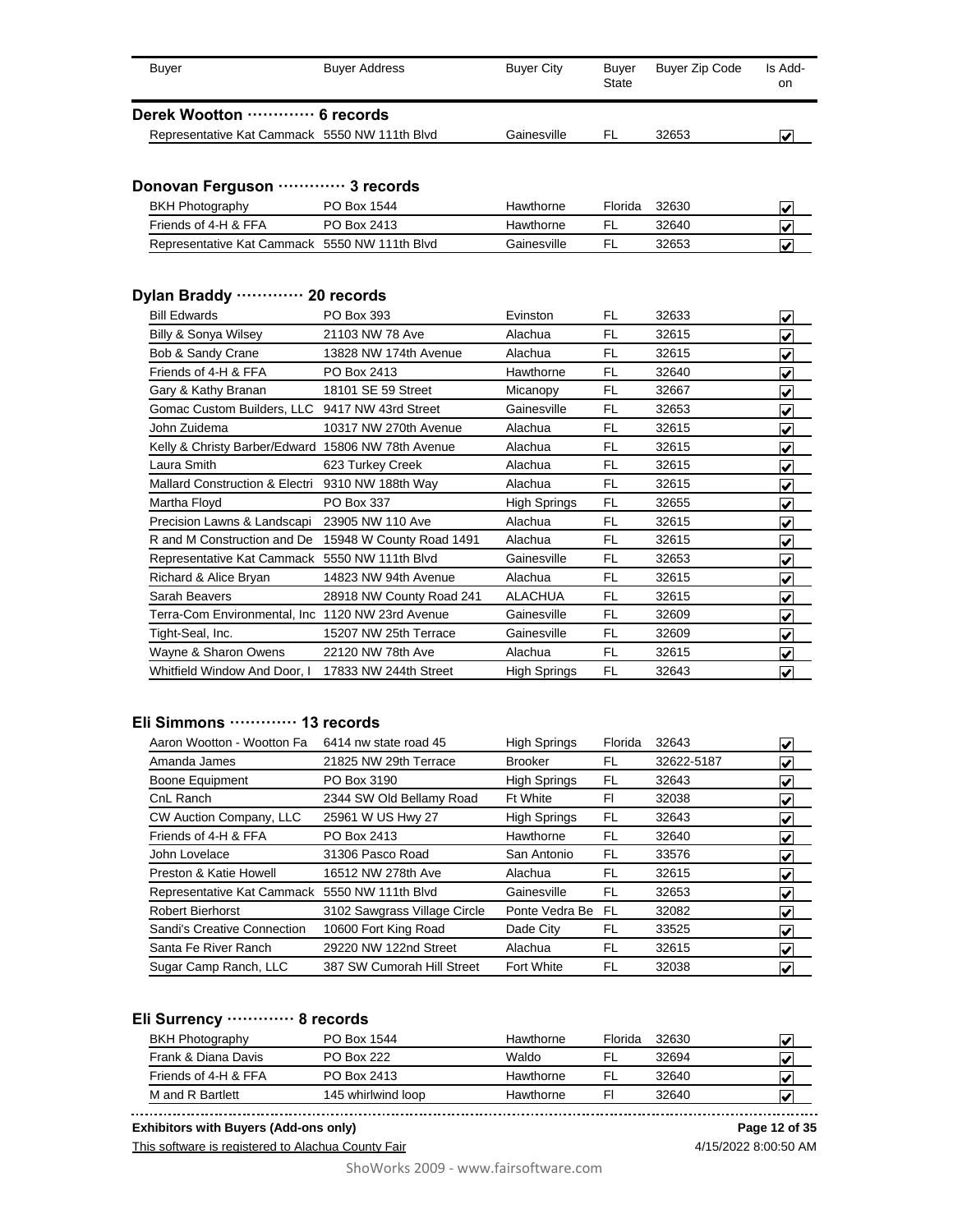| Buyer                    | <b>Buyer Address</b>  | <b>Buyer City</b>                                                                     | <b>Buyer</b><br>State | <b>Buyer Zip Code</b> | Is Add-<br>on           |
|--------------------------|-----------------------|---------------------------------------------------------------------------------------|-----------------------|-----------------------|-------------------------|
|                          |                       |                                                                                       |                       |                       |                         |
| Moores Metal Works, Inc. | PO Box 2491           | Hawthorne                                                                             | FL                    | 32640                 | V                       |
| Ray's Metal Works        | <b>PO Box 700</b>     | Alachua                                                                               | FL                    | 32616                 | $\overline{\mathbf{v}}$ |
|                          |                       | Gainesville                                                                           | FL                    | 32653                 | V                       |
| Santa Fe River Ranch     | 29220 NW 122nd Street | Alachua                                                                               | FL                    | 32615                 | Ñ                       |
|                          |                       | Eli Surrency ············· 8 records<br>Representative Kat Cammack 5550 NW 111th Blvd |                       |                       |                         |

# **Elijah Hood ············· 11 records**

| 3H Farms                                      | 839 SW 226 Street     | Newberry            | FL | 32669 | M                                |
|-----------------------------------------------|-----------------------|---------------------|----|-------|----------------------------------|
| Andrews Paving Inc                            | 6327 NW 123rd Place   | Gainesville         | FL | 32653 | V                                |
| Boone Equipment                               | PO Box 3190           | <b>High Springs</b> | FL | 32643 | V                                |
| Enrique Vargas, DMD LLC                       | 2841 A NW 41st ST     | Gainesville         | FL | 32606 | M                                |
| Frank & Diana Davis                           | <b>PO Box 222</b>     | Waldo               | FL | 32694 | V                                |
| Friends of 4-H & FFA                          | PO Box 2413           | Hawthorne           | FL | 32640 | $\left  \bm{\mathsf{v}} \right $ |
| Innovative Machine Inc.                       | 6115 NW 123rd PL      | Gainesville         | FL | 32653 | M                                |
| Precision Lawns & Landscapi                   | 23905 NW 110 Ave      | Alachua             | FL | 32615 | V                                |
| Representative Kat Cammack 5550 NW 111th Blvd |                       | Gainesville         | FL | 32653 | $\left  \bm{\mathsf{v}} \right $ |
| <b>Stacy Orcutt</b>                           | 15811 NW 202 St       | Alachua             | FL | 32615 | $\left  \mathbf{v} \right $      |
| Whitfield Window And Door, I                  | 17833 NW 244th Street | <b>High Springs</b> | FL | 32643 | V                                |

### **Ella Carr ············· 10 records**

| Ed & Sheila Crapo                             | 17122 SE 59th ST     | Micanopy    | FL | 32667 | M |
|-----------------------------------------------|----------------------|-------------|----|-------|---|
| <b>Emily Eubanks</b>                          | 3615 SW Wacahoota Rd | Micanopy    | FL | 32667 | V |
| Eubanks Family                                | 3615 SW Wacahoota Rd | Micanopy    | FL | 32667 | V |
| Friends of 4-H & FFA                          | PO Box 2413          | Hawthorne   | FL | 32640 | V |
| Janet Herren                                  | 173539 N 2955 Road   | Duncan      | OK | 73533 | M |
| Legacy Limousin Ranch                         | 2805 SE 239th ST     | Hawthorne   | FL | 32640 | V |
| <b>Nettles Sausage</b>                        | 190 SW County Rd 240 | Lake City   | FL | 32025 | V |
| Representative Kat Cammack 5550 NW 111th Blvd |                      | Gainesville | FL | 32653 | V |
| Roger West                                    | 2229 SW 56th Ave     | Gainesville | FL | 32608 | M |
| Tara Gotwalt                                  | 12700 N 3990 Rd      | Dewey       | OK | 74029 | V |

#### **Emily Dampier ············· 4 records**

| Amy Ritchie                                   | 4232 SW 100th Place | Lake Butler | FI  | 32054 |   |
|-----------------------------------------------|---------------------|-------------|-----|-------|---|
| Conestogas                                    | PO Box 117          | Alachua     | EL. | 32616 |   |
| Friends of 4-H & FFA                          | PO Box 2413         | Hawthorne   | FI. | 32640 |   |
| Representative Kat Cammack 5550 NW 111th Blvd |                     | Gainesville | FI  | 32653 | V |

### **Emily Hamm ············· 3 records**

| Friends of 4-H & FFA                          | PO Box 2413 | Hawthorne   | 32640 |  |
|-----------------------------------------------|-------------|-------------|-------|--|
| Precision Lawns & Landscapi 23905 NW 110 Ave  |             | Alachua     | 32615 |  |
| Representative Kat Cammack 5550 NW 111th Blvd |             | Gainesville | 32653 |  |

#### **emma carroll ············· 11 records**

| Donnie Odom - Farm Bureau I 16206 NW 163rd Ln |                       | Alachua     | FL  | 32615 | $\overline{\mathbf{v}}$ |
|-----------------------------------------------|-----------------------|-------------|-----|-------|-------------------------|
| Friends of 4-H & FFA                          | PO Box 2413           | Hawthorne   | FL  | 32640 | M                       |
| Gary & Kathy Branan                           | 18101 SE 59 Street    | Micanopy    | .FL | 32667 | V                       |
| James Williams                                | 17503 SE 67th Ave     | Archer      | FL  | 32618 | V                       |
| Jeff Feller                                   | 1015 NE 5th Street    | Gainesville | FI. | 32601 |                         |
| John Zuidema                                  | 10317 NW 270th Avenue | Alachua     | FL  | 32615 |                         |

**Exhibitors with Buyers (Add-ons only)**

This software is registered to Alachua County Fair

**Page 13 of 35**

ShoWorks 2009 - www.fairsoftware.com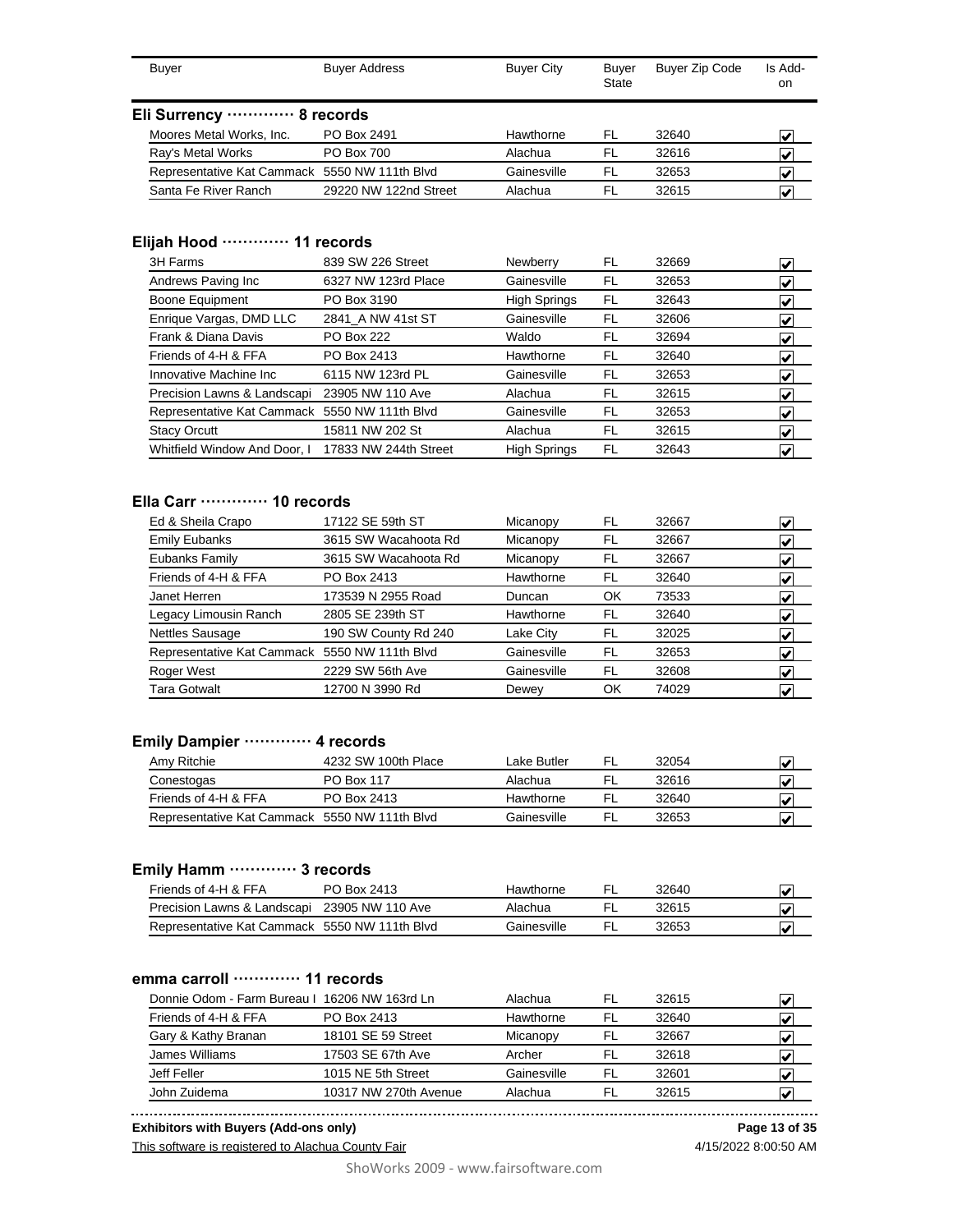| Buyer                                         | <b>Buyer Address</b> | <b>Buyer City</b> | Buyer<br><b>State</b> | <b>Buyer Zip Code</b> | Is Add-<br>on.          |
|-----------------------------------------------|----------------------|-------------------|-----------------------|-----------------------|-------------------------|
| emma carroll  11 records                      |                      |                   |                       |                       |                         |
| Jon Doke                                      | 13904 NW 270th Ave   | Alachua           | FL                    | 32615                 | $\overline{\mathbf{v}}$ |
| Lindsay Olsen                                 | 2231 Brancroft Dr.   | Kailua            | HI                    | 96734                 | V                       |
| Precision Lawns & Landscapi                   | 23905 NW 110 Ave     | Alachua           | FL                    | 32615                 | V                       |
| Ray's Metal Works                             | <b>PO Box 700</b>    | Alachua           | FL                    | 32616                 | V                       |
| Representative Kat Cammack 5550 NW 111th Blvd |                      | Gainesville       | FL                    | 32653                 | v                       |

### **Emma Roland ············· 12 records**

| 839 SW 226 Street                             | Newberry            | FL      | 32669 | V                                |
|-----------------------------------------------|---------------------|---------|-------|----------------------------------|
| 15901 SW Archer Road                          | Archer              | FL      | 32618 | V                                |
| PO Box 261                                    | Newberry            | FL      | 32669 | V                                |
| 6802 SE 83rd Court                            | Newberry            | FL      | 32669 | V                                |
| PO Box 2413                                   | Hawthorne           | FL      | 32640 | V                                |
| 19918 NW 247th Lane                           | <b>High Springs</b> | FL      | 32643 | V                                |
| P.O. Box 991                                  | Newberry            | FL      | 32669 | V                                |
| 8940 SE 71St Street                           | Newberry            | Florida | 32669 | V                                |
| 4039 Newberry Road                            | Gainesville         | FL      | 32607 | $\left  \bm{\mathsf{v}} \right $ |
| 19303 SW 30th Avenue                          | Newberry            | FL      | 32669 | V                                |
| Representative Kat Cammack 5550 NW 111th Blvd | Gainesville         | FL      | 32653 | V                                |
| 14215 SW Archer Lane                          | Archer              | FL      | 32618 | V                                |
|                                               |                     |         |       |                                  |

#### **Emma Zaragoza ············· 5 records**

| Boone Equipment                               | PO Box 3190       | <b>High Springs</b> | FL. | 32643 |   |
|-----------------------------------------------|-------------------|---------------------|-----|-------|---|
| Friends of 4-H & FFA                          | PO Box 2413       | Hawthorne           | FI. | 32640 |   |
| John E Green                                  | 14208 NW 243 Terr | <b>High Springs</b> | FL  | 32643 |   |
| Precision Lawns & Landscapi                   | 23905 NW 110 Ave  | Alachua             | FI. | 32615 |   |
| Representative Kat Cammack 5550 NW 111th Blvd |                   | Gainesville         | FI. | 32653 | w |

# **Emory Bryan ············· 15 records**

| Bob & Sandy Crane                                  | 13828 NW 174th Avenue   | Alachua           | FL  | 32615 | $\left  \bm{\mathsf{v}} \right $         |
|----------------------------------------------------|-------------------------|-------------------|-----|-------|------------------------------------------|
| <b>Bruce Haguewood</b>                             | 14715 NW 39th PI        | Newberry          | FL  | 32669 | $\left  \mathbf{v} \right $              |
| DW Pest Control                                    | 13618 NW 270 Avenue     | Alachua           | FL  | 32615 | $\left  \mathbf{v} \right $              |
| Friends of 4-H & FFA                               | PO Box 2413             | Hawthorne         | FL  | 32640 | $\left  \mathbf{v} \right $              |
| Janice Fleming                                     | 332 Bunkers Cove Rd.    | Panama City       | FL  | 32401 | V                                        |
| Jed Ward                                           | 6751 NW 214th St        | Alachua           | FL  | 32615 | $\left  \mathbf{v} \right $              |
| Jesselyn Beck                                      | 3746 Bethlehem Rd       | <b>Blackstock</b> | SC. | 29014 | V                                        |
| John Zuidema                                       | 10317 NW 270th Avenue   | Alachua           | FL  | 32615 | $\vert\bm{\mathsf{v}}\vert$              |
| Kelly & Christy Barber/Edward 15806 NW 78th Avenue |                         | Alachua           | FL  | 32615 | $\left  \mathbf{v} \right $              |
| Laura Smith                                        | 623 Turkey Creek        | Alachua           | FL  | 32615 | $\left  \mathbf{v} \right $              |
| Matthew & Shannon Braddy                           | 21042 NW County Rd 2054 | Alachua           | FL  | 32615 | $\left  \boldsymbol{\mathsf{v}} \right $ |
| Michael Metzler CPA, PA                            | 2630 NW 41st Street     | Gainesville       | FL  | 32606 | $\left  \mathbf{v} \right $              |
| Ray's Metal Works                                  | <b>PO Box 700</b>       | Alachua           | FL  | 32616 | $\left  \boldsymbol{\mathsf{v}} \right $ |
| Representative Kat Cammack 5550 NW 111th Blvd      |                         | Gainesville       | FL  | 32653 | M                                        |
| Richard & Alice Bryan                              | 14823 NW 94th Avenue    | Alachua           | FL  | 32615 | V                                        |

#### **Emory Wootton ············· 8 records**

| CW Auction Company, LLC     | 25961 W US Hwy 27    | High Springs        | FL | 32643 | ₩ |
|-----------------------------|----------------------|---------------------|----|-------|---|
| Ed Bravo                    | 1401 SW 143rd Street | Gainesville         | FI | 32607 | V |
| Friends of 4-H & FFA        | PO Box 2413          | Hawthorne           |    | 32640 | ₩ |
| Just Between Friends Gaines | 25707 NW 82 Place    | <b>High Springs</b> | FL | 32643 | ₩ |
|                             |                      |                     |    |       |   |

**Exhibitors with Buyers (Add-ons only) Page 14 of 35**

This software is registered to Alachua County Fair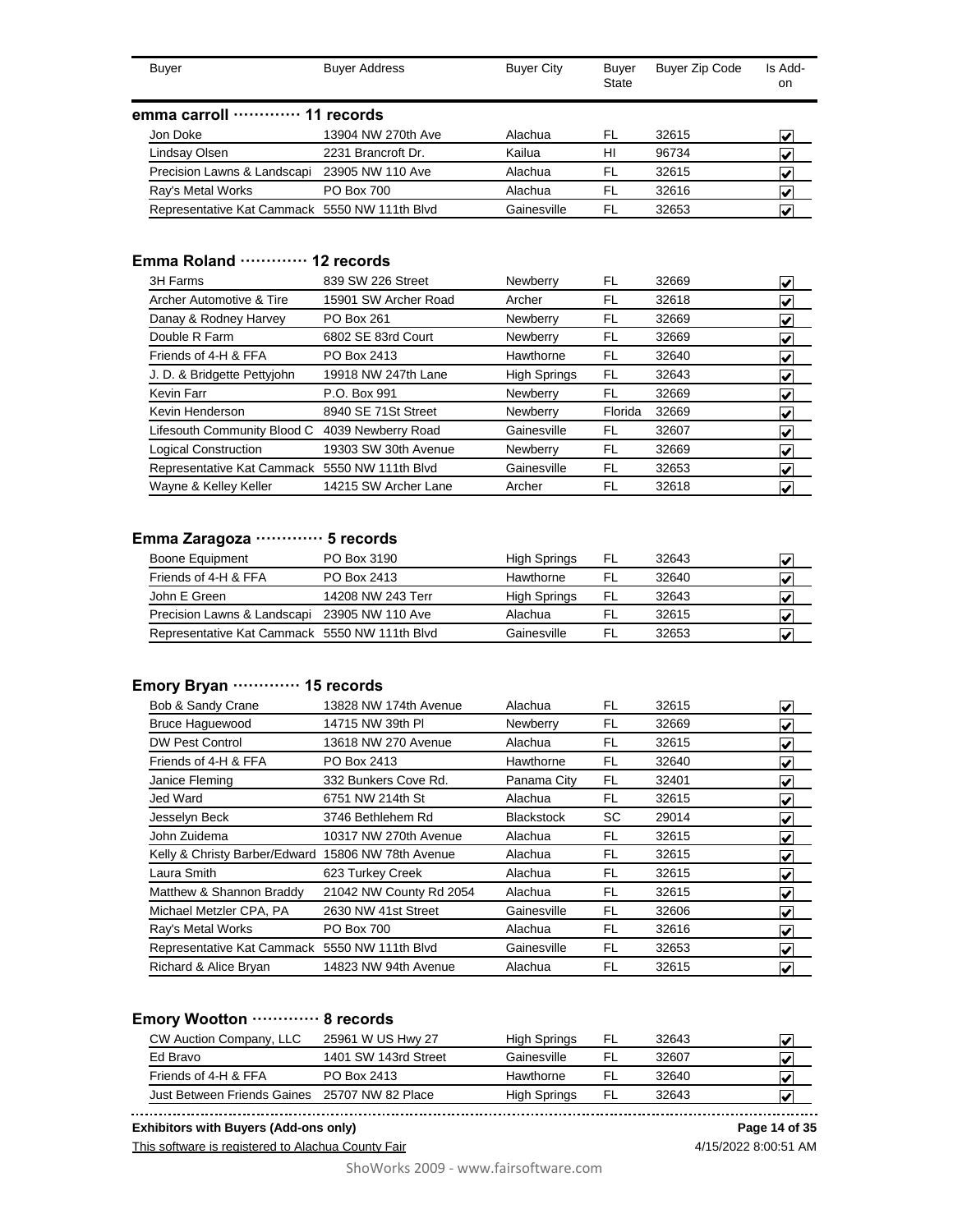| <b>Buyer</b>                                  | <b>Buyer Address</b>       | <b>Buyer City</b>   | <b>Buyer</b><br>State | <b>Buyer Zip Code</b> | Is Add-<br>on.                      |
|-----------------------------------------------|----------------------------|---------------------|-----------------------|-----------------------|-------------------------------------|
| Emory Wootton ··                              | 8 records                  |                     |                       |                       |                                     |
| Preston & Katie Howell                        | 16512 NW 278th Ave         | Alachua             | FL                    | 32615                 | V                                   |
| Representative Kat Cammack                    | 5550 NW 111th Blvd         | Gainesville         | FL                    | 32653                 | V                                   |
| Sugar Camp Ranch, LLC                         | 387 SW Cumorah Hill Street | Fort White          | FL                    | 32038                 | $\vert\boldsymbol{\mathsf{v}}\vert$ |
| Whitfield Window And Door, I                  | 17833 NW 244th Street      | <b>High Springs</b> | FL                    | 32643                 | V                                   |
| Ethan Thomas ………… 3 records                   |                            |                     |                       |                       |                                     |
| Frank & Diana Davis                           | <b>PO Box 222</b>          | Waldo               | FL                    | 32694                 | $\vert\boldsymbol{v}\vert$          |
| Friends of 4-H & FFA                          | PO Box 2413                | Hawthorne           | FL                    | 32640                 | $\vert\boldsymbol{v}\vert$          |
| Representative Kat Cammack 5550 NW 111th Blvd |                            | Gainesville         | FL                    | 32653                 | V                                   |

#### **Grace Mitchell ············· 17 records**

Representative Kat Cammack 5550 NW 111th Blvd

| 3H Farms                    | 839 SW 226 Street       | Newberry            | FL      | 32669 | V                                |
|-----------------------------|-------------------------|---------------------|---------|-------|----------------------------------|
| Aimee Worley                | PO Box 354              | Hawthorne           | FL      | 32640 | V                                |
| Andy & Kristi Crane         | PO Box 2201             | Alachua             | FL      | 32616 | V                                |
| Boyd & Son Sod Farm         | 25505 SW 46 Avenue      | Newberry            | FL      | 32669 | V                                |
| Danay & Rodney Harvey       | PO Box 261              | Newberry            | FL      | 32669 | V                                |
| Double R Farm               | 6802 SE 83rd Court      | Newberry            | FL      | 32669 | $\blacktriangledown$             |
| Friends of 4-H & FFA        | PO Box 2413             | Hawthorne           | FL      | 32640 | V                                |
| <b>Green Construction</b>   | 22211 W Newberry Rd.    | Newberry            | FL      | 32669 | V                                |
| Kevin Farr                  | P.O. Box 991            | Newberry            | FL      | 32669 | V                                |
| Kevin Henderson             | 8940 SE 71St Street     | Newberry            | Florida | 32669 | $\vert\bm{\mathsf{v}}\vert$      |
| <b>Logical Construction</b> | 19303 SW 30th Avenue    | Newberry            | FL      | 32669 | $\left  \bm{\mathsf{v}} \right $ |
| Meg Elkins Realtor          | 4409 NE 72nd ct         | <b>High Springs</b> | F1      | 32643 | $\overline{\mathbf{v}}$          |
| R4 Farms                    | 27405 SW 82nd Place     | Newberry            | FL      | 32669 | V                                |
| Representative Kat Cammack  | 5550 NW 111th Blvd      | Gainesville         | FL      | 32653 | V                                |
| Ryan Beville                | 22103 NW County Rd 235A | Alachua             | FL      | 32615 | $\left  \mathbf{v} \right $      |
| Santa Fe River Ranch        | 29220 NW 122nd Street   | Alachua             | FL      | 32615 | V                                |
| Sleepy G's Bees             | 25744 NW 46 Avenue      | Newberry            | FL      | 32669 | $\overline{\mathbf{v}}$          |

#### **Graham Eubanks ············· 14 records**

| Chad & Cathy Carr                             | 444 SW Wacahoota RD  | Micanopy        | FL  | 32667 | V                           |
|-----------------------------------------------|----------------------|-----------------|-----|-------|-----------------------------|
| Ed & Sheila Crapo                             | 17122 SE 59th ST     | Micanopy        | FL  | 32667 | $\left  \mathbf{v} \right $ |
| <b>Emily Eubanks</b>                          | 3615 SW Wacahoota Rd | Micanopy        | FL  | 32667 | V                           |
| Eubanks Family                                | 3615 SW Wacahoota Rd | Micanopy        | FL  | 32667 | $\vert \checkmark$          |
| Friends of 4-H & FFA                          | PO Box 2413          | Hawthorne       | FL  | 32640 | $\left  \mathbf{v} \right $ |
| Gatorland Kubota                              | 4502 NW 13 Street    | Gainesville     | FL  | 32609 | V                           |
| Lee Pinkoson                                  | 5550 SW SR 45        | Newberry        | FL  | 32669 | V                           |
| Legacy Limousin Ranch                         | 2805 SE 239th ST     | Hawthorne       | FL  | 32640 | $\left  \mathbf{v} \right $ |
| <b>Nettles Sausage</b>                        | 190 SW County Rd 240 | Lake City       | FL  | 32025 | V                           |
| Ray's Metal Works                             | <b>PO Box 700</b>    | Alachua         | FL  | 32616 | $\blacktriangledown$        |
| Rebecca Schackow                              | 1325 NW 61st Terrace | Gainesville     | FL. | 32605 | $\left  \mathbf{v} \right $ |
| Representative Kat Cammack 5550 NW 111th Blvd |                      | Gainesville     | FL. | 32653 | $\left  \mathbf{v} \right $ |
| Roger West                                    | 2229 SW 56th Ave     | Gainesville     | FL. | 32608 | $\left  \mathbf{v} \right $ |
| <b>Wacahoota Outfitters</b>                   | 3421 SW Wachoota Rd  | <b>MICANOPY</b> | FI  | 32667 | V                           |

# **Hailey Molander ············· 8 records**

| Aimee Worlev                                        | PO Box 354  | Hawthorne |         | 32640 |   |
|-----------------------------------------------------|-------------|-----------|---------|-------|---|
| <b>BKH Photography</b>                              | PO Box 1544 | Hawthorne | Florida | 32630 | w |
| Christine Stevens- Havoc Con 348 Redwater Lake Road |             | Hawthorne |         | 32640 |   |

**Exhibitors with Buyers (Add-ons only) Page 15 of 35**

This software is registered to Alachua County Fair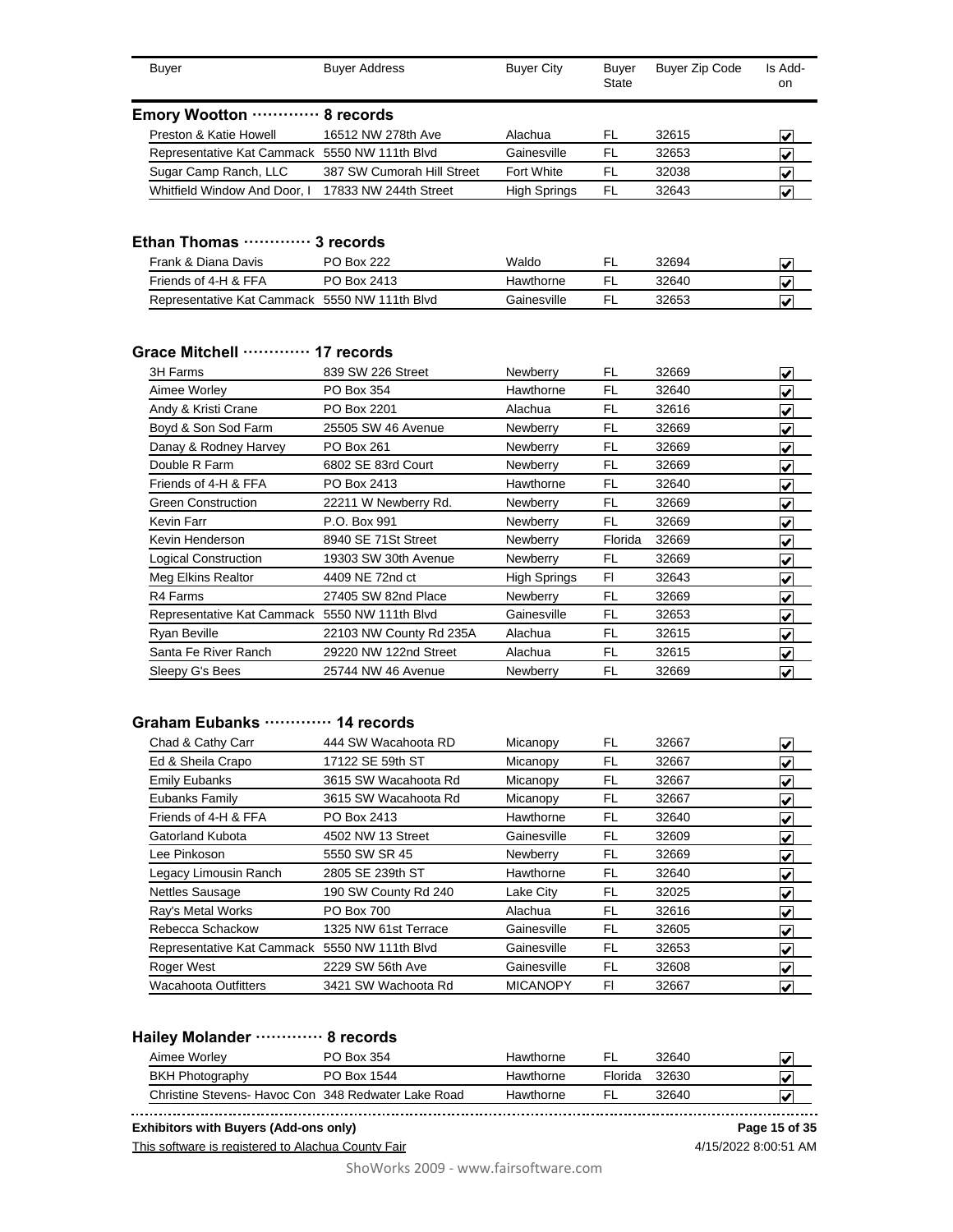| <b>Buyer</b>                                                                                                | <b>Buyer Address</b>       | <b>Buyer City</b>      | <b>Buyer</b><br><b>State</b> | <b>Buyer Zip Code</b> | Is Add-<br>on                   |
|-------------------------------------------------------------------------------------------------------------|----------------------------|------------------------|------------------------------|-----------------------|---------------------------------|
| Hailey Molander  8 records                                                                                  |                            |                        |                              |                       |                                 |
| Friends of 4-H & FFA                                                                                        | PO Box 2413                | Hawthorne              | <b>FL</b>                    | 32640                 | V                               |
| John Davis                                                                                                  | P.O. Box 262               | Lacrosse               | <b>FL</b>                    | 32658                 | ✔                               |
| Moores Metal Works, Inc.                                                                                    | PO Box 2491                | Hawthorne              | <b>FL</b>                    | 32640                 | ⊽                               |
| Ray's Metal Works                                                                                           | <b>PO Box 700</b>          | Alachua                | FL                           | 32616                 | V                               |
| Representative Kat Cammack 5550 NW 111th Blvd                                                               |                            | Gainesville            | <b>FL</b>                    | 32653                 | $\overline{\mathcal{V}}$        |
| HHS Tyler Roberson  2 records                                                                               |                            |                        |                              |                       |                                 |
| Friends of 4-H & FFA                                                                                        | PO Box 2413                | Hawthorne              | FL                           | 32640                 | V                               |
| Representative Kat Cammack 5550 NW 111th Blvd                                                               |                            | Gainesville            | <b>FL</b>                    | 32653                 |                                 |
| Holly Carroll ………… 3 records<br>Christine Stevens- Havoc Con 348 Redwater Lake Road<br>Friends of 4-H & FFA | PO Box 2413                | Hawthorne<br>Hawthorne | <b>FL</b><br><b>FL</b>       | 32640<br>32640        | V<br>⊽                          |
| Representative Kat Cammack 5550 NW 111th Blvd                                                               |                            | Gainesville            | FL                           | 32653                 | ✓                               |
| Holly Moore  12 records                                                                                     |                            |                        |                              |                       |                                 |
| Almond Oil Company                                                                                          | 504 Swilliston Road        | Gainesville            | FL                           | 32641                 | ✔                               |
| Daisy's Creations                                                                                           | 3807 NE CR 219A            | Melrose                | F1                           | 32666                 | V                               |
| Friends of 4-H & FFA                                                                                        | PO Box 2413                | Hawthorne              | <b>FL</b>                    | 32640                 | ✓                               |
| Legacy Limousin Ranch                                                                                       | 2805 SE 239th ST           | Hawthorne              | <b>FL</b>                    | 32640                 | $\overline{\blacktriangledown}$ |
| Lisa Short                                                                                                  | 25604 North State Road 121 | Alachua                | <b>FL</b>                    | 32615                 | $\overline{\mathbf{v}}$         |
| M and R Bartlett                                                                                            | 145 whirlwind loop         | Hawthorne              | F1                           | 32640                 | ⊽                               |
| <b>Masciale Farms</b>                                                                                       | 3807 NE CR 219A            | Melrose                | <b>FL</b>                    | 32666                 | V                               |
| Moores Metal Works, Inc.                                                                                    | PO Box 2491                | Hawthorne              | <b>FL</b>                    | 32640                 | $\overline{\mathbf{v}}$         |
| $\sim$ d = $\sim$ 0.4 = 0.5 $\sim$ 0.5 0.4 = $\sim$ 0.5 $\sim$                                              | <b>DO DU 700</b>           | $A + 1 = 1$            | m,                           | 00010                 |                                 |

| Ray's Metal Works                             | <b>PO Box 700</b>   | Alachua         | 32616 | $\blacktriangledown$    |
|-----------------------------------------------|---------------------|-----------------|-------|-------------------------|
| Representative Kat Cammack 5550 NW 111th Blvd |                     | Gainesville     | 32653 | $\overline{\mathbf{v}}$ |
| <b>Richard Williams</b>                       | 14568 NW 11th Place | <b>Newberry</b> | 32669 | $\overline{\mathbf{v}}$ |
| Southern Dirt Works                           | 13105 SE US Hwy 301 | Hawthorne       | 32640 | $\overline{\mathbf{v}}$ |
|                                               |                     |                 |       |                         |

# **HSCS Grant Welch ············· 8 records**

| V |
|---|
| V |
| V |
| V |
| V |
| V |
| V |
|   |
|   |

### **Hudson Lieffers ············· 4 records**

| Friends of 4-H & FFA                          | PO Box 2413          | Hawthorne   | FL. | 32640 |  |
|-----------------------------------------------|----------------------|-------------|-----|-------|--|
| LDM Industries, Inc.                          | 12904 SW 132nd Court | Miami       |     | 33186 |  |
| Representative Kat Cammack 5550 NW 111th Blvd |                      | Gainesville | FL  | 32653 |  |
| Rogers Livestock                              | 3283 SW CR 778       | Fort White  | FL  | 32038 |  |

|                                              | Hunter Dennis ………… 4 records                       |         |       |                      |
|----------------------------------------------|----------------------------------------------------|---------|-------|----------------------|
| Hand                                         | 7714 ne 219th terrace                              | Melrose | 32666 |                      |
| <b>Exhibitors with Buyers (Add-ons only)</b> |                                                    |         |       | Page 16 of 35        |
|                                              | This software is registered to Alachua County Fair |         |       | 4/15/2022 8:00:51 AM |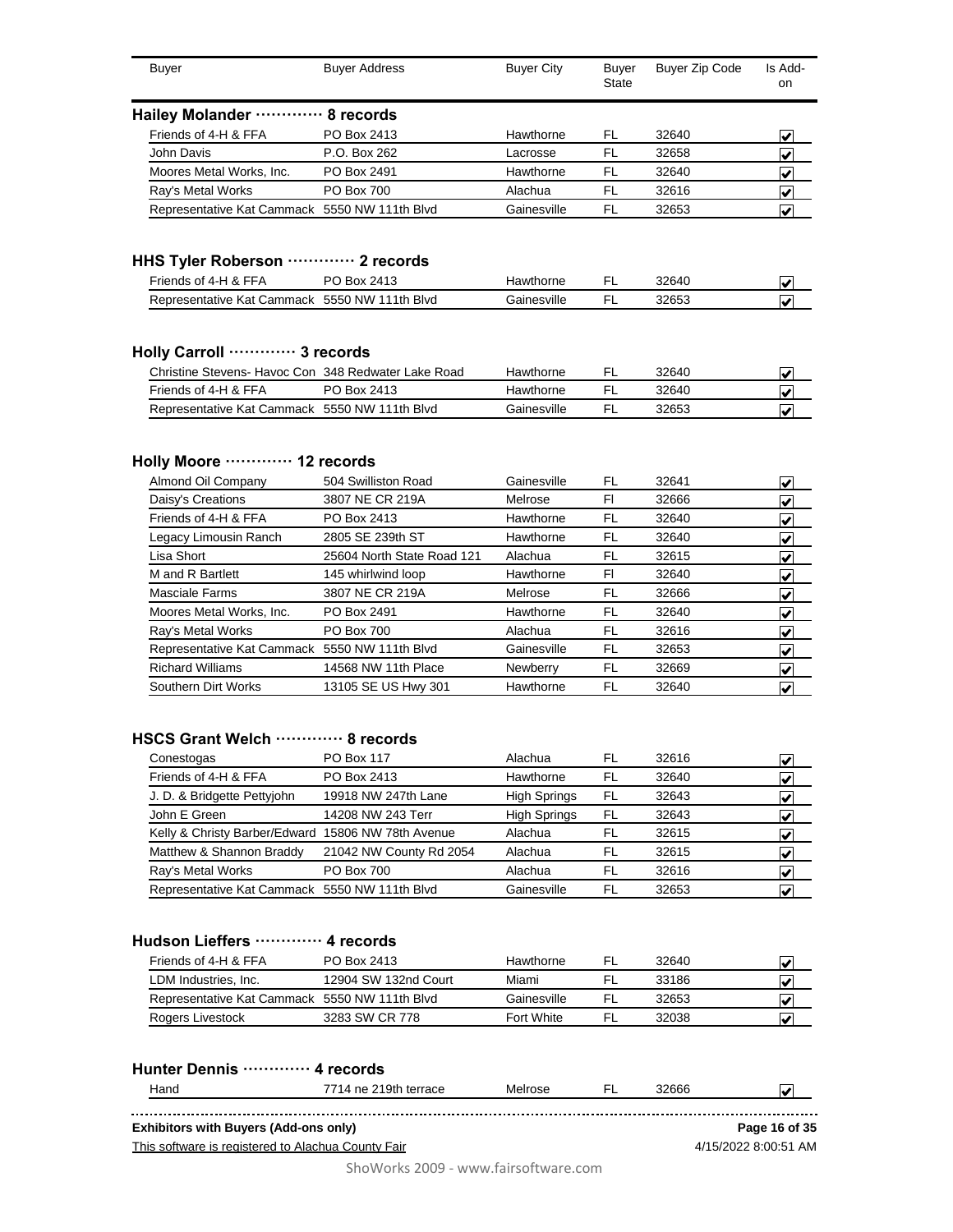| Buyer                        | <b>Buyer Address</b>   | <b>Buyer City</b> | Buyer<br>State | Buyer Zip Code | Is Add-<br>on           |
|------------------------------|------------------------|-------------------|----------------|----------------|-------------------------|
| Hunter Dennis ………… 4 records |                        |                   |                |                |                         |
| LuAnn Gerrard                | 11525 NE 205th Terrace | Earleton          | FI.            | 32631          | $\overline{\mathbf{v}}$ |
| Nette Whitney                | 14023 Se 180th PI      | Hawthorne         | FL             | 32640          | $\overline{\mathbf{v}}$ |
| Traci Garrison               | 9424 Holden Park Road  | Hawthorne         | FL             | 32640          | $\overline{\mathbf{v}}$ |
|                              |                        |                   |                |                |                         |

#### **Hunter Thomas ············· 6 records**

| Dale's Tire, Inc.                                    | 2928 NE 21 Way     | Gainesville | FI.     | 32609 | lw |
|------------------------------------------------------|--------------------|-------------|---------|-------|----|
| Friends of 4-H & FFA                                 | PO Box 2413        | Hawthorne   | FI.     | 32640 | M  |
| Gary & Kathy Branan                                  | 18101 SE 59 Street | Micanopy    | FI      | 32667 | M  |
| Joseph Crevasse of Crevasse 6352 NW 18th Drive STE 6 |                    | Gainesville | Florida | 32653 | M  |
| Ray's Metal Works                                    | <b>PO Box 700</b>  | Alachua     | FI      | 32616 | M  |
| Representative Kat Cammack 5550 NW 111th Blvd        |                    | Gainesville | FI      | 32653 |    |

### **Iris Van Alstyne ············· 2 records**

| Friends of 4-H & FFA                          | Box 2413 | ⊣awthorne   | ы | 32640 | ممعا                     |
|-----------------------------------------------|----------|-------------|---|-------|--------------------------|
| Representative Kat Cammack 5550 NW 111th Blvd |          | 3ainesville |   | 32653 | $\overline{\mathcal{L}}$ |

# **Jacob Surrency ············· 5 records**

| Frank & Diana Davis                           | PO Box 222            | Waldo       | FL  | 32694 |  |
|-----------------------------------------------|-----------------------|-------------|-----|-------|--|
| Friends of 4-H & FFA                          | PO Box 2413           | Hawthorne   | EL. | 32640 |  |
| Ray's Metal Works                             | <b>PO Box 700</b>     | Alachua     |     | 32616 |  |
| Representative Kat Cammack 5550 NW 111th Blvd |                       | Gainesville | FL. | 32653 |  |
| Santa Fe River Ranch                          | 29220 NW 122nd Street | Alachua     |     | 32615 |  |

#### **Jacob Travers ············· 7 records**

| Farm Credit of Florida                        | 12300 NW US Hwy 441   | Alachua     | FL  | 32615 |   |
|-----------------------------------------------|-----------------------|-------------|-----|-------|---|
| Friends of 4-H & FFA                          | PO Box 2413           | Hawthorne   | FL  | 32640 | V |
| <b>Gatorland Kubota</b>                       | 4502 NW 13 Street     | Gainesville | FI. | 32609 |   |
| Ray's Metal Works                             | <b>PO Box 700</b>     | Alachua     | FL  | 32616 | V |
| Representative Kat Cammack 5550 NW 111th Blvd |                       | Gainesville | FL  | 32653 | M |
| Savanna & Lane Smith                          | 11704 NE 4th Avenue   | Gainesville | FL. | 32641 |   |
| <b>Whittington Electric</b>                   | 164 Queens Country Rd | Interlachen | FI. | 32148 |   |
|                                               |                       |             |     |       |   |

### **Jaylyn Rogers ············· 5 records**

| Anthony & Stacia Corpora                      | 2341 NE County Road 1469 | Hawthorne       | FL. | 32640 |   |
|-----------------------------------------------|--------------------------|-----------------|-----|-------|---|
| CnL Ranch                                     | 2344 SW Old Bellamy Road | <b>Ft White</b> | Fl  | 32038 |   |
| <b>Emily Eubanks</b>                          | 3615 SW Wacahoota Rd     | Micanopy        | FL  | 32667 |   |
| Friends of 4-H & FFA                          | PO Box 2413              | Hawthorne       | FI  | 32640 | M |
| Representative Kat Cammack 5550 NW 111th Blvd |                          | Gainesville     | FI  | 32653 | M |

### **Joseph Baccili ············· 3 records**

| Christine Stevens- Havoc Con 348 Redwater Lake Road |             | Hawthorne   | FI. | 32640 |  |
|-----------------------------------------------------|-------------|-------------|-----|-------|--|
| Friends of 4-H & FFA                                | PO Box 2413 | Hawthorne   |     | 32640 |  |
| Representative Kat Cammack 5550 NW 111th Blvd       |             | Gainesville |     | 32653 |  |

| Judson Beutke  7 records                           |                       |         |     |       |                      |
|----------------------------------------------------|-----------------------|---------|-----|-------|----------------------|
| Bob & Sandy Crane                                  | 13828 NW 174th Avenue | Alachua | FL. | 32615 |                      |
| Exhibitors with Buyers (Add-ons only)              |                       |         |     |       | Page 17 of 35        |
| This software is registered to Alachua County Fair |                       |         |     |       | 4/15/2022 8:00:51 AM |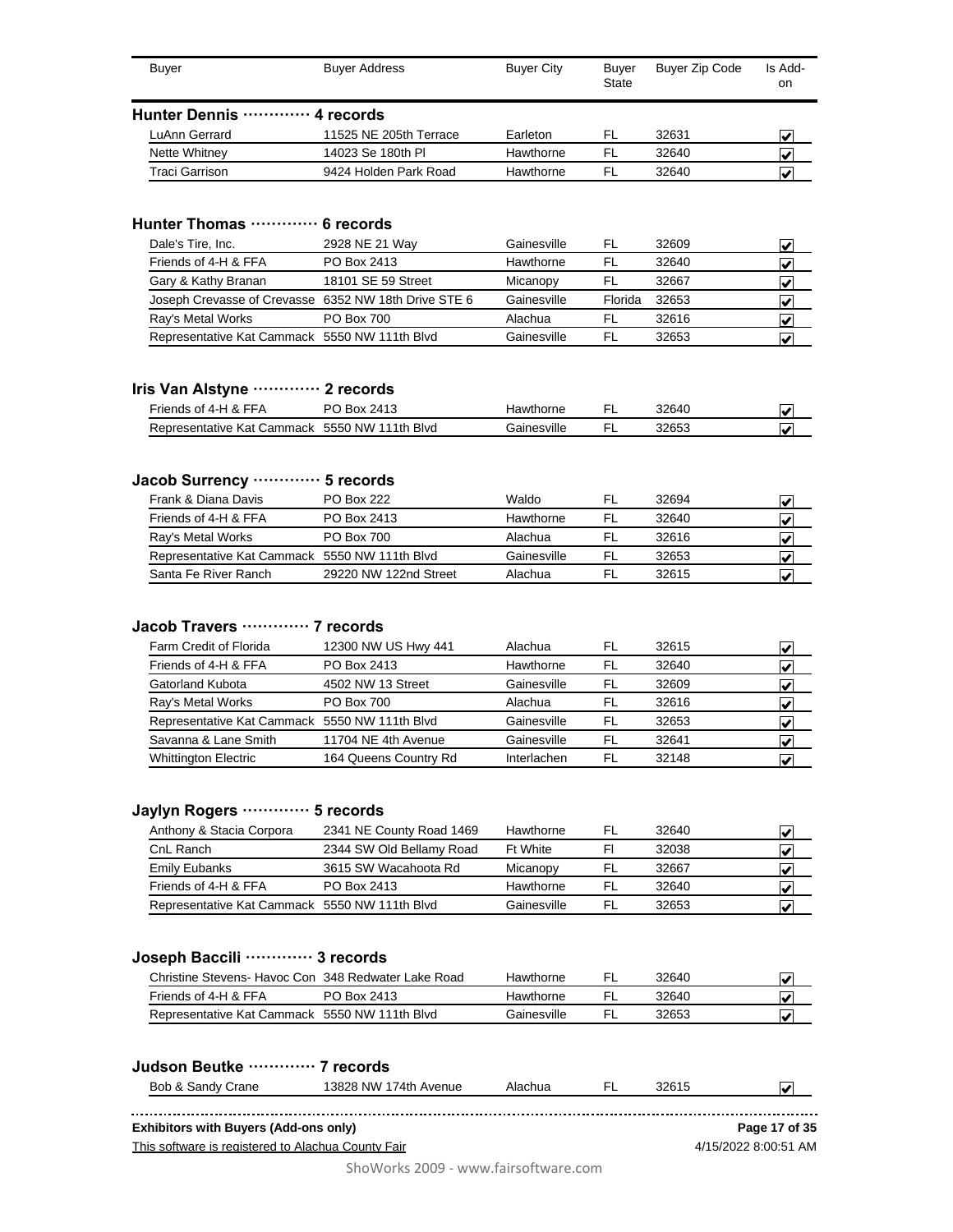| <b>Buyer</b>                                  | <b>Buyer Address</b>       | <b>Buyer City</b>   | Buyer<br><b>State</b> | <b>Buyer Zip Code</b> | Is Add-<br>on.          |
|-----------------------------------------------|----------------------------|---------------------|-----------------------|-----------------------|-------------------------|
| Judson Beutke ………… 7 records                  |                            |                     |                       |                       |                         |
| Deren Land Surveying                          | 4605 NW 6th Street, Unit H | Gainesville         | FL                    | 32609                 | V                       |
| Friends of 4-H & FFA                          | PO Box 2413                | Hawthorne           | FL                    | 32640                 | V                       |
| Melinda New                                   | 26120 NW 78th Ave          | <b>High Springs</b> | FL                    | 32643                 | V                       |
| Representative Kat Cammack 5550 NW 111th Blvd |                            | Gainesville         | FL                    | 32653                 | $\overline{\mathbf{v}}$ |
| Richard & Alice Bryan                         | 14823 NW 94th Avenue       | Alachua             | FL                    | 32615                 | V                       |
| <b>Richard Williams</b>                       | 14568 NW 11th Place        | Newberry            | FL                    | 32669                 | V                       |
|                                               |                            |                     |                       |                       |                         |

#### **Kaelyn Kinney ············· 8 records**

| Adam Gause                                    | 2412 NW 106th Drive    | Gainesville         | FL | 32606 | V                       |
|-----------------------------------------------|------------------------|---------------------|----|-------|-------------------------|
| Friends of 4-H & FFA                          | PO Box 2413            | Hawthorne           | FL | 32640 | V                       |
| Jason & Bridgette Kinney                      | 2583 N. Chandalar Lane | Pelham              | AL | 35124 | V                       |
| Larry Gause                                   | 10186 Henderson Street | Spring Hill         | FL | 34608 | V                       |
| Representative Kat Cammack 5550 NW 111th Blvd |                        | Gainesville         | FL | 32653 | V                       |
| Shortcuts Landscaping                         | 18226 SW 30th Avenue   | Newberry            | FL | 32669 | V                       |
| Susan Russell                                 | 4790 NE 80th Avenue    | <b>High Springs</b> | FL | 32643 | $\overline{\mathbf{v}}$ |
| The Ellis Family                              | 19319 NW 230th Street  | <b>High Springs</b> | FL | 32643 | M                       |

### **Kaileb Crosier ············· 13 records**

| Adam & Bridgit O'Steen                        | 18073 NW 262nd Avenue    | Alachua             | FL  | 32615 | $\left  \bm{\mathsf{v}} \right $ |
|-----------------------------------------------|--------------------------|---------------------|-----|-------|----------------------------------|
| Bill and Kim Young                            | 12730 NW County Road 237 | Alachua             | FL  | 32615 | $\left  \mathbf{v} \right $      |
| Boyd & Son Sod Farm                           | 25505 SW 46 Avenue       | <b>Newberry</b>     | FL. | 32669 | $\left  \mathbf{v} \right $      |
| Christian & Jessica Davila                    | 23004 NW 78th Ave        | Alachua             | FL  | 32615 | V                                |
| Double B Southern LLC                         | PO Box 37                | Newberry            | FL  | 32669 | $\left  \bm{\mathsf{v}} \right $ |
| Friends of 4-H & FFA                          | PO Box 2413              | Hawthorne           | FL. | 32640 | $\left  \mathbf{v} \right $      |
| Gary & Kathy Branan                           | 18101 SE 59 Street       | Micanopy            | FL  | 32667 | V                                |
| Jamie Hester                                  | 19080 nw 226th terrace   | <b>High Springs</b> | FL. | 32643 | $\left  \mathbf{v} \right $      |
| Jed Ward                                      | 6751 NW 214th St         | Alachua             | FL  | 32615 | $\vert \bm{\mathsf{v}} \vert$    |
| Representative Kat Cammack 5550 NW 111th Blvd |                          | Gainesville         | FL. | 32653 | $\left  \mathbf{v} \right $      |
| Ryan Beville                                  | 22103 NW County Rd 235A  | Alachua             | FL  | 32615 | $\left  \mathbf{v} \right $      |
| Santa Fe River Ranch                          | 29220 NW 122nd Street    | Alachua             | FL  | 32615 | $\left  \bm{\mathsf{v}} \right $ |
| <b>Sharon Hester</b>                          | 21902 NW 190th Ave       | <b>High Springs</b> | FL  | 32643 | $\left  \mathbf{v} \right $      |

### **Kaitlyn Dillard ············· 7 records**

| Dale's Tire, Inc.                                    | 2928 NE 21 Way     | Gainesville | FL      | 32609 |   |
|------------------------------------------------------|--------------------|-------------|---------|-------|---|
| Friends of 4-H & FFA                                 | PO Box 2413        | Hawthorne   | FI.     | 32640 |   |
| Gary & Kathy Branan                                  | 18101 SE 59 Street | Micanopy    | FI      | 32667 | V |
| Joseph Crevasse of Crevasse 6352 NW 18th Drive STE 6 |                    | Gainesville | Florida | 32653 |   |
| Ray's Metal Works                                    | <b>PO Box 700</b>  | Alachua     | FI.     | 32616 | M |
| Representative Kat Cammack 5550 NW 111th Blvd        |                    | Gainesville | FI.     | 32653 |   |
| RPM Auto, LLC                                        | 24850 NW 9 Place   | Newberry    | FI.     | 32669 |   |

#### **Kaity Eubanks ············· 27 records**

| <b>Allison Eckhardt</b>  | 715 Faraday Place NE | Washington  | DC | 20017 | √                       |
|--------------------------|----------------------|-------------|----|-------|-------------------------|
| Almond Oil Company       | 504 Swilliston Road  | Gainesville | FL | 32641 | M                       |
| Archer Automotive & Tire | 15901 SW Archer Road | Archer      | FL | 32618 | V                       |
| <b>Bill Edwards</b>      | PO Box 393           | Evinston    | FL | 32633 | M                       |
| <b>Brittany Lee</b>      | PO Box 357862        | Gainesville | FL | 32635 | V                       |
| Chad & Cathy Carr        | 444 SW Wacahoota RD  | Micanopy    | FL | 32667 | $\overline{\mathbf{v}}$ |
| <b>Clifford Preston</b>  | PO Box 13986         | Gainesville | FL | 32604 |                         |
|                          |                      |             |    |       |                         |

**Exhibitors with Buyers (Add-ons only) Page 18 of 35**

This software is registered to Alachua County Fair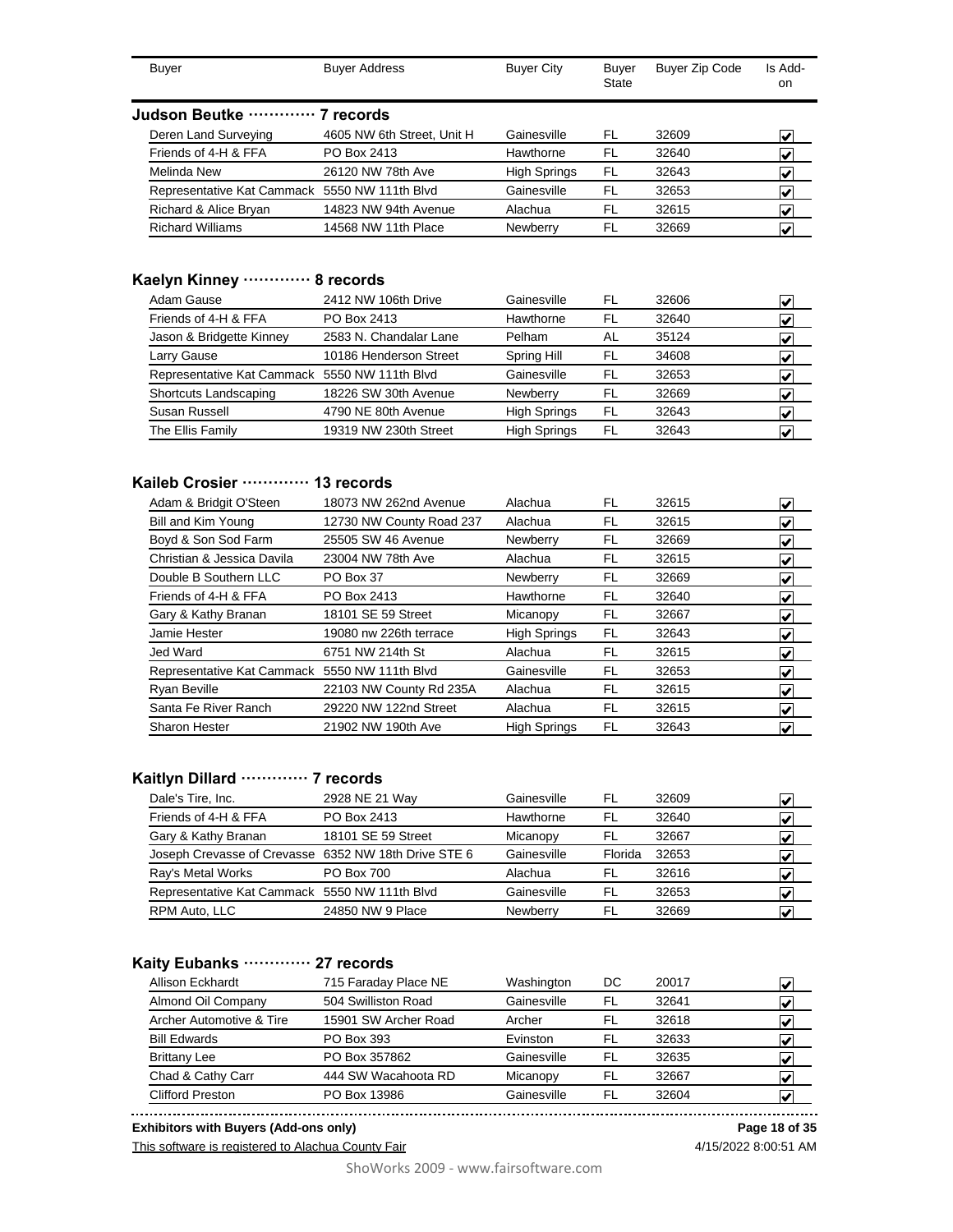| <b>Buyer</b>                                   | <b>Buyer Address</b> | <b>Buyer City</b>    | Buyer<br><b>State</b> | <b>Buyer Zip Code</b> | Is Add-<br>on           |
|------------------------------------------------|----------------------|----------------------|-----------------------|-----------------------|-------------------------|
| Kaity Eubanks ………… 27 records                  |                      |                      |                       |                       |                         |
| Ed & Sheila Crapo                              | 17122 SE 59th ST     | Micanopy             | FL.                   | 32667                 | ✔                       |
| Elizabeth Patino, DMD, PA G 7109 NW 11th Place |                      | Gainesville          | <b>FL</b>             | 32605                 | ✓                       |
| <b>Emily Eubanks</b>                           | 3615 SW Wacahoota Rd | Micanopy             | FL                    | 32667                 | ✓                       |
| Eubanks Family                                 | 3615 SW Wacahoota Rd | Micanopy             | <b>FL</b>             | 32667                 | ⊽                       |
| Farm Credit of Florida                         | 12300 NW US Hwy 441  | Alachua              | <b>FL</b>             | 32615                 | ✔                       |
| Friends of 4-H & FFA                           | PO Box 2413          | Hawthorne            | <b>FL</b>             | 32640                 | ✔                       |
| Gatorland Kubota                               | 4502 NW 13 Street    | Gainesville          | FL                    | 32609                 | ✔                       |
| Gina Peebles                                   | 13425 NW 97 Place    | Ocala                | FL                    | 34482                 | ✔                       |
| Jamey Nash - Farm Bureau                       | 14283 SW 4th PI      | Newberry             | FL                    | 32669                 | ✔                       |
| Jeff and Katie Carnahan                        | 7149 W Pinebrook St  | <b>Crystal River</b> | <b>FL</b>             | 34429                 | ✓                       |
| Jesse & Kelsey Savell                          |                      |                      |                       |                       | $\overline{\mathbf{v}}$ |
| Lee Pinkoson                                   | 5550 SW SR 45        | Newberry             | <b>FL</b>             | 32669                 | $\overline{\mathbf{v}}$ |
| Legacy Limousin Ranch                          | 2805 SE 239th ST     | Hawthorne            | FL                    | 32640                 | $\overline{\checkmark}$ |
| Michael DeLucas                                | 5215 SW 91st Terrace | Gainesville          | FL                    | 32608                 | $\overline{\mathbf{v}}$ |
| Ray's Metal Works                              | <b>PO Box 700</b>    | Alachua              | FL                    | 32616                 | $\overline{\mathbf{v}}$ |
| Representative Kat Cammack 5550 NW 111th Blvd  |                      | Gainesville          | <b>FL</b>             | 32653                 | V                       |
| Roger West                                     | 2229 SW 56th Ave     | Gainesville          | <b>FL</b>             | 32608                 | V                       |
| Sarah Wolking                                  | 115 SE Wacahoota Rd  | Micanopy             | <b>FL</b>             | 32667                 | ⊽                       |
| Toots & Ronda Banner                           | 6446 SE 169th Ave.   | Micanopy             | <b>FL</b>             | 32667                 | ⊽                       |
| Wayne & Kelley Keller                          | 14215 SW Archer Lane | Archer               | <b>FL</b>             | 32618                 | V                       |
|                                                |                      |                      |                       |                       |                         |

#### **Kaleb Horn ············· 6 records**

| Alissa Dragstedt                              | 231 NW 137th Drive    | Jonesville          | FL. | 32669 |  |
|-----------------------------------------------|-----------------------|---------------------|-----|-------|--|
| Ashley Crosier                                | 20860 NW 252nd Street | <b>High Springs</b> | FL  | 32643 |  |
| Friends of 4-H & FFA                          | PO Box 2413           | Hawthorne           | FL. | 32640 |  |
| Precision Lawns & Landscapi 23905 NW 110 Ave  |                       | Alachua             | FI. | 32615 |  |
| Representative Kat Cammack 5550 NW 111th Blvd |                       | Gainesville         | FI. | 32653 |  |
| Wayne & Sharon Owens                          | 22120 NW 78th Ave     | Alachua             | FI  | 32615 |  |

### **Kate James ············· 13 records**

| <b>Bobby Powell</b>                           | PO Box 5145                | Gainesville         | FL  | 32627      | $\left  \bm{\mathsf{v}} \right $         |
|-----------------------------------------------|----------------------------|---------------------|-----|------------|------------------------------------------|
| <b>Clifford Preston</b>                       | PO Box 13986               | Gainesville         | FL  | 32604      | $\left  \mathbf{v} \right $              |
| Deren Land Surveying                          | 4605 NW 6th Street, Unit H | Gainesville         | FL  | 32609      | $\left  \mathbf{v} \right $              |
| <b>DW Pest Control</b>                        | 13618 NW 270 Avenue        | Alachua             | FL  | 32615      | $\left  \bm{\mathsf{v}} \right $         |
| Farm Credit of Florida                        | 12300 NW US Hwy 441        | Alachua             | FL  | 32615      | $\vert\bm{\mathsf{v}}\vert$              |
| Friends of 4-H & FFA                          | PO Box 2413                | Hawthorne           | FL  | 32640      | $\left  \mathbf{v} \right $              |
| Gloria Thomas                                 | PO Box 5145                | Gainesville         | FL  | 32627-5145 | $\left  \mathbf{v} \right $              |
| Natasha Parent                                | 21519 NW 29th Terrace      | <b>Brooker</b>      | FL  | 32622      | $\vert\bm{\mathsf{v}}\vert$              |
| Representative Kat Cammack 5550 NW 111th Blvd |                            | Gainesville         | FL  | 32653      | $\left  \mathbf{v} \right $              |
| Sand Hill Brangus                             | 8347 NE 50th Street        | <b>High Springs</b> | FL  | 32643      | $\left  \boldsymbol{\mathsf{v}} \right $ |
| Seven Springs Water                           | 101 Ginnie Springs Road    | <b>High Springs</b> | FL. | 32643      | $\left  \mathbf{v} \right $              |
| Sleepy G's Bees                               | 25744 NW 46 Avenue         | Newberry            | FL  | 32669      | $\vert\bm{\mathsf{v}}\vert$              |
| Terry and Penny Elixson                       | 28826 NW CR 241            | Alachua             | FI  | 32615      | $\left  \mathbf{v} \right $              |

# **Katelyn Pettyjohn ············· 34 records**

| 18073 NW 262nd Avenue | Alachua                                     | FL  | 32615 |   |
|-----------------------|---------------------------------------------|-----|-------|---|
| 504 Swilliston Road   | Gainesville                                 | FL. | 32641 | V |
|                       | Gainesville                                 | Fı  | 32605 |   |
| 3702 16th ave W       | <b>Bradenton</b>                            | FI  | 34205 | V |
| PO Box 3190           | <b>High Springs</b>                         | FL  | 32643 |   |
|                       | Beth Jenkins FL Homes Realt 6200 NW 43rd St |     |       |   |

Boone Equipment PO Box 3190 High Springs FL 32643 **X Exhibitors with Buyers (Add-ons only) Page 19 of 35**

This software is registered to Alachua County Fair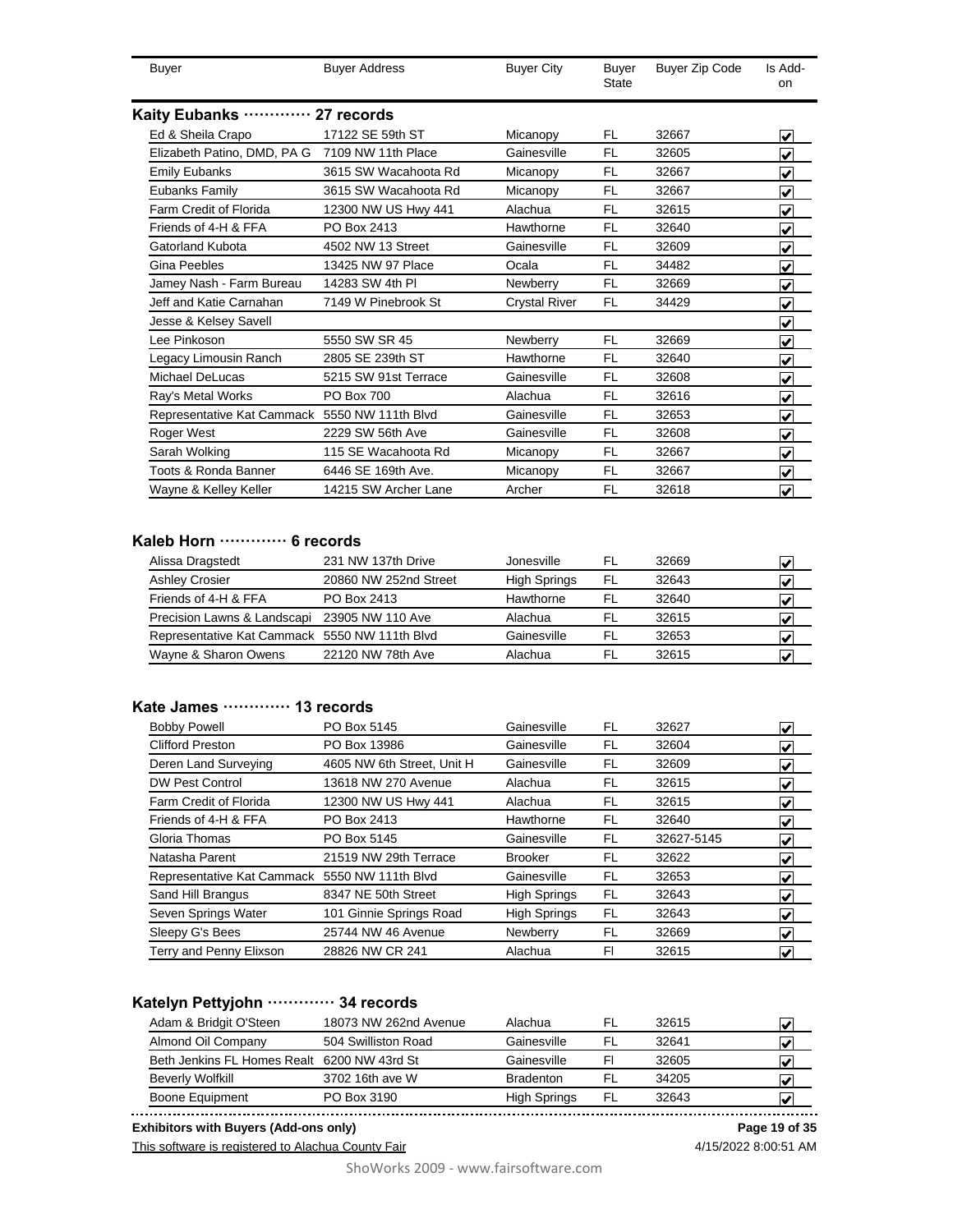| <b>Buyer</b>                                         | <b>Buyer Address</b>         | <b>Buyer City</b>   | <b>Buyer</b><br><b>State</b> | <b>Buyer Zip Code</b> | Is Add-<br>on                   |
|------------------------------------------------------|------------------------------|---------------------|------------------------------|-----------------------|---------------------------------|
| Katelyn Pettyjohn ………… 34 records                    |                              |                     |                              |                       |                                 |
| <b>Brite Whitaker</b>                                | 6706 SW 35 Way               | Gainesville         | <b>FL</b>                    | 32608                 | V                               |
| Christian & Jessica Davila                           | 23004 NW 78th Ave            | Alachua             | <b>FL</b>                    | 32615                 | ⊽                               |
| <b>Clifford Preston</b>                              | PO Box 13986                 | Gainesville         | FL                           | 32604                 | $\blacktriangledown$            |
| <b>CNC Cattle Company</b>                            | 27007 N SR 121               | Alachua             | <b>FL</b>                    | 32615                 | $\overline{\mathbf{v}}$         |
| CW Auction Company, LLC                              | 25961 W US Hwy 27            | <b>High Springs</b> | <b>FL</b>                    | 32643                 | ⊽                               |
| Daisy's Creations                                    | 3807 NE CR 219A              | Melrose             | FI.                          | 32666                 | ⊽                               |
| David Jenkins L&D Ranch                              | 4989 SW 62 CT                | Lake Butler         | <b>FL</b>                    | 32054                 | ✔                               |
| Deren Land Surveying                                 | 4605 NW 6th Street, Unit H   | Gainesville         | <b>FL</b>                    | 32609                 | $\overline{\checkmark}$         |
| Ed & Sheila Crapo                                    | 17122 SE 59th ST             | Micanopy            | <b>FL</b>                    | 32667                 | ⊽                               |
| F Wesley Eubank                                      | 7575 W University Ave, Ste E | Gainesville         | <b>FL</b>                    | 32607                 | $\blacktriangledown$            |
| Friends of 4-H & FFA                                 | PO Box 2413                  | Hawthorne           | <b>FL</b>                    | 32640                 | $\overline{\mathbf{v}}$         |
| <b>Gatorland Kubota</b>                              | 4502 NW 13 Street            | Gainesville         | FL                           | 32609                 | ⊽                               |
| Jessica Butts                                        | 6629 SW CR 240               | Lake City           | <b>FL</b>                    | 32024                 | ⊽                               |
| John E Green                                         | 14208 NW 243 Terr            | <b>High Springs</b> | <b>FL</b>                    | 32643                 | ⊽                               |
| Joseph Crevasse of Crevasse 6352 NW 18th Drive STE 6 |                              | Gainesville         | Florida                      | 32653                 | $\overline{\blacktriangledown}$ |
| <b>Masciale Farms</b>                                | 3807 NE CR 219A              | Melrose             | FL                           | 32666                 | $\overline{\mathbf{v}}$         |
| Mason Kramer                                         | 25406 NW 187th Ave           | <b>High Springs</b> | FI                           | 32643                 | $\overline{\mathbf{v}}$         |
| Melinda Pettyjohn                                    | 1811 SW County Road 242A     | Lake City           | FL                           | 32025                 | ⊽                               |
| <b>Murray Ford Superstore</b>                        | 13447 US Highway 301 South   | Starke              | <b>FL</b>                    | 32091                 | $\overline{\checkmark}$         |
| Pamela Pettyjohn                                     | 482 SW Riverside Ave         | Ft White            | <b>FL</b>                    | 32038                 | ⊽                               |
| R4 Farms                                             | 27405 SW 82nd Place          | Newberry            | <b>FL</b>                    | 32669                 | $\overline{\mathbf{v}}$         |
| Ray's Metal Works                                    | <b>PO Box 700</b>            | Alachua             | <b>FL</b>                    | 32616                 | $\overline{\mathbf{v}}$         |
| Representative Kat Cammack 5550 NW 111th Blvd        |                              | Gainesville         | <b>FL</b>                    | 32653                 | $\overline{\mathbf{v}}$         |
| Sand Hill Brangus                                    | 8347 NE 50th Street          | <b>High Springs</b> | FL                           | 32643                 | ⊽                               |
| Savanna & Lane Smith                                 | 11704 NE 4th Avenue          | Gainesville         | <b>FL</b>                    | 32641                 | $\overline{\mathbf{v}}$         |
| Southern Dirt Works                                  | 13105 SE US Hwy 301          | Hawthorne           | <b>FL</b>                    | 32640                 | ⊽                               |
| <b>Stellar Services</b>                              | 2809 E 20th Way              | Gainesville         | <b>FL</b>                    | 32609                 | ⊽                               |
| Terry and Penny Elixson                              | 28826 NW CR 241              | Alachua             | FI.                          | 32615                 | $\overline{\checkmark}$         |
| Whitfield Window And Door, I                         | 17833 NW 244th Street        | <b>High Springs</b> | FL                           | 32643                 | $\overline{\mathbf{v}}$         |

# **Katie Collins ············· 7 records**

| 28730 NW 32 Avenue                            | <b>Newberry</b>     | FL | 32669 |  |
|-----------------------------------------------|---------------------|----|-------|--|
| PO Box 2413                                   | Hawthorne           | FL | 32640 |  |
| 23053 NW 142 Ave                              | <b>High Springs</b> | FI | 32643 |  |
| <b>PO Box 700</b>                             | Alachua             | FL | 32616 |  |
| Representative Kat Cammack 5550 NW 111th Blvd | Gainesville         | FL | 32653 |  |
| 24850 NW 9 Place                              | Newberry            | FL | 32669 |  |
| 28918 NW County Road 241                      | <b>ALACHUA</b>      | FL | 32615 |  |
|                                               |                     |    |       |  |

# **Kaylee Stevens ············· 7 records**

| <b>BKH Photography</b>                        | PO Box 1544          | Hawthorne   | Florida | 32630 |   |
|-----------------------------------------------|----------------------|-------------|---------|-------|---|
| Friends of 4-H & FFA                          | PO Box 2413          | Hawthorne   | FL      | 32640 | ✔ |
| Lake area home and land ser                   | 214 little star road | Hawthorne   | FI      | 32640 |   |
| Ray's Metal Works                             | <b>PO Box 700</b>    | Alachua     | FI.     | 32616 |   |
| Representative Kat Cammack 5550 NW 111th Blvd |                      | Gainesville | FL      | 32653 |   |
| Robyn Turek                                   | 3011 SE 171st Street | Hawthorne   | FI      | 32640 |   |
| Southern Dirt Works                           | 13105 SE US Hwy 301  | Hawthorne   | FL      | 32640 |   |

| Kendall Williams  6 records                        |             |              |    |       |                      |
|----------------------------------------------------|-------------|--------------|----|-------|----------------------|
| Boone Equipment                                    | PO Box 3190 | High Springs | FL | 32643 |                      |
| <b>Exhibitors with Buyers (Add-ons only)</b>       |             |              |    |       | Page 20 of 35        |
| This software is registered to Alachua County Fair |             |              |    |       | 4/15/2022 8:00:51 AM |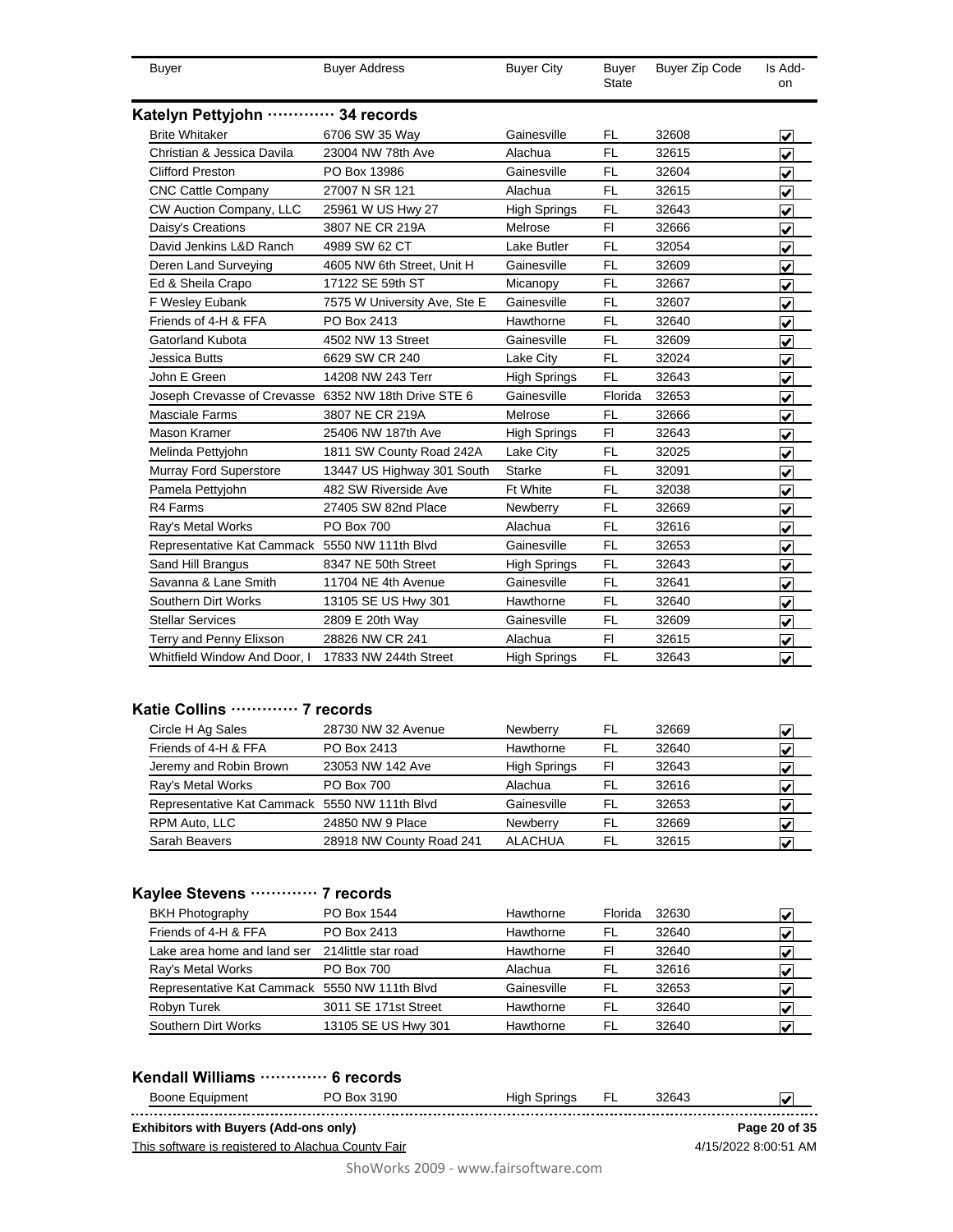| Buyer                                         | <b>Buyer Address</b> | <b>Buyer City</b> | Buyer<br><b>State</b> | <b>Buyer Zip Code</b> | Is Add-<br>on.                        |
|-----------------------------------------------|----------------------|-------------------|-----------------------|-----------------------|---------------------------------------|
| Kendall Williams  6 records                   |                      |                   |                       |                       |                                       |
| Conestogas                                    | <b>PO Box 117</b>    | Alachua           | FL                    | 32616                 | $\boldsymbol{\mathcal{U}}^{\text{I}}$ |
| Dale's Tire, Inc.                             | 2928 NE 21 Way       | Gainesville       | FL                    | 32609                 | V                                     |
| DW Pest Control                               | 13618 NW 270 Avenue  | Alachua           | FL                    | 32615                 | $\left  \bm{\mathsf{v}} \right $      |
| Friends of 4-H & FFA                          | PO Box 2413          | Hawthorne         | FL                    | 32640                 | V                                     |
| Representative Kat Cammack 5550 NW 111th Blvd |                      | Gainesville       | FL                    | 32653                 | $\mathbf{v}$                          |

#### **Kinsey White ············· 10 records**

| Almond Oil Company                                  | 504 Swilliston Road        | Gainesville | FL      | 32641 | V                                |
|-----------------------------------------------------|----------------------------|-------------|---------|-------|----------------------------------|
| <b>BKH Photography</b>                              | PO Box 1544                | Hawthorne   | Florida | 32630 | V                                |
| Christine Stevens- Havoc Con 348 Redwater Lake Road |                            | Hawthorne   | FL      | 32640 | V                                |
| Deren Land Surveying                                | 4605 NW 6th Street, Unit H | Gainesville | FL      | 32609 | V                                |
| Friends of 4-H & FFA                                | PO Box 2413                | Hawthorne   | FL      | 32640 | V                                |
| Legacy Limousin Ranch                               | 2805 SE 239th ST           | Hawthorne   | FL      | 32640 | V                                |
| M and R Bartlett                                    | 145 whirlwind loop         | Hawthorne   | FI      | 32640 | V                                |
| Moores Metal Works, Inc.                            | PO Box 2491                | Hawthorne   | FL      | 32640 | V                                |
| Murray Ford Superstore                              | 13447 US Highway 301 South | Starke      | FL      | 32091 | $\left  \bm{\mathsf{v}} \right $ |
| Representative Kat Cammack 5550 NW 111th Blvd       |                            | Gainesville | FL      | 32653 | V                                |

#### **Kinsley Harvey ············· 11 records**

| Almond Oil Company                            | 504 Swilliston Road        | Gainesville | FL | 32641 | V |
|-----------------------------------------------|----------------------------|-------------|----|-------|---|
| Circle H Ag Sales                             | 28730 NW 32 Avenue         | Newberry    | FL | 32669 | V |
| Cowboyz BBQ Catering                          | PO Box 638                 | Archer      | FL | 32618 |   |
| Double B Southern LLC                         | PO Box 37                  | Newberry    | FL | 32669 | V |
| Friends of 4-H & FFA                          | PO Box 2413                | Hawthorne   | FL | 32640 | V |
| Gulfeagle Supply                              | 911 NW 53rd Ave            | Gainesville | FL | 32609 | ✔ |
| Murray Ford Superstore                        | 13447 US Highway 301 South | Starke      | FL | 32091 | V |
| Nelson's Lark Outdoor Store                   | 4505 NW 13th Street        | Gainesville | FL | 32609 | V |
| Ray's Metal Works                             | PO Box 700                 | Alachua     | FL | 32616 | V |
| Representative Kat Cammack 5550 NW 111th Blvd |                            | Gainesville | FL | 32653 | V |
| Sleepy G's Bees                               | 25744 NW 46 Avenue         | Newberry    | FL | 32669 | V |

#### **Kinsley Mosher ············· 15 records**

| Barbara Hyden                                 | 7721 SW 43rd Place    | Gainesville        | FL        | 32608 | V                                |
|-----------------------------------------------|-----------------------|--------------------|-----------|-------|----------------------------------|
| <b>CNC Cattle Company</b>                     | 27007 N SR 121        | Alachua            | FL        | 32615 | $\left  \mathbf{v} \right $      |
| Daisy's Creations                             | 3807 NE CR 219A       | Melrose            | FI.       | 32666 | $\left  \mathbf{v} \right $      |
| Estan Mosher                                  | 17904 NW 78 Avenue    | Alachua            | FL        | 32615 | $\left  \bm{\mathsf{v}} \right $ |
| Friends of 4-H & FFA                          | PO Box 2413           | Hawthorne          | FL        | 32640 | $\left  \bm{\mathsf{v}} \right $ |
| John Davis                                    | P.O. Box 262          | Lacrosse           | FL        | 32658 | $\left  \bm{\mathsf{v}} \right $ |
| Jon Doke                                      | 13904 NW 270th Ave    | Alachua            | FL        | 32615 | $\left  \bm{\mathsf{v}} \right $ |
| JR and Crystal Richburg                       | 3233 Devonshire Drive | <b>Platte City</b> | <b>MO</b> | 64079 | $\left  \bm{\mathsf{v}} \right $ |
| Logan Mosher                                  | 16156 NW 121st Ln     | Alachua            | FL.       | 32615 | $\left  \bm{\mathsf{v}} \right $ |
| M & H Farms                                   | 15701 NW 278 Avenue   | Alachua            | FL        | 32615 | $\left  \bm{\mathsf{v}} \right $ |
| Melanie Chastain                              | 1511 NW 43rd Terrace  | Gainesville        | FL        | 32605 | $\left  \bm{\mathsf{v}} \right $ |
| Representative Kat Cammack 5550 NW 111th Blvd |                       | Gainesville        | FL        | 32653 | $\left  \mathbf{v} \right $      |
| <b>Shirley Cooter</b>                         | 13904 NW 270 Avenue   | Alachua            | FL.       | 32615 | $\left  \bm{\mathsf{v}} \right $ |
| Susan Lurvey                                  | 6340 Fox Run Circle   | Jupiter            | FL        | 33458 | $\left  \bm{\mathsf{v}} \right $ |
| Tamra Doke                                    | 13904 NW 270th avenue | Alachua            | Florida   | 32615 | $\vert \checkmark$               |

#### **kloey moore ············· 6 records**

**Exhibitors with Buyers (Add-ons only)**

This software is registered to Alachua County Fair

4/15/2022 8:00:51 AM **Page 21 of 35**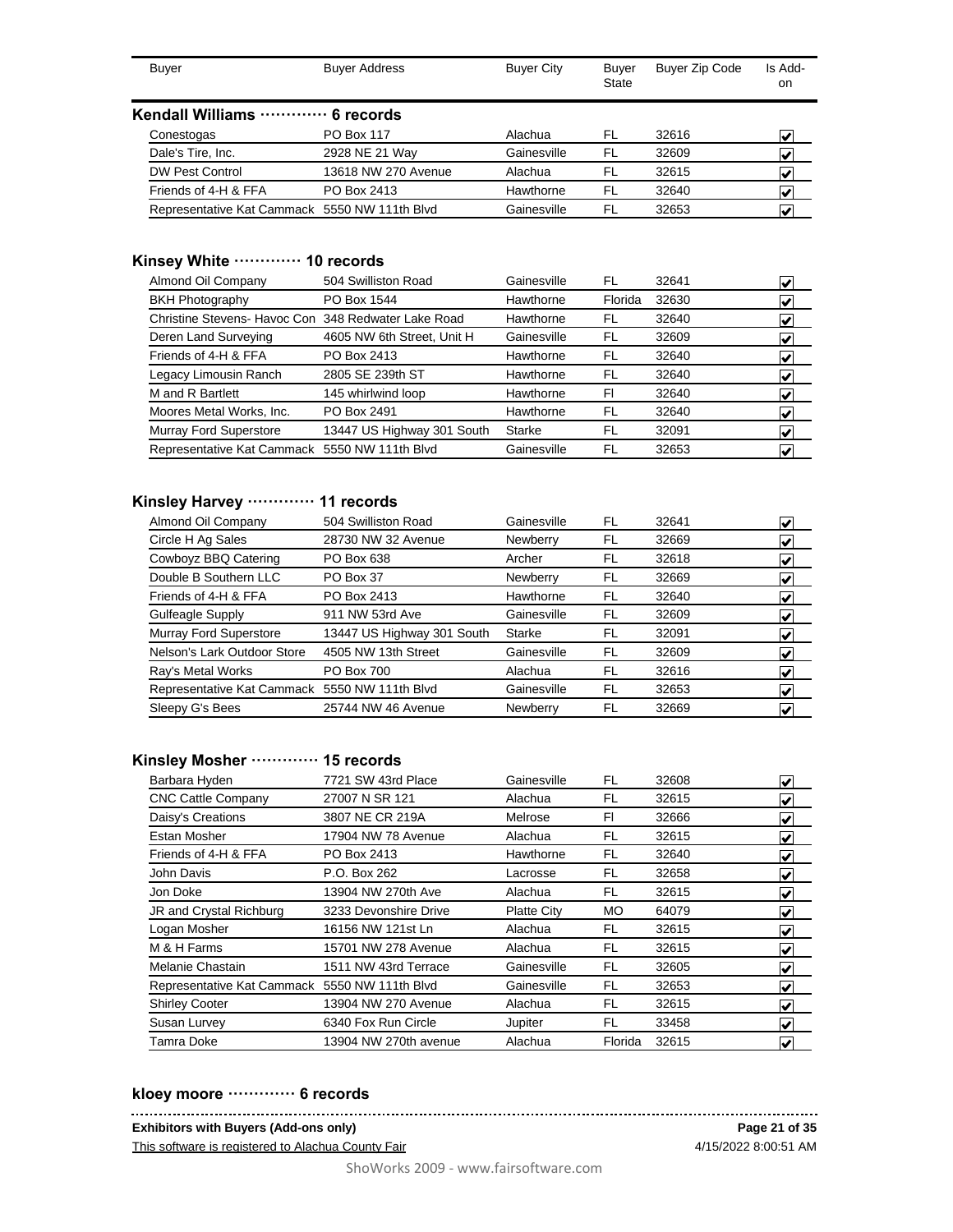| <b>Buyer</b>                                  | <b>Buyer Address</b>     | <b>Buyer City</b> | Buyer<br>State | Buyer Zip Code | Is Add-<br>on           |
|-----------------------------------------------|--------------------------|-------------------|----------------|----------------|-------------------------|
| kloey moore ·                                 | 6 records                |                   |                |                |                         |
| Aimee Worley                                  | PO Box 354               | Hawthorne         | FL.            | 32640          | V                       |
| Almond Oil Company                            | 504 Swilliston Road      | Gainesville       | FL             | 32641          | V                       |
| <b>BKH Photography</b>                        | PO Box 1544              | Hawthorne         | Florida        | 32630          | V                       |
| Friends of 4-H & FFA                          | PO Box 2413              | Hawthorne         | FL.            | 32640          | V                       |
| Representative Kat Cammack                    | 5550 NW 111th Blvd       | Gainesville       | FL             | 32653          | V                       |
| Southern Dirt Works                           | 13105 SE US Hwy 301      | Hawthorne         | FL             | 32640          | V                       |
| Krislyn Vanzant ·<br>Friends of 4-H & FFA     | 3 records<br>PO Box 2413 | Hawthorne         | FL             | 32640          | $\overline{\mathbf{v}}$ |
| <b>Masciale Farms</b>                         | 3807 NE CR 219A          | Melrose           | FL             | 32666          | V                       |
| Representative Kat Cammack 5550 NW 111th Blvd |                          | Gainesville       | FL             | 32653          | V                       |
| Kyle Dyksterhouse ………… 3 records              |                          |                   |                |                |                         |
| Dale's Tire, Inc.                             | 2928 NE 21 Way           | Gainesville       | <b>FL</b>      | 32609          | V                       |
| Ray's Metal Works                             | PO Box 700               | Alachua           | FL             | 32616          | V                       |
| Sarah Beavers                                 | 28918 NW County Road 241 | <b>ALACHUA</b>    | <b>FL</b>      | 32615          | V                       |

#### **Kyle Moore ············· 8 records**

| Almond Oil Company                                  | 504 Swilliston Road        | Gainesville | FL  | 32641 | w |
|-----------------------------------------------------|----------------------------|-------------|-----|-------|---|
| Christine Stevens- Havoc Con 348 Redwater Lake Road |                            | Hawthorne   | FL  | 32640 |   |
| Friends of 4-H & FFA                                | PO Box 2413                | Hawthorne   | FL  | 32640 | M |
| Lisa Short                                          | 25604 North State Road 121 | Alachua     | FI. | 32615 |   |
| Moores Metal Works, Inc.                            | PO Box 2491                | Hawthorne   | FL  | 32640 |   |
| Representative Kat Cammack 5550 NW 111th Blvd       |                            | Gainesville | FL  | 32653 |   |
| <b>Richard Williams</b>                             | 14568 NW 11th Place        | Newberry    | FL  | 32669 |   |
| Southern Dirt Works                                 | 13105 SE US Hwy 301        | Hawthorne   | FL  | 32640 |   |

# **Kyle Thrift ············· 6 records**

| Archer Automotive & Tire                      | 15901 SW Archer Road | Archer          | FL  | 32618 |   |
|-----------------------------------------------|----------------------|-----------------|-----|-------|---|
| Danay & Rodney Harvey                         | PO Box 261           | <b>Newberry</b> | FI. | 32669 |   |
| Eubanks Family                                | 3615 SW Wacahoota Rd | Micanopy        | FL  | 32667 |   |
| Friends of 4-H & FFA                          | PO Box 2413          | Hawthorne       | FI. | 32640 | M |
| Meade Family                                  | 18507 SW 15th Ave    | <b>Newberry</b> | FL  | 32669 |   |
| Representative Kat Cammack 5550 NW 111th Blvd |                      | Gainesville     | FI  | 32653 |   |

#### **Kylie Bartlett ············· 20 records**

| Adam & Bridgit O'Steen    | 18073 NW 262nd Avenue | Alachua     | FL      | 32615 | $\left  \bm{\mathsf{v}} \right $         |
|---------------------------|-----------------------|-------------|---------|-------|------------------------------------------|
| Aimee Worley              | PO Box 354            | Hawthorne   | FL      | 32640 | ∣✔∣                                      |
| <b>BKH Photography</b>    | PO Box 1544           | Hawthorne   | Florida | 32630 | V                                        |
| Chad & Cathy Carr         | 444 SW Wacahoota RD   | Micanopy    | FL      | 32667 | $\left  \mathbf{v} \right $              |
| <b>CNC Cattle Company</b> | 27007 N SR 121        | Alachua     | FL      | 32615 | $\left  \mathbf{v} \right $              |
| Ed & Sheila Crapo         | 17122 SE 59th ST      | Micanopy    | FL      | 32667 | V                                        |
| <b>Emily Eubanks</b>      | 3615 SW Wacahoota Rd  | Micanopy    | FL      | 32667 | $\left  \boldsymbol{\mathsf{v}} \right $ |
| Farm Credit of Florida    | 12300 NW US Hwy 441   | Alachua     | FL      | 32615 | $\vert\bm{\mathsf{v}}\vert$              |
| Friends of 4-H & FFA      | PO Box 2413           | Hawthorne   | FL      | 32640 | $\left  \mathbf{v} \right $              |
| Gatorland Kubota          | 4502 NW 13 Street     | Gainesville | FL      | 32609 | $\vert\bm{\mathsf{v}}\vert$              |
| Jackie Taylor             | 126 Waywoods Trail    | Hawthorne   | Florida | 32640 | $\left  \mathbf{v} \right $              |
| Jesse & Kelsey Savell     |                       |             |         |       | $\left  \bm{\mathsf{v}} \right $         |

**Exhibitors with Buyers (Add-ons only)**

This software is registered to Alachua County Fair

**Page 22 of 35** 4/15/2022 8:00:51 AM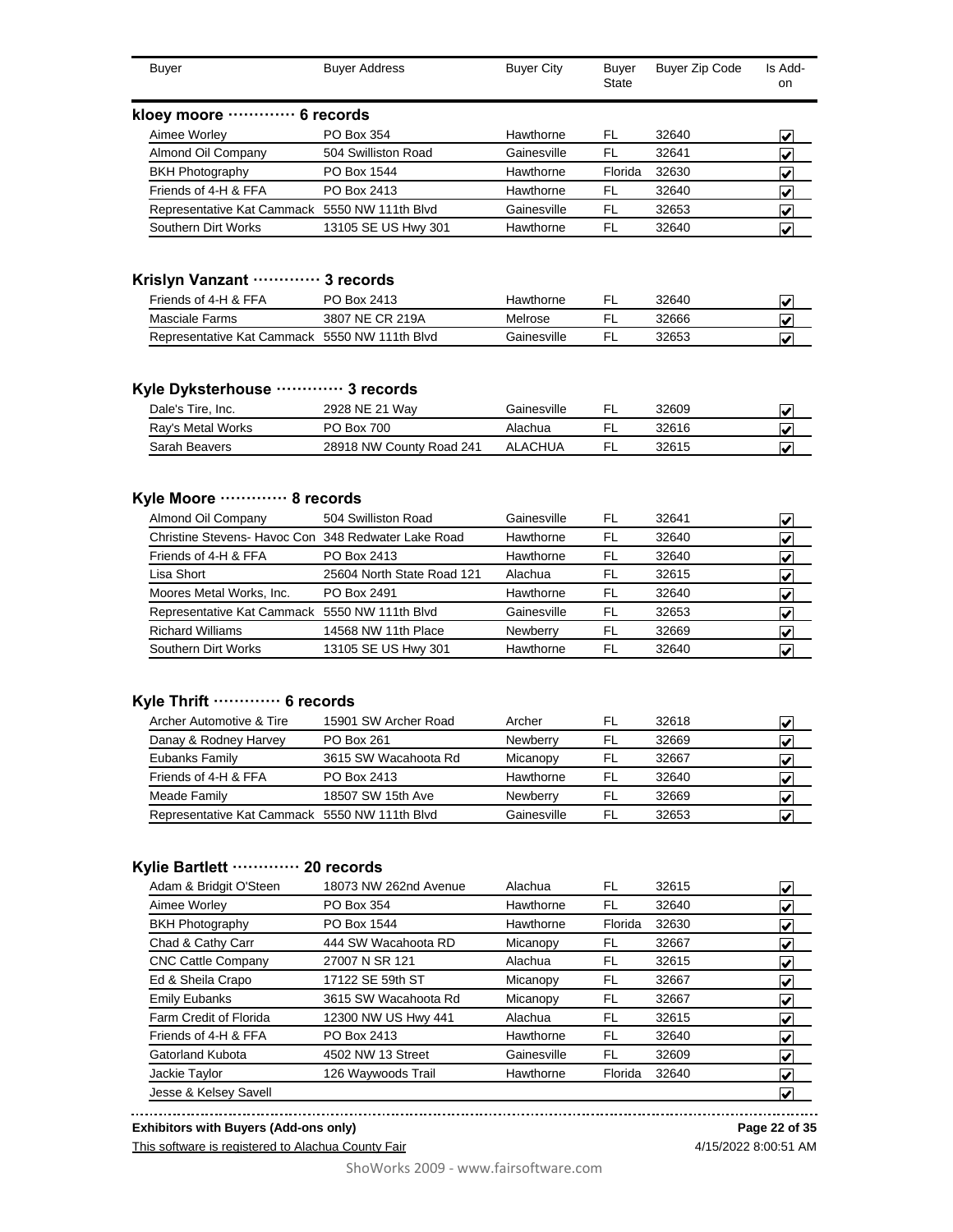| Buyer                                         | <b>Buyer Address</b> | <b>Buyer City</b> | Buyer<br>State | <b>Buyer Zip Code</b> | Is Add-<br>on.          |
|-----------------------------------------------|----------------------|-------------------|----------------|-----------------------|-------------------------|
| Kylie Bartlett ………… 20 records                |                      |                   |                |                       |                         |
| Moores Metal Works, Inc.                      | PO Box 2491          | Hawthorne         | FL             | 32640                 | V                       |
| Ray's Metal Works                             | PO Box 700           | Alachua           | FL             | 32616                 | V                       |
| Representative Kat Cammack 5550 NW 111th Blvd |                      | Gainesville       | FL             | 32653                 | V                       |
| <b>Richard Williams</b>                       | 14568 NW 11th Place  | Newberry          | FL             | 32669                 | V                       |
| Savanna & Lane Smith                          | 11704 NE 4th Avenue  | Gainesville       | FL             | 32641                 | V                       |
| Southern State Duct Masters   P.O. Box 2491   |                      | Hawthorne         | Florida        | 32640                 | V                       |
| <b>Wacahoota Outfitters</b>                   | 3421 SW Wachoota Rd  | <b>MICANOPY</b>   | FI             | 32667                 | V                       |
| Wayne & Kelley Keller                         | 14215 SW Archer Lane | Archer            | FL             | 32618                 | $\overline{\mathbf{v}}$ |

#### **Lance Farr ············· 7 records**

| 839 SW 226 Street                             | <b>Newberry</b> | FL  | 32669 |   |
|-----------------------------------------------|-----------------|-----|-------|---|
| PO Box 354                                    | Hawthorne       | FL. | 32640 |   |
| 26106 NW 3 Ave                                | Newberry        | FL  | 32669 |   |
| PO Box 2413                                   | Hawthorne       | FI. | 32640 |   |
| 13904 NW 270th Ave                            | Alachua         | FL. | 32615 | M |
| Representative Kat Cammack 5550 NW 111th Blvd | Gainesville     | FI. | 32653 |   |
| 14215 SW Archer Lane                          | Archer          | FL  | 32618 |   |
|                                               |                 |     |       |   |

### **Landon Boyd ············· 9 records**

| Circle H Ag Sales                                    | 28730 NW 32 Avenue  | Newberry    | FL      | 32669 |   |
|------------------------------------------------------|---------------------|-------------|---------|-------|---|
| <b>CNC Cattle Company</b>                            | 27007 N SR 121      | Alachua     | FL      | 32615 | M |
| Coleman Construction                                 | 25501 NW 8th Ln     | Newberry    | FL      | 32669 | V |
| Danay & Rodney Harvey                                | PO Box 261          | Newberry    | FL      | 32669 | V |
| Friends of 4-H & FFA                                 | PO Box 2413         | Hawthorne   | FL      | 32640 | V |
| Joseph Crevasse of Crevasse 6352 NW 18th Drive STE 6 |                     | Gainesville | Florida | 32653 | V |
| Kevin Henderson                                      | 8940 SE 71St Street | Newberry    | Florida | 32669 | V |
| Representative Kat Cammack 5550 NW 111th Blvd        |                     | Gainesville | FL      | 32653 | V |
| Sleepy G's Bees                                      | 25744 NW 46 Avenue  | Newberry    | FL      | 32669 | V |

#### **Landon Reno ············· 10 records**

| Bob & Sandy Crane                                | 13828 NW 174th Avenue   | Alachua             | FL | 32615 | M                                        |
|--------------------------------------------------|-------------------------|---------------------|----|-------|------------------------------------------|
| Boone Equipment                                  | PO Box 3190             | <b>High Springs</b> | FL | 32643 | V                                        |
| Friends of 4-H & FFA                             | PO Box 2413             | Hawthorne           | FL | 32640 | V                                        |
| Joe Kramer                                       | 18826 NW 42st Rd        | Newberry            | FL | 32669 | ∣✔                                       |
| Kenny and Ashley Crosier                         | 20860 NW 252nd St       | <b>High Springs</b> | FI | 32643 | V                                        |
| Matthew & Shannon Braddy                         | 21042 NW County Rd 2054 | Alachua             | FL | 32615 | V                                        |
| Representative Kat Cammack 5550 NW 111th Blvd    |                         | Gainesville         | FL | 32653 | $\left  \boldsymbol{\mathsf{v}} \right $ |
| Richard & Alice Bryan                            | 14823 NW 94th Avenue    | Alachua             | FL | 32615 | $\left  \boldsymbol{\mathsf{v}} \right $ |
| RPM Auto, LLC                                    | 24850 NW 9 Place        | Newberry            | FL | 32669 | M                                        |
| Terra-Com Environmental, Inc 1120 NW 23rd Avenue |                         | Gainesville         | FL | 32609 | V                                        |

### **Laurel Duke ············· 7 records**

| 15901 SW Archer Road | Archer                                        | FL | 32618 | M |
|----------------------|-----------------------------------------------|----|-------|---|
| 28730 NW 32 Avenue   | Newberry                                      | FL | 32669 | V |
| PO Box 638           | Archer                                        | FL | 32618 | V |
| PO Box 2413          | Hawthorne                                     | FL | 32640 | V |
| PO Box 1841          | Chiefland                                     | FL | 32644 | V |
| 18507 SW 15th Ave    | Newberry                                      | FL | 32669 | Ñ |
|                      | Gainesville                                   | FL | 32653 |   |
|                      | Representative Kat Cammack 5550 NW 111th Blvd |    |       |   |

**Exhibitors with Buyers (Add-ons only) Page 23 of 35**

This software is registered to Alachua County Fair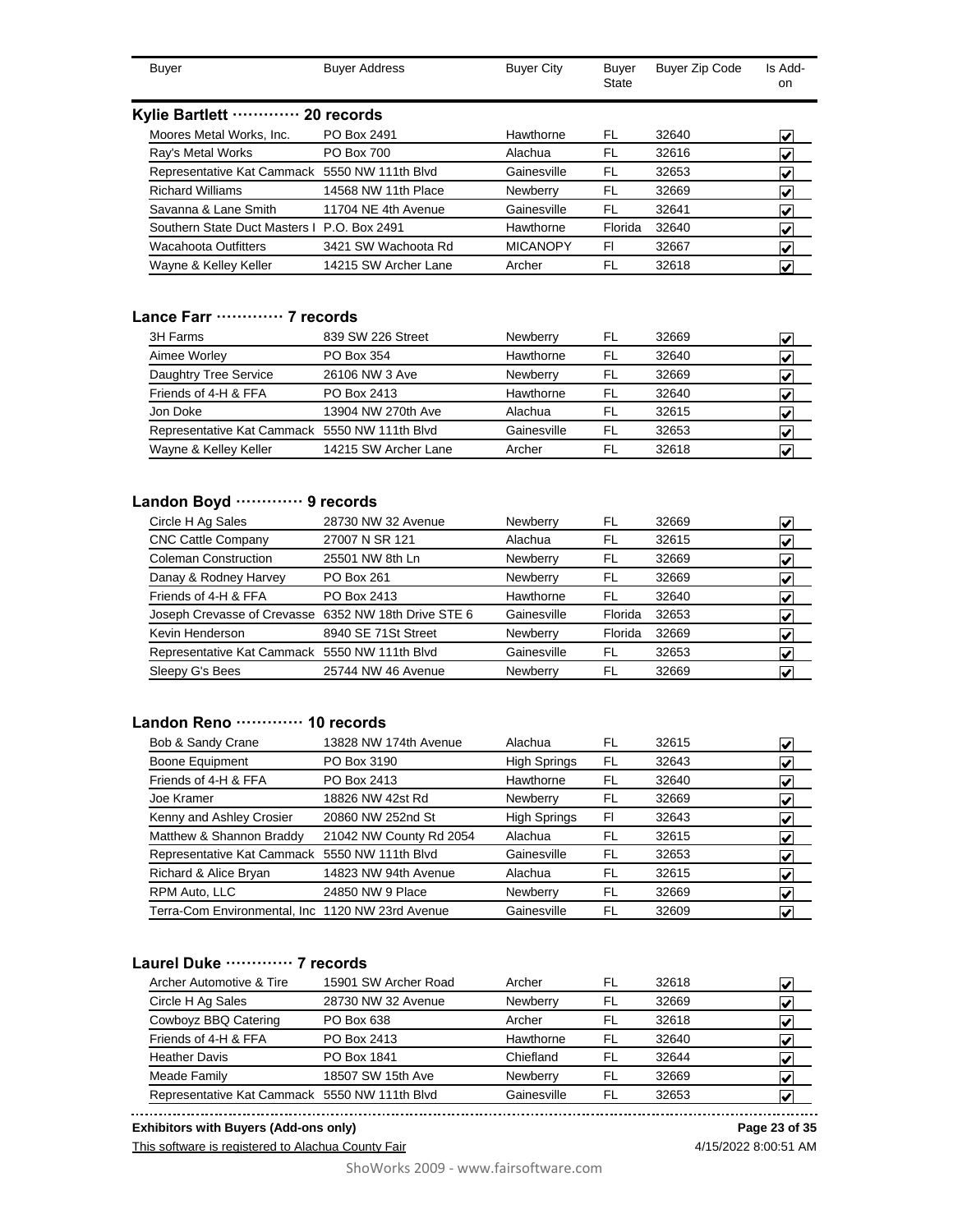| Buyer | <b>Buyer Address</b> | <b>Buyer City</b> | Buyer | Buyer Zip Code | Is Add- |
|-------|----------------------|-------------------|-------|----------------|---------|
|       |                      |                   | State |                | on      |

#### **Laurel Duke ············· 7 records**

#### **Lawson Bartlett ············· 14 records**

| Anthony & Stacia Corpora                             | 2341 NE County Road 1469  | Hawthorne     | FL      | 32640 | V                                   |
|------------------------------------------------------|---------------------------|---------------|---------|-------|-------------------------------------|
| <b>BKH Photography</b>                               | PO Box 1544               | Hawthorne     | Florida | 32630 | $\blacktriangledown$                |
| Christine Stevens- Havoc Con 348 Redwater Lake Road  |                           | Hawthorne     | FL      | 32640 | V                                   |
| Ciara Gerbich                                        | 724 Varney Road           | Greencove     | FL.     | 32043 | $\vert\boldsymbol{v}\vert$          |
| Clear Image Signs, LLC                               | 1901 NW 67th Place, Ste A | Gainesville   | FL.     | 32653 | $\left  \bm{\mathsf{v}} \right $    |
| Friends of 4-H & FFA                                 | PO Box 2413               | Hawthorne     | FL      | 32640 | $\left  \mathbf{v} \right $         |
| Joseph Crevasse of Crevasse 6352 NW 18th Drive STE 6 |                           | Gainesville   | Florida | 32653 | $\vert\boldsymbol{v}\vert$          |
| Legacy Limousin Ranch                                | 2805 SE 239th ST          | Hawthorne     | FL.     | 32640 | $\left  \bm{\mathsf{v}} \right $    |
| <b>Masciale Farms</b>                                | 3807 NE CR 219A           | Melrose       | FL      | 32666 | $\vert \checkmark\vert$             |
| Nette Whitney                                        | 14023 Se 180th PI         | Hawthorne     | FL      | 32640 | $\vert\boldsymbol{\mathsf{v}}\vert$ |
| Ray's Metal Works                                    | <b>PO Box 700</b>         | Alachua       | FL      | 32616 | $\blacktriangleright$               |
| Representative Kat Cammack 5550 NW 111th Blvd        |                           | Gainesville   | FL.     | 32653 | $\vert\bm{\mathsf{v}}\vert$         |
| Southern Dirt Works                                  | 13105 SE US Hwy 301       | Hawthorne     | FL      | 32640 | $\vert\boldsymbol{\mathsf{v}}\vert$ |
| <b>William Ravizza</b>                               | 80 Green Palm Court       | St. Augustine | FL      | 32086 | $\vert \checkmark\vert$             |

### **Leslie Philpot ············· 6 records**

| 25645 W Newberry Rd                           | <b>Newberry</b> | FL  | 32669 |   |
|-----------------------------------------------|-----------------|-----|-------|---|
| <b>PO Box 261</b>                             | <b>Newberry</b> | FL  | 32669 |   |
| PO Box 2413                                   | Hawthorne       | FL. | 32640 |   |
| 3508 SW 186th St                              | <b>Newberry</b> | FL  | 32669 | M |
| Representative Kat Cammack 5550 NW 111th Blvd | Gainesville     | FI. | 32653 |   |
| 387 SW Cumorah Hill Street                    | Fort White      | FL  | 32038 |   |
|                                               |                 |     |       |   |

### **Lexi Bonnell ············· 6 records**

| Archer Automotive & Tire                      | 15901 SW Archer Road    | Archer          | FL  | 32618 |   |
|-----------------------------------------------|-------------------------|-----------------|-----|-------|---|
| Dallas Farrell                                | 22844 Old Providence Rd | Alachua         | FI. | 32615 | V |
| Double B Southern LLC                         | PO Box 37               | <b>Newberry</b> | FL  | 32669 | V |
| Friends of 4-H & FFA                          | PO Box 2413             | Hawthorne       | FL. | 32640 | v |
| Meade Family                                  | 18507 SW 15th Ave       | <b>Newberry</b> | FL  | 32669 |   |
| Representative Kat Cammack 5550 NW 111th Blvd |                         | Gainesville     | FI. | 32653 |   |

#### **Lindsay Stevens ············· 8 records**

| PO Box 354                                    | FL.                                                                                                    | 32640 |  |
|-----------------------------------------------|--------------------------------------------------------------------------------------------------------|-------|--|
| PO Box 1544                                   | Florida                                                                                                | 32630 |  |
| PO Box 2413                                   | FL.                                                                                                    | 32640 |  |
| 4502 NW 13 Street                             | FI.                                                                                                    | 32609 |  |
| 145 whirlwind loop                            | FI                                                                                                     | 32640 |  |
| PO Box 700                                    | FI.                                                                                                    | 32616 |  |
| Representative Kat Cammack 5550 NW 111th Blvd | FL                                                                                                     | 32653 |  |
| 13105 SE US Hwy 301                           |                                                                                                        | 32640 |  |
|                                               | Hawthorne<br>Hawthorne<br>Hawthorne<br>Gainesville<br>Hawthorne<br>Alachua<br>Gainesville<br>Hawthorne | FL    |  |

#### **Logan Shine ············· 6 records**

|                   | Gainesville                                 | FI | 32605 |  |
|-------------------|---------------------------------------------|----|-------|--|
| 18878 NW 244th St | High Springs                                |    | 32643 |  |
| 4989 SW 62 CT     | Lake Butler                                 |    | 32054 |  |
| PO Box 2413       | Hawthorne                                   |    | 32640 |  |
|                   | Beth Jenkins FL Homes Realt 6200 NW 43rd St |    |       |  |

**Exhibitors with Buyers (Add-ons only)**

This software is registered to Alachua County Fair

4/15/2022 8:00:51 AM **Page 24 of 35**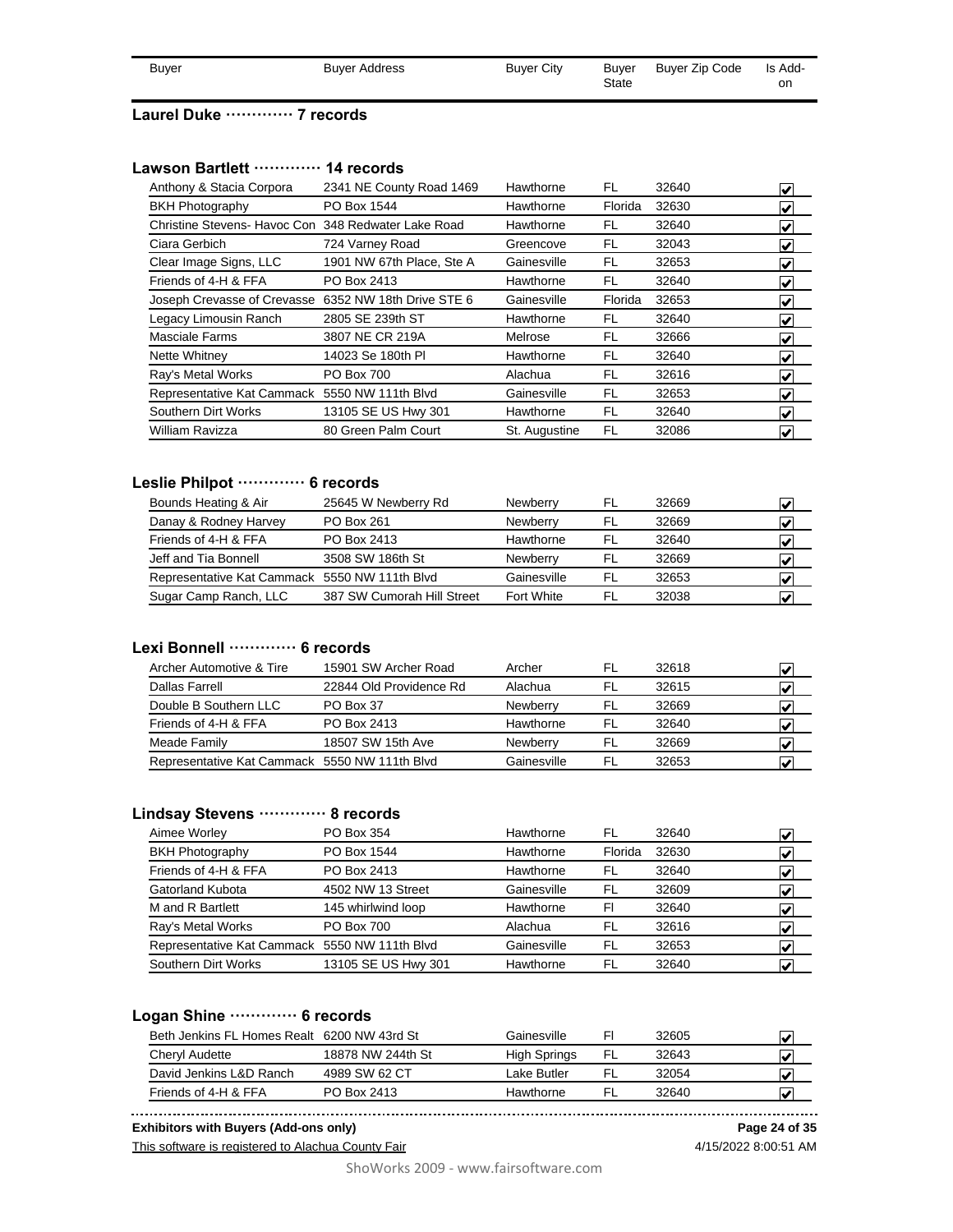| Buyer                                         | <b>Buyer Address</b> | <b>Buyer City</b> | <b>Buver</b><br>State | Buyer Zip Code | Is Add-<br>on           |
|-----------------------------------------------|----------------------|-------------------|-----------------------|----------------|-------------------------|
| Logan Shine  6 records                        |                      |                   |                       |                |                         |
| Representative Kat Cammack 5550 NW 111th Blvd |                      | Gainesville       | FL                    | 32653          | $\overline{\mathbf{v}}$ |
| Rogers Livestock                              | 3283 SW CR 778       | Fort White        | FI                    | 32038          | W                       |

#### **Luke James ············· 12 records**

| <b>Bobby Powell</b>                           | PO Box 5145                | Gainesville         | FL  | 32627      | V                                   |
|-----------------------------------------------|----------------------------|---------------------|-----|------------|-------------------------------------|
| Deren Land Surveying                          | 4605 NW 6th Street, Unit H | Gainesville         | FL  | 32609      | $\left  \bm{\mathsf{v}} \right $    |
| <b>DW Pest Control</b>                        | 13618 NW 270 Avenue        | Alachua             | FL  | 32615      | V                                   |
| Farm Credit of Florida                        | 12300 NW US Hwy 441        | Alachua             | FL  | 32615      | $\left  \bm{\mathsf{v}} \right $    |
| Friends of 4-H & FFA                          | PO Box 2413                | Hawthorne           | FL. | 32640      | $\vert\bm{\mathsf{v}}\vert$         |
| Gloria Thomas                                 | PO Box 5145                | Gainesville         | FL  | 32627-5145 | $\left  \mathbf{v} \right $         |
| Natasha Parent                                | 21519 NW 29th Terrace      | <b>Brooker</b>      | FL  | 32622      | $\left  \mathbf{v} \right $         |
| Preston & Katie Howell                        | 16512 NW 278th Ave         | Alachua             | FL  | 32615      | V                                   |
| Representative Kat Cammack 5550 NW 111th Blvd |                            | Gainesville         | FL  | 32653      | $\left  \mathbf{v} \right $         |
| Sand Hill Brangus                             | 8347 NE 50th Street        | <b>High Springs</b> | FL. | 32643      | $\vert\boldsymbol{\mathsf{v}}\vert$ |
| Seven Springs Water                           | 101 Ginnie Springs Road    | <b>High Springs</b> | FL  | 32643      | V                                   |
| Sleepy G's Bees                               | 25744 NW 46 Avenue         | Newberry            | FL  | 32669      | V                                   |

### **Lydia McGraw ············· 5 records**

| Circle H Ag Sales                             | 28730 NW 32 Avenue | <b>Newberry</b> | FL  | 32669 |   |
|-----------------------------------------------|--------------------|-----------------|-----|-------|---|
| Friends of 4-H & FFA                          | PO Box 2413        | Hawthorne       | FL. | 32640 | M |
| Jody & Lonnie Phillips                        | 6308 NW 81st Blvd  | Gainesville     | FI  | 32653 | ₩ |
| Meade Family                                  | 18507 SW 15th Ave  | <b>Newberry</b> | FL  | 32669 |   |
| Representative Kat Cammack 5550 NW 111th Blvd |                    | Gainesville     | FI  | 32653 | M |

### **Madalynn Worley ············· 12 records**

| Christine Stevens- Havoc Con 348 Redwater Lake Road | Hawthorne   | FL | 32640 | V                                |
|-----------------------------------------------------|-------------|----|-------|----------------------------------|
| 27007 N SR 121                                      | Alachua     | FL | 32615 | $\vert \checkmark\vert$          |
| PO Box 2413                                         | Hawthorne   | FL | 32640 | $\left  \bm{\mathsf{v}} \right $ |
| 18101 SE 59 Street                                  | Micanopy    | FL | 32667 | $\vert\bm{\mathsf{v}}\vert$      |
| 4502 NW 13 Street                                   | Gainesville | FL | 32609 | $\left  \bm{\mathsf{v}} \right $ |
| P.O. Box 262                                        | Lacrosse    | FL | 32658 | $\left  \mathbf{v} \right $      |
| PO Box 2491                                         | Hawthorne   | FL | 32640 | $\left  \bm{\mathsf{v}} \right $ |
| 13447 US Highway 301 South                          | Starke      | FL | 32091 | $\vert\bm{\mathsf{v}}\vert$      |
| <b>PO Box 700</b>                                   | Alachua     | FL | 32616 | $\vert\bm{\mathsf{v}}\vert$      |
| Representative Kat Cammack 5550 NW 111th Blvd       | Gainesville | FL | 32653 | $\vert\bm{\mathsf{v}}\vert$      |
| Whitetail Properties Real Esta PO Box 1841          | Hawthorne   | FL | 32640 | $\left  \bm{\mathsf{v}} \right $ |
| WW Gay Mechanical Contract 515 SE 11th Place        | Gainesville | FL | 32601 | $\left  \bm{\mathsf{v}} \right $ |
|                                                     |             |    |       |                                  |

### **Madison Fogarty ············· 3 records**

| Cindy Holt                                    | 469 Tuscany Chase Dr | Davtona Beach FL | 32117 |  |
|-----------------------------------------------|----------------------|------------------|-------|--|
| Friends of 4-H & FFA                          | PO Box 2413          | Hawthorne        | 32640 |  |
| Representative Kat Cammack 5550 NW 111th Blvd |                      | Gainesville      | 32653 |  |

### **Mariana Caballero ············· 10 records**

| Amy Spencer          | PO Box 2842         | High Springs | FL. | 32655 |   |
|----------------------|---------------------|--------------|-----|-------|---|
| DW Pest Control      | 13618 NW 270 Avenue | Alachua      | -FL | 32615 |   |
| Friends of 4-H & FFA | PO Box 2413         | Hawthorne    |     | 32640 |   |
| Jeffrey Spencer      | PO Box 2842         | High Springs | FL. | 32655 | W |

**Exhibitors with Buyers (Add-ons only)**

This software is registered to Alachua County Fair

4/15/2022 8:00:51 AM **Page 25 of 35**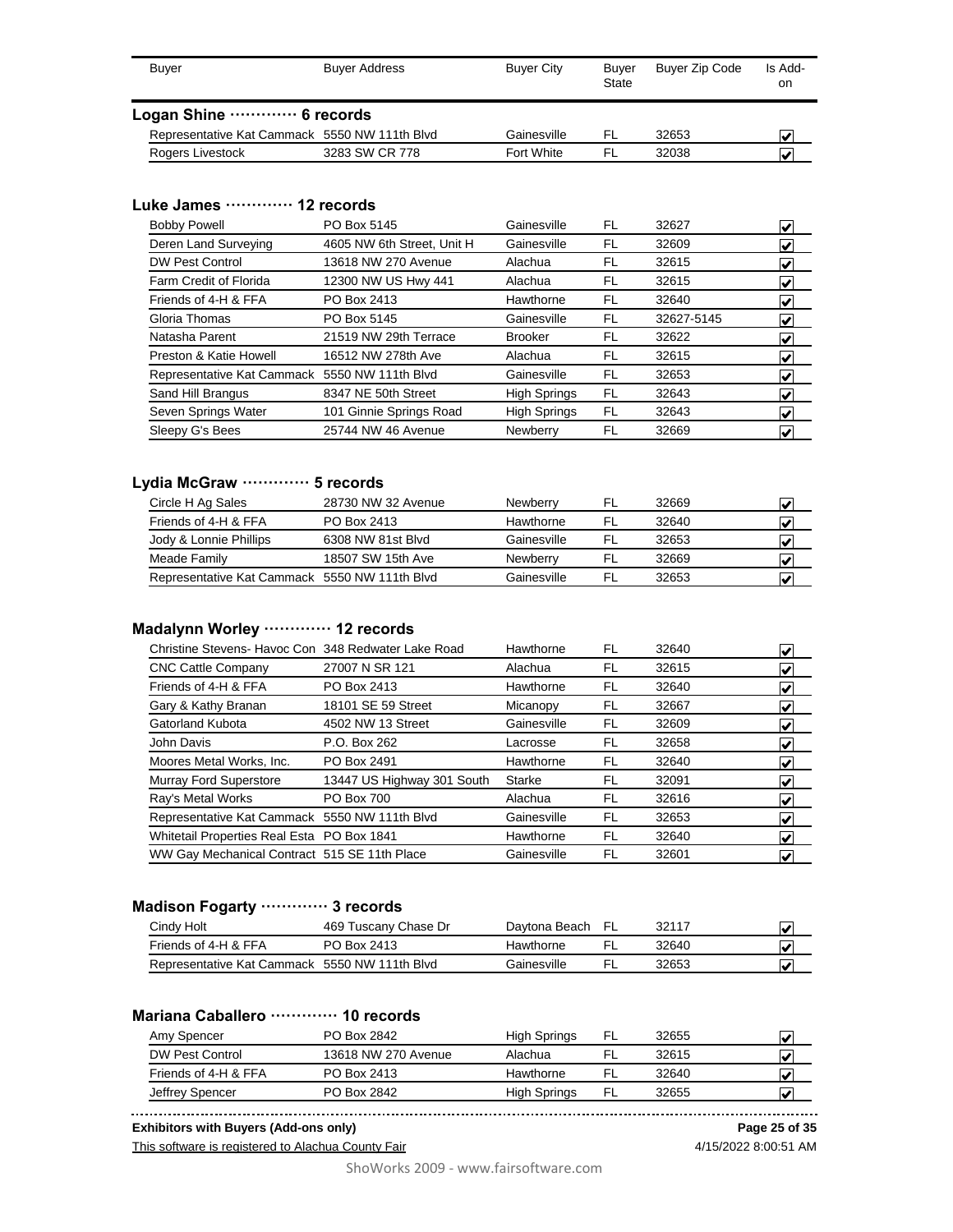| Buyer                                      |                                           | <b>Buyer Address</b>                               | <b>Buyer City</b>   | Buyer<br>State | Buyer Zip Code | Is Add-<br>on           |  |  |
|--------------------------------------------|-------------------------------------------|----------------------------------------------------|---------------------|----------------|----------------|-------------------------|--|--|
| Mariana Caballero ············· 10 records |                                           |                                                    |                     |                |                |                         |  |  |
| John Davis                                 |                                           | P.O. Box 262                                       | Lacrosse            | FL             | 32658          | V                       |  |  |
|                                            |                                           | Mallard Construction & Electri 9310 NW 188th Way   | Alachua             | FL             | 32615          |                         |  |  |
|                                            | Matthew & Shannon Braddy                  | 21042 NW County Rd 2054                            | Alachua             | FL             | 32615          |                         |  |  |
|                                            |                                           | Representative Kat Cammack 5550 NW 111th Blvd      | Gainesville         | FL             | 32653          |                         |  |  |
|                                            | Sheffields Inc Water Well Ser PO Box 2662 |                                                    | <b>High Springs</b> | FL             | 32655          | $\overline{\mathbf{v}}$ |  |  |
|                                            |                                           | Whitfield Window And Door, I 17833 NW 244th Street | <b>High Springs</b> | FL             | 32643          |                         |  |  |

#### **Marlee Price ············· 4 records**

| 15901 SW Archer Road                          | Archer          | FL  | 32618 |  |
|-----------------------------------------------|-----------------|-----|-------|--|
| PO Box 261                                    | <b>Newberry</b> |     | 32669 |  |
| PO Box 2413                                   | Hawthorne       | ΗL  | 32640 |  |
| Representative Kat Cammack 5550 NW 111th Blvd | Gainesville     | FI. | 32653 |  |
|                                               |                 |     |       |  |

#### **Mason Kramer ············· 20 records**

| <b>Beverly Wolfkill</b>                       | 3702 16th ave W            | <b>Bradenton</b>    | FL        | 34205 | V                       |
|-----------------------------------------------|----------------------------|---------------------|-----------|-------|-------------------------|
| <b>Boone Equipment</b>                        | PO Box 3190                | <b>High Springs</b> | FL        | 32643 | V                       |
| <b>Brett Seeley</b>                           | 8866 Timberjack Ln         | Jacksonville        | FL        | 32256 | V                       |
| <b>Brooke Kramer</b>                          | 25406 NW 187th Ave         | <b>High Springs</b> | <b>FL</b> | 32643 | V                       |
| C&L Ranch                                     | 2344 SW Old Bellamy Rd     | <b>Fort White</b>   | F1        | 32038 | V                       |
| Christopher Finger-Baker                      | 1410 NW 13th St., #2       | Gainesville         | FL        | 32601 | V                       |
| Conestogas                                    | <b>PO Box 117</b>          | Alachua             | FL        | 32616 | V                       |
| Friends of 4-H & FFA                          | PO Box 2413                | Hawthorne           | <b>FL</b> | 32640 | V                       |
| Gary & Kathy Branan                           | 18101 SE 59 Street         | Micanopy            | FL        | 32667 | $\overline{\mathbf{v}}$ |
| J. D. & Bridgette Pettyjohn                   | 19918 NW 247th Lane        | <b>High Springs</b> | FL        | 32643 | V                       |
| Kim Powell                                    | 17413 NW 251 Dr            | High springs        | FL        | 32643 | V                       |
| <b>Kimberly Hines</b>                         | 220 North Main Street      | Trenton             | FL        | 32693 | V                       |
| M. C. & Roy Ann Swindell                      | 19914 N.W. C.R. 2054       | Alachua             | FL        | 32615 | V                       |
| <b>Matthew Kramer</b>                         | 16036 NW 206th Dr          | <b>High Springs</b> | FL        | 32643 | V                       |
| Morgan Kramer                                 | 16036 NW 206th Drive       | <b>High Springs</b> | FL        | 32643 | V                       |
| Murray Ford Superstore                        | 13447 US Highway 301 South | <b>Starke</b>       | FL        | 32091 | V                       |
| Ray's Metal Works                             | PO Box 700                 | Alachua             | FL        | 32616 | V                       |
| Representative Kat Cammack 5550 NW 111th Blvd |                            | Gainesville         | FL        | 32653 | V                       |
| <b>Robert Seeley</b>                          | 2121 Beckenham Drive       | Mount Pleasant      | <b>SC</b> | 29466 | V                       |
| Whitfield Window And Door, I                  | 17833 NW 244th Street      | <b>High Springs</b> | FL        | 32643 | V                       |

### **Matthew Berry ············· 12 records**

| Cowboyz BBQ Catering                          | PO Box 638           | Archer      | FL      | 32618 | $\vert\boldsymbol{v}\vert$       |
|-----------------------------------------------|----------------------|-------------|---------|-------|----------------------------------|
| Ed & Sheila Crapo                             | 17122 SE 59th ST     | Micanopy    | FL.     | 32667 | $\left  \mathbf{v} \right $      |
| Friends of 4-H & FFA                          | PO Box 2413          | Hawthorne   | FL      | 32640 | $\vert \checkmark \vert$         |
| Gary & Kathy Branan                           | 18101 SE 59 Street   | Micanopy    | FL      | 32667 | $\blacktriangledown$             |
| HJ Interiors Inc.                             | 227 NW 23rd Ave      | Gainesville | FL      | 32609 | $\blacktriangleright$            |
| Kevin and Nette Polk                          | 14023 Se 180th Place | Hawthorne   | Florida | 32640 | է                                |
| M and R Bartlett                              | 145 whirlwind loop   | Hawthorne   | FI      | 32640 | $\blacktriangledown$             |
| Masciale Farms                                | 3807 NE CR 219A      | Melrose     | FL      | 32666 | $\blacktriangleright$            |
| Moores Metal Works, Inc.                      | PO Box 2491          | Hawthorne   | FL      | 32640 | $\left  \bm{\mathsf{v}} \right $ |
| Ray's Metal Works                             | <b>PO Box 700</b>    | Alachua     | FL      | 32616 | $\blacktriangleright$            |
| Representative Kat Cammack 5550 NW 111th Blvd |                      | Gainesville | FL      | 32653 | $\blacktriangleright$            |
| <b>Walter Grant</b>                           | 5721 NW 13th Street  | Gainesville | FL      | 32653 | $\vert \checkmark\vert$          |

#### **Exhibitors with Buyers (Add-ons only)**

This software is registered to Alachua County Fair

4/15/2022 8:00:51 AM **Page 26 of 35**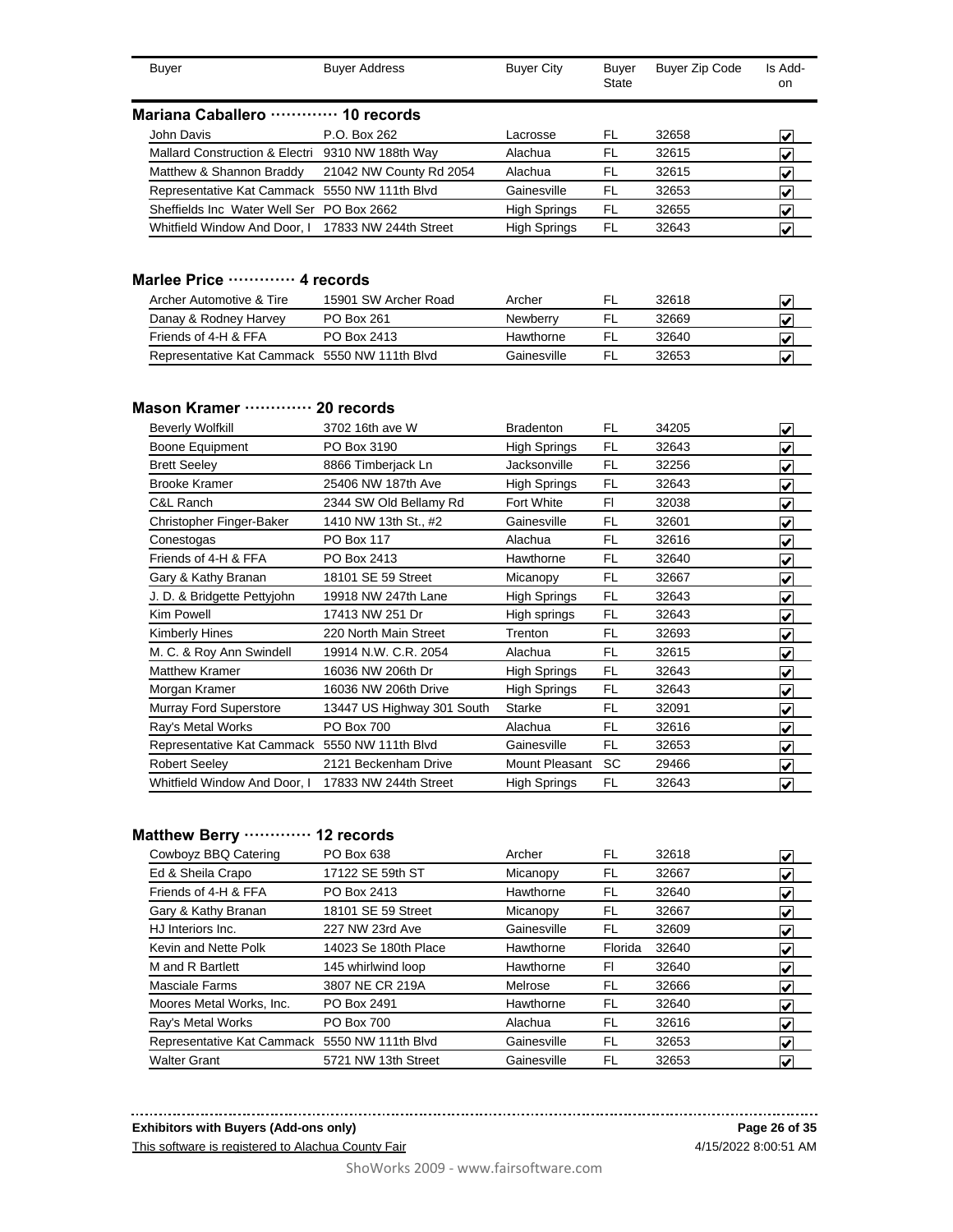| Buyer                                              | <b>Buyer Address</b>     | <b>Buyer City</b>   | Buyer<br><b>State</b> | Buyer Zip Code | Is Add-<br>on           |
|----------------------------------------------------|--------------------------|---------------------|-----------------------|----------------|-------------------------|
| Melanie Butts  21 records                          |                          |                     |                       |                |                         |
| Aaron Wootton - Wootton Fa                         | 6414 nw state road 45    | <b>High Springs</b> | Florida               | 32643          | ✔                       |
| Beth Jenkins FL Homes Realt 6200 NW 43rd St        |                          | Gainesville         | F1                    | 32605          | ✔                       |
| Bonita Finan                                       | 4549 NE 44th Avenue      | <b>High Springs</b> | FL                    | 32643          | ✔                       |
| Colleen Tomlinson                                  | 5 Warpath Circle         | Crossville          | <b>TN</b>             | 38572          | $\overline{\mathbf{v}}$ |
| David Jenkins L&D Ranch                            | 4989 SW 62 CT            | Lake Butler         | <b>FL</b>             | 32054          | $\overline{\mathbf{v}}$ |
| Diana Smith                                        | 5580 SW Gray Fox Dr      | Palm City           | FL                    | 34990          | ✔                       |
| Friends of 4-H & FFA                               | PO Box 2413              | Hawthorne           | FL                    | 32640          | ✔                       |
| J. D. & Bridgette Pettyjohn                        | 19918 NW 247th Lane      | <b>High Springs</b> | FL                    | 32643          | $\overline{\mathbf{v}}$ |
| Jamie Smith                                        | 229 E Stuart Ave.        | Lake Wales          | FL                    | 33853          | $\overline{\mathbf{v}}$ |
| John E Green                                       | 14208 NW 243 Terr        | High Springs        | FL                    | 32643          | $\overline{\mathbf{v}}$ |
| Kelly & Christy Barber/Edward 15806 NW 78th Avenue |                          | Alachua             | FL                    | 32615          | $\checkmark$            |
| eah Steen                                          | 23370 NW 188th Avenue    | High Springs        | FL                    | 32643          | $\overline{\mathbf{v}}$ |
| Mason Kramer                                       | 25406 NW 187th Ave       | <b>High Springs</b> | FI                    | 32643          | $\overline{\mathbf{v}}$ |
| Matthew & Shannon Braddy                           | 21042 NW County Rd 2054  | Alachua             | <b>FL</b>             | 32615          | $\overline{\mathbf{v}}$ |
| Nelson's Lark Outdoor Store                        | 4505 NW 13th Street      | Gainesville         | FL                    | 32609          | ⊽                       |
| Preston & Katie Howell                             | 16512 NW 278th Ave       | Alachua             | <b>FL</b>             | 32615          | ⊽                       |
| Rebecca E Grose                                    | 4496 Congressional Drive | Jacksonville        | FL                    | 32246          | ⊽                       |
| Representative Kat Cammack 5550 NW 111th Blvd      |                          | Gainesville         | FL                    | 32653          | ⊽                       |
| <b>Stellar Services</b>                            | 2809 E 20th Way          | Gainesville         | FL                    | 32609          | $\overline{\checkmark}$ |
| Terry and Penny Elixson                            | 28826 NW CR 241          | Alachua             | FI                    | 32615          | $\overline{\checkmark}$ |
| Watauga River Cabins                               | 1310 N Lake Reedy Blvd   | Frostproof          | <b>FL</b>             | 33843          | $\overline{\mathbf{v}}$ |

#### **Michael Wunder ············· 3 records**

| Capote Cattle Co                              | 5637 SW 282 St | Newberry    | 32669 |  |
|-----------------------------------------------|----------------|-------------|-------|--|
| Friends of 4-H & FFA                          | PO Box 2413    | Hawthorne   | 32640 |  |
| Representative Kat Cammack 5550 NW 111th Blvd |                | Gainesville | 32653 |  |

#### **Nash Cox ············· 9 records**

| PO Box 2842            | <b>High Springs</b>                                                                                 | FL   | 32655 |   |
|------------------------|-----------------------------------------------------------------------------------------------------|------|-------|---|
| 28730 NW 32 Avenue     | Newberry                                                                                            | FL   | 32669 |   |
| 17122 SE 59th ST       | Micanopy                                                                                            | FL   | 32667 | V |
| PO Box 2413            | Hawthorne                                                                                           | FL   | 32640 | V |
| 18101 SE 59 Street     | Micanopy                                                                                            | - FL | 32667 | V |
| PO Box 2842            | <b>High Springs</b>                                                                                 | FL   | 32655 | V |
| 23343 NW County Rd 236 | <b>High Springs</b>                                                                                 | FL   | 32643 | V |
|                        | Gainesville                                                                                         | FL   | 32653 | V |
|                        | <b>High Springs</b>                                                                                 | FL   | 32643 | v |
|                        | Representative Kat Cammack 5550 NW 111th Blvd<br>Whitfield Window And Door, I 17833 NW 244th Street |      |       |   |

### **Nolan Thomas ············· 3 records**

| Frank & Diana Davis                           | <b>PO Box 222</b> | Waldo       | 32694 |  |
|-----------------------------------------------|-------------------|-------------|-------|--|
| Friends of 4-H & FFA                          | PO Box 2413       | Hawthorne   | 32640 |  |
| Representative Kat Cammack 5550 NW 111th Blvd |                   | Gainesville | 32653 |  |

#### **Olivia Beavers ············· 10 records**

| 18878 NW 244th St   | High Springs        | FL | 32643 | M |
|---------------------|---------------------|----|-------|---|
| 27007 N SR 121      | Alachua             |    | 32615 | ₩ |
| 13618 NW 270 Avenue | Alachua             |    | 32615 | M |
| 389 Turkey Creek    | Alachua             |    | 32615 | ₩ |
| 13105 nw 251st Way  | <b>High Springs</b> | Fl | 32632 |   |
|                     |                     |    |       |   |

**Exhibitors with Buyers (Add-ons only) Page 27 of 35**

This software is registered to Alachua County Fair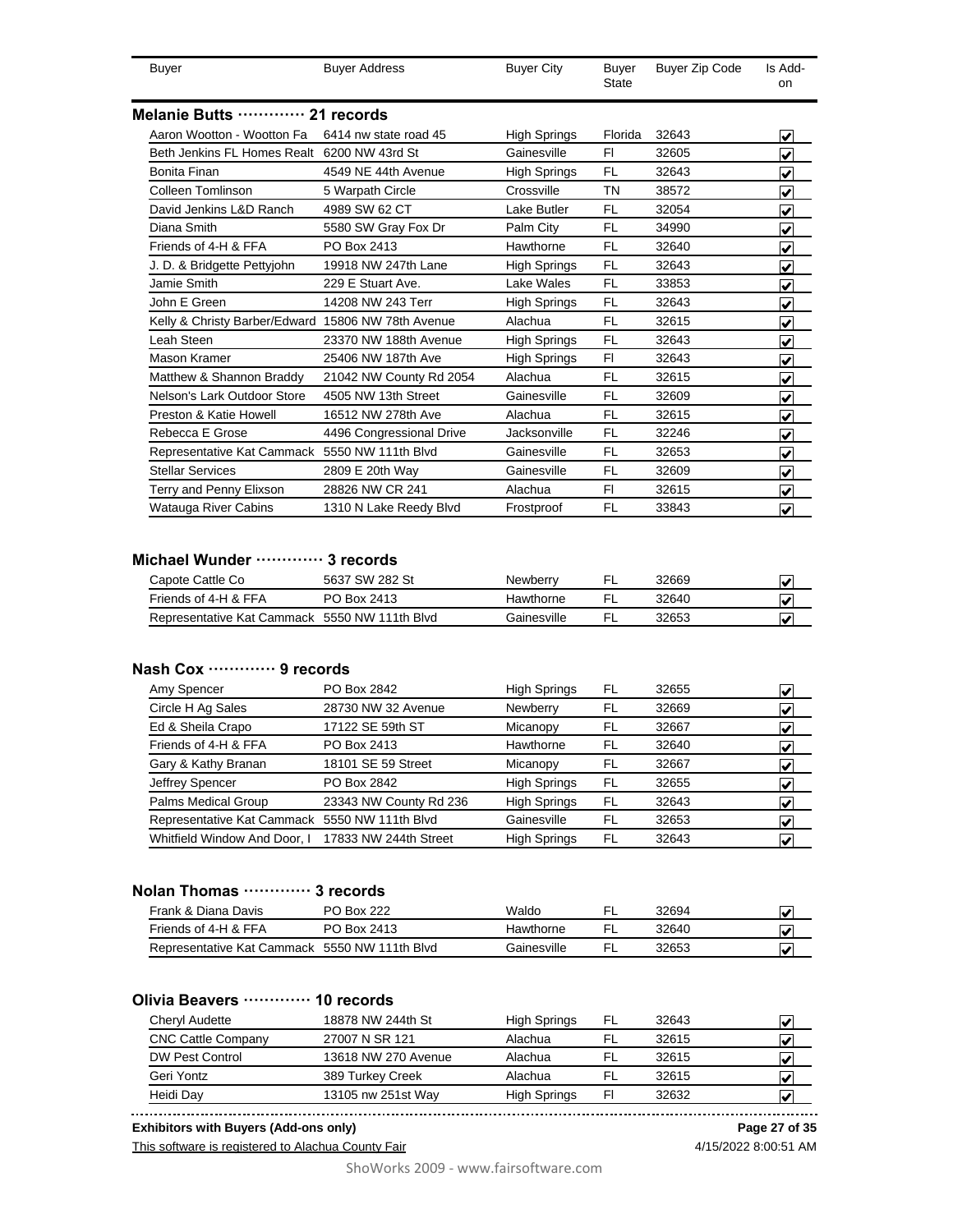| Buyer                          | <b>Buyer Address</b>     | <b>Buyer City</b> | Buyer<br>State | <b>Buyer Zip Code</b> | Is Add-<br>on.            |
|--------------------------------|--------------------------|-------------------|----------------|-----------------------|---------------------------|
| Olivia Beavers ………… 10 records |                          |                   |                |                       |                           |
| Matthew & Shannon Braddy       | 21042 NW County Rd 2054  | Alachua           | FL             | 32615                 | $\overline{\mathbf{v}}$   |
| Oliver Kendrick-Farm Bureau    | 16206 NW 163rd Lane      | Alachua           | FL             | 32615                 | V                         |
| R and M Construction and De    | 15948 W County Road 1491 | Alachua           | FL             | 32615                 | $\mathbf{v}^{\mathsf{r}}$ |
| Ray's Metal Works              | <b>PO Box 700</b>        | Alachua           | FL             | 32616                 |                           |
| Terry and Penny Elixson        | 28826 NW CR 241          | Alachua           | FI             | 32615                 |                           |

# **Owen Tyner ············· 7 records**

| 25501 NW 8th Ln                               | Newberry    | FL  | 32669 |   |
|-----------------------------------------------|-------------|-----|-------|---|
| 11207 SW 122nd St                             | Gainesville | FL  | 32608 |   |
| PO Box 37                                     | Newberry    | FL. | 32669 |   |
| PO Box 2413                                   | Hawthorne   | FL  | 32640 |   |
| Representative Kat Cammack 5550 NW 111th Blvd | Gainesville | FL  | 32653 | M |
| 25744 NW 46 Avenue                            | Newberry    | FL  | 32669 |   |
| Stone House Neighborhood G 1759 SW 248 Drive  | Newberry    | FL  | 32669 |   |
|                                               |             |     |       |   |

#### **Peyton O'Steen ············· 14 records**

| Andy & Kristi Crane                           | PO Box 2201                | Alachua             | FL      | 32616 | $\blacktriangleright$            |
|-----------------------------------------------|----------------------------|---------------------|---------|-------|----------------------------------|
| Bob & Sandy Crane                             | 13828 NW 174th Avenue      | Alachua             | FL      | 32615 | $\vert\bm{\mathsf{v}}\vert$      |
| Boone Equipment                               | PO Box 3190                | <b>High Springs</b> | FL      | 32643 | $\vert\bm{\mathsf{v}}\vert$      |
| <b>DW Pest Control</b>                        | 13618 NW 270 Avenue        | Alachua             | FL      | 32615 | $\left  \mathbf{v} \right $      |
| Friends of 4-H & FFA                          | PO Box 2413                | Hawthorne           | FL      | 32640 | $\vert\bm{\mathsf{v}}\vert$      |
| Hugh Cain Allstate                            | 2457 NW 12 PL              | Gainesville         | FL      | 32605 | $\left  \mathbf{v} \right $      |
| Jessica Butts                                 | 6629 SW CR 240             | Lake City           | FL      | 32024 | $\vert\boldsymbol{v}\vert$       |
| M & H Farms                                   | 15701 NW 278 Avenue        | Alachua             | FL      | 32615 | է                                |
| Matthew Kramer                                | 16036 NW 206th Dr          | <b>High Springs</b> | FL      | 32643 | $\left  \bm{\mathsf{v}} \right $ |
| North Florida Buildings LLC                   | 17410 Northwest US Highway | <b>High Springs</b> | Florida | 32643 | $\vert \bm{\mathsf{v}} \vert$    |
| Preston & Katie Howell                        | 16512 NW 278th Ave         | Alachua             | FL      | 32615 | $\left  \bm{\mathsf{v}} \right $ |
| Representative Kat Cammack 5550 NW 111th Blvd |                            | Gainesville         | FL      | 32653 | $\left  \bm{\mathsf{v}} \right $ |
| Sheffields Inc Water Well Ser                 | PO Box 2662                | <b>High Springs</b> | FL      | 32655 | $\left  \bm{\mathsf{v}} \right $ |
| Whitfield Window And Door. I                  | 17833 NW 244th Street      | <b>High Springs</b> | FL      | 32643 | $\vert\bm{\mathsf{v}}\vert$      |

### **Peyton Powell ············· 4 records**

| Friends of 4-H & FFA                          | PO Box 2413        | Hawthorne    | .FL | 32640 | IV |
|-----------------------------------------------|--------------------|--------------|-----|-------|----|
| <b>Kimberly Powell</b>                        | 17413 NW 251 Drive | High Springs | -FL | 32643 |    |
| Mason Kramer                                  | 25406 NW 187th Ave | High Springs | FI  | 32643 |    |
| Representative Kat Cammack 5550 NW 111th Blvd |                    | Gainesville  | FL. | 32653 | ₩  |

# **Peyton Williams ············· 10 records**

| Aaron Wootton - Wootton Fa                    | 6414 nw state road 45      | <b>High Springs</b> | Florida | 32643 | V                                |
|-----------------------------------------------|----------------------------|---------------------|---------|-------|----------------------------------|
| Boone Equipment                               | PO Box 3190                | <b>High Springs</b> | FL      | 32643 | V                                |
| Conestogas                                    | <b>PO Box 117</b>          | Alachua             | FL      | 32616 | V                                |
| Dale's Tire, Inc.                             | 2928 NE 21 Way             | Gainesville         | FL      | 32609 | V                                |
| Deren Land Surveying                          | 4605 NW 6th Street, Unit H | Gainesville         | FL      | 32609 | M                                |
| DW Pest Control                               | 13618 NW 270 Avenue        | Alachua             | FL      | 32615 | V                                |
| Friends of 4-H & FFA                          | PO Box 2413                | Hawthorne           | FL      | 32640 | V                                |
| Representative Kat Cammack 5550 NW 111th Blvd |                            | Gainesville         | FL      | 32653 | M                                |
| Sleepy G's Bees                               | 25744 NW 46 Avenue         | Newberry            | FL      | 32669 | $\left  \bm{\mathsf{v}} \right $ |
| <b>Stellar Services</b>                       | 2809 E 20th Way            | Gainesville         | FL      | 32609 | V                                |

#### **Exhibitors with Buyers (Add-ons only)**

This software is registered to Alachua County Fair

4/15/2022 8:00:51 AM **Page 28 of 35**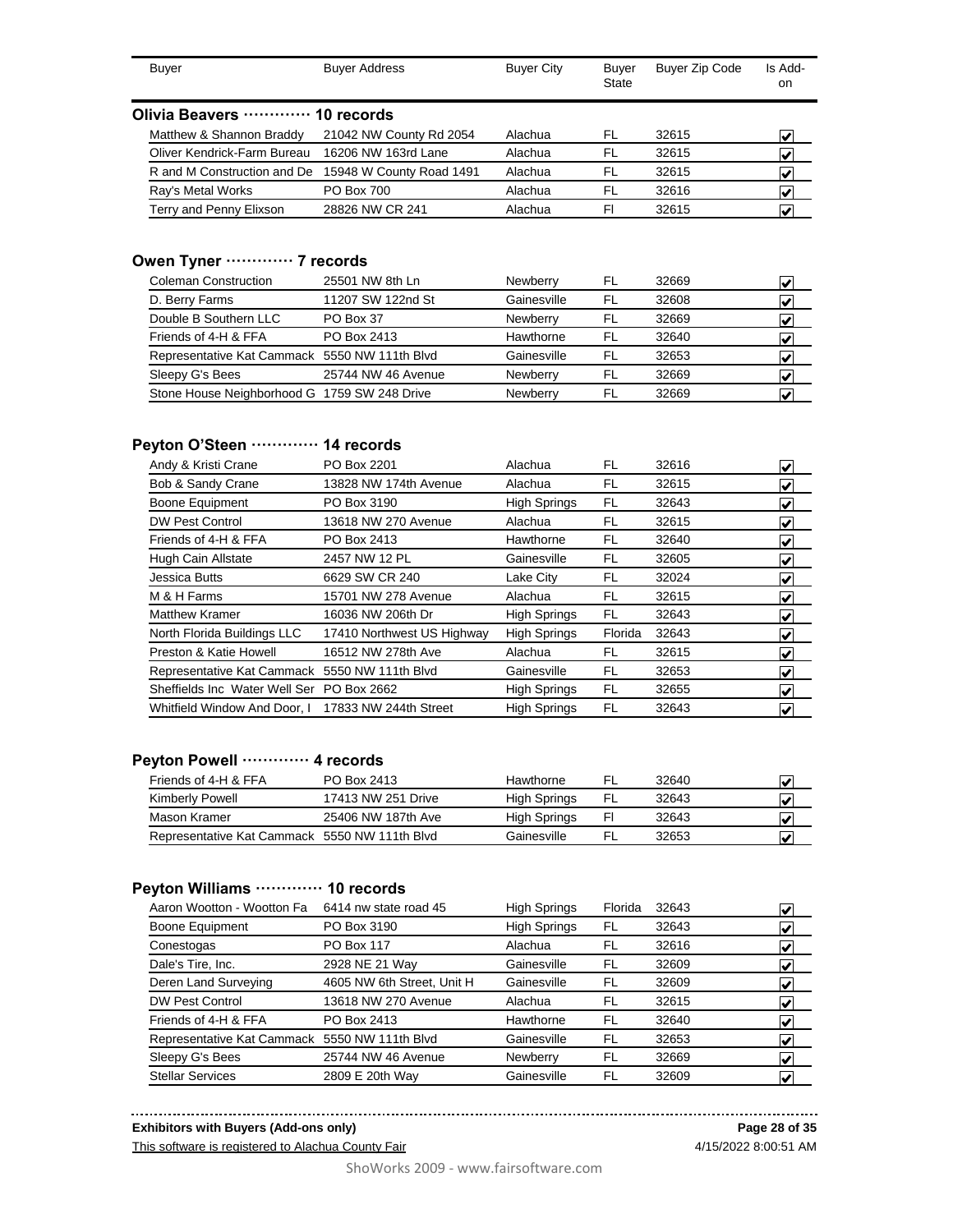| Buyer | <b>Buyer Address</b> | <b>Buver City</b> | Buyer<br>State | Buyer Zip Code | Is Add-<br>on |
|-------|----------------------|-------------------|----------------|----------------|---------------|

#### **Peyton Williams ············· 10 records**

#### **R&H Savanah McIntyre ············· 2 records**

| Friends of 4-H & FFA                          | PO Box 2413 | Hawthorne   | 32640 |  |
|-----------------------------------------------|-------------|-------------|-------|--|
| Representative Kat Cammack 5550 NW 111th Blvd |             | Gainesville | 32653 |  |

#### **Rachel Miller ············· 6 records**

| Circle H Ag Sales                             | 28730 NW 32 Avenue  | Newberry        | FL | 32669 | $\overline{\mathbf{v}}$ |
|-----------------------------------------------|---------------------|-----------------|----|-------|-------------------------|
| DW Pest Control                               | 13618 NW 270 Avenue | Alachua         | FL | 32615 | M                       |
| Friends of 4-H & FFA                          | PO Box 2413         | Hawthorne       | FI | 32640 | V                       |
| John Davis                                    | P.O. Box 262        | Lacrosse        | FI | 32658 | ₩                       |
| R4 Farms                                      | 27405 SW 82nd Place | <b>Newberry</b> | FI | 32669 | V                       |
| Representative Kat Cammack 5550 NW 111th Blvd |                     | Gainesville     | FI | 32653 |                         |

#### **Railee Steele ············· 10 records**

| 5637 SW 282 St                                | Newberry            | FL | 32669 | $\bm{\mathsf{v}}$                |
|-----------------------------------------------|---------------------|----|-------|----------------------------------|
| PO Box 2413                                   | Hawthorne           | FL | 32640 | $\blacktriangledown$             |
| 23313 W Newberry Road                         | <b>NEWBERRY</b>     | FL | 32669 | V                                |
| 2805 SE 239th ST                              | Hawthorne           | FL | 32640 | $\left  \bm{\mathsf{v}} \right $ |
| 145 whirlwind loop                            | Hawthorne           | FI | 32640 | V                                |
| 23905 NW 110 Ave                              | Alachua             | FL | 32615 | V                                |
| Representative Kat Cammack 5550 NW 111th Blvd | Gainesville         | FL | 32653 | V                                |
| 14823 NW 94th Avenue                          | Alachua             | FL | 32615 | V                                |
| 3283 SW CR 778                                | Fort White          | FL | 32038 | $\left  \bm{\mathsf{v}} \right $ |
| 101 Ginnie Springs Road                       | <b>High Springs</b> | FL | 32643 | V                                |
|                                               |                     |    |       |                                  |

### **RAMSEY STANLEY ············· 12 records**

| Bob & Sandy Crane                             | 13828 NW 174th Avenue   | Alachua             | FL | 32615 | V                           |
|-----------------------------------------------|-------------------------|---------------------|----|-------|-----------------------------|
| Boone Equipment                               | PO Box 3190             | <b>High Springs</b> | FL | 32643 | $\blacktriangledown$        |
| Friends of 4-H & FFA                          | PO Box 2413             | Hawthorne           | FL | 32640 | $\vert\bm{\mathsf{v}}\vert$ |
| Jed Ward                                      | 6751 NW 214th St        | Alachua             | FL | 32615 | $\left  \mathbf{v} \right $ |
| Laura Smith                                   | 623 Turkey Creek        | Alachua             | FL | 32615 | V                           |
| Matthew & Shannon Braddy                      | 21042 NW County Rd 2054 | Alachua             | FL | 32615 | $\left  \mathbf{v} \right $ |
| Michael Metzler CPA, PA                       | 2630 NW 41st Street     | Gainesville         | FL | 32606 | $\left  \mathbf{v} \right $ |
| Oliver Kendrick-Farm Bureau                   | 16206 NW 163rd Lane     | Alachua             | FL | 32615 | $\left  \mathbf{v} \right $ |
| Precision Lawns & Landscapi                   | 23905 NW 110 Ave        | Alachua             | FL | 32615 | $\vert\bm{\mathsf{v}}\vert$ |
| Representative Kat Cammack 5550 NW 111th Blvd |                         | Gainesville         | FL | 32653 | $\vert\bm{\mathsf{v}}\vert$ |
| Richard & Alice Bryan                         | 14823 NW 94th Avenue    | Alachua             | FL | 32615 | V                           |
| Wayne & Sharon Owens                          | 22120 NW 78th Ave       | Alachua             | FL | 32615 | $\left  \mathbf{v} \right $ |
|                                               |                         |                     |    |       |                             |

#### **Riley Hester ············· 9 records**

| 504 Swilliston Road<br>Almond Oil Company<br>Gainesville<br>FL<br>32641                     | Ñ                       |
|---------------------------------------------------------------------------------------------|-------------------------|
| 16215 SE 72nd Lane<br><b>Brian Mcintire</b><br>Lake Butler<br>FL<br>32054                   | V                       |
| Circle H Ag Sales<br>28730 NW 32 Avenue<br>Newberry<br>FL<br>32669                          | V                       |
| Friends of 4-H & FFA<br>PO Box 2413<br>Hawthorne<br>FL<br>32640                             | M                       |
| 11722 Grove Hill Lane<br>Karen Hester<br>Knoxville<br>ΤN<br>37932                           | V                       |
| Kelly & Christy Barber/Edward 15806 NW 78th Avenue<br>Alachua<br>FL<br>32615                | $\overline{\mathbf{v}}$ |
| 19303 SW 30th Avenue<br><b>Logical Construction</b><br>Newberry<br>FL<br>32669              | $\overline{\mathbf{v}}$ |
| <b>Murray Ford Superstore</b><br>13447 US Highway 301 South<br><b>Starke</b><br>FL<br>32091 |                         |

**Exhibitors with Buyers (Add-ons only)**

This software is registered to Alachua County Fair

4/15/2022 8:00:52 AM **Page 29 of 35**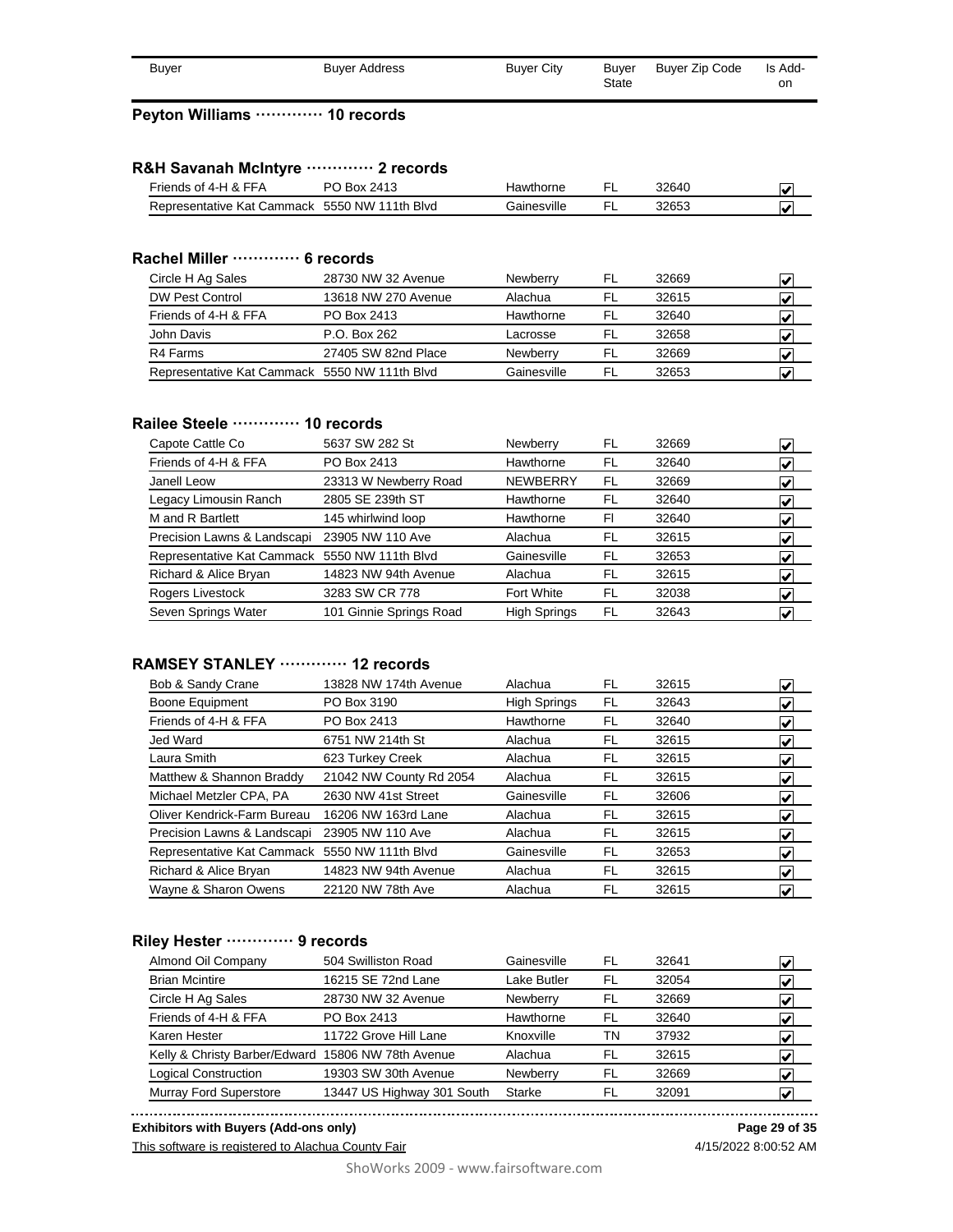| Buyer                       | <b>Buyer Address</b>                          | <b>Buver City</b> | Buver<br>State | Buyer Zip Code | Is Add-<br>on |
|-----------------------------|-----------------------------------------------|-------------------|----------------|----------------|---------------|
| Riley Hester ………… 9 records |                                               |                   |                |                |               |
|                             | Representative Kat Cammack 5550 NW 111th Blvd | Gainesville       | FL.            | 32653          |               |

#### **RILEY STANLEY ············· 11 records**

| Bob & Sandy Crane                             | 13828 NW 174th Avenue   | Alachua             | FL | 32615 | V                                |
|-----------------------------------------------|-------------------------|---------------------|----|-------|----------------------------------|
| Boone Equipment                               | PO Box 3190             | <b>High Springs</b> | FL | 32643 | V                                |
| Friends of 4-H & FFA                          | PO Box 2413             | Hawthorne           | FL | 32640 | $\vert\boldsymbol{v}\vert$       |
| Jed Ward                                      | 6751 NW 214th St        | Alachua             | FL | 32615 | $\left  \bm{\mathsf{v}} \right $ |
| Laura Smith                                   | 623 Turkey Creek        | Alachua             | FL | 32615 | V                                |
| Matthew & Shannon Braddy                      | 21042 NW County Rd 2054 | Alachua             | FL | 32615 | $\blacktriangleright$            |
| Michael Metzler CPA, PA                       | 2630 NW 41st Street     | Gainesville         | FL | 32606 | $\left  \bm{\mathsf{v}} \right $ |
| Oliver Kendrick-Farm Bureau                   | 16206 NW 163rd Lane     | Alachua             | FL | 32615 | V                                |
| Representative Kat Cammack 5550 NW 111th Blvd |                         | Gainesville         | FL | 32653 | $\left  \bm{\mathsf{v}} \right $ |
| Richard & Alice Bryan                         | 14823 NW 94th Avenue    | Alachua             | FL | 32615 | $\left  \mathbf{v} \right $      |
| Wayne & Sharon Owens                          | 22120 NW 78th Ave       | Alachua             | FL | 32615 | V                                |

### **Ryan Dillard ············· 7 records**

| Dale's Tire, Inc.                                    | 2928 NE 21 Way     | Gainesville | FL      | 32609 |  |
|------------------------------------------------------|--------------------|-------------|---------|-------|--|
| Friends of 4-H & FFA                                 | PO Box 2413        | Hawthorne   | FL      | 32640 |  |
| Gary & Kathy Branan                                  | 18101 SE 59 Street | Micanopy    | FL      | 32667 |  |
| Joseph Crevasse of Crevasse 6352 NW 18th Drive STE 6 |                    | Gainesville | Florida | 32653 |  |
| Ray's Metal Works                                    | <b>PO Box 700</b>  | Alachua     | FL.     | 32616 |  |
| Representative Kat Cammack 5550 NW 111th Blvd        |                    | Gainesville | .FL     | 32653 |  |
| RPM Auto, LLC                                        | 24850 NW 9 Place   | Newberry    | FL      | 32669 |  |
|                                                      |                    |             |         |       |  |

#### **Samantha Day ············· 8 records**

| 28730 NW 32 Avenue                            | Newberry    | FL | 32669 |   |
|-----------------------------------------------|-------------|----|-------|---|
| PO Box 261                                    | Newberry    | FL | 32669 | V |
| PO Box 2413                                   | Hawthorne   | FL | 32640 |   |
| 3508 SW 186th St                              | Newberry    | FL | 32669 |   |
| 14407 SW 8th Place                            | Newberry    | FL | 32669 | V |
| <b>PO Box 700</b>                             | Alachua     | FL | 32616 | V |
| Representative Kat Cammack 5550 NW 111th Blvd | Gainesville | FL | 32653 | V |
| 25744 NW 46 Avenue                            | Newberry    | FL | 32669 |   |
|                                               |             |    |       |   |

#### **Samantha Pernini-Dykes ············· 2 records**

| Friends of 4-H & FFA                          | Box 2413 | Hawthorne   | 32640 |  |
|-----------------------------------------------|----------|-------------|-------|--|
| Representative Kat Cammack 5550 NW 111th Blvd |          | Gainesville | 32653 |  |

#### **Sara McKnight ············· 8 records**

| <b>Boone Equipment</b>                           | PO Box 3190             | <b>High Springs</b> | FL | 32643 | V |
|--------------------------------------------------|-------------------------|---------------------|----|-------|---|
| Friends of 4-H & FFA                             | PO Box 2413             | Hawthorne           | FL | 32640 | ✔ |
| Mallard Construction & Electri 9310 NW 188th Way |                         | Alachua             | FL | 32615 | V |
| Margaret McKnight                                | 14201 NW 174 Avenue     | Alachua             | FL | 32615 | V |
| Representative Kat Cammack 5550 NW 111th Blvd    |                         | Gainesville         | FL | 32653 | V |
| Seven Springs Water                              | 101 Ginnie Springs Road | <b>High Springs</b> | FL | 32643 | Ñ |
| Sheffields Inc Water Well Ser PO Box 2662        |                         | <b>High Springs</b> | FL | 32655 | V |
| WG Johnson and Son                               | 6709 NW 196 St          | Alachua             | FI | 32692 |   |

**Exhibitors with Buyers (Add-ons only)**

This software is registered to Alachua County Fair

4/15/2022 8:00:52 AM **Page 30 of 35**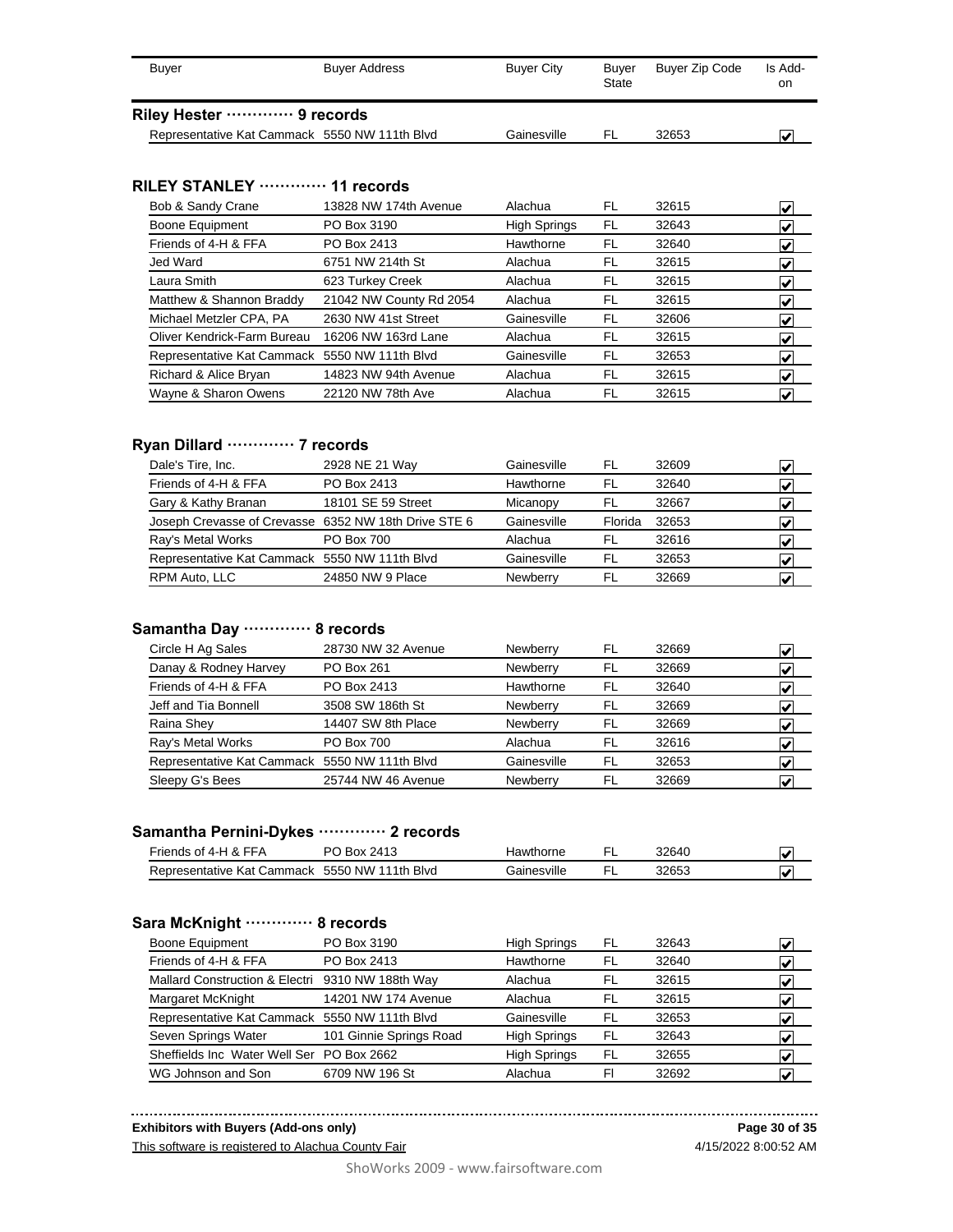| Buyer                                               | <b>Buyer Address</b> | <b>Buyer City</b> | Buyer<br><b>State</b> | <b>Buyer Zip Code</b> | Is Add-<br>on |
|-----------------------------------------------------|----------------------|-------------------|-----------------------|-----------------------|---------------|
| Sarah Morgan  4 records                             |                      |                   |                       |                       |               |
| Christine Stevens- Havoc Con 348 Redwater Lake Road |                      | Hawthorne         | FL                    | 32640                 |               |
| Friends of 4-H & FFA                                | PO Box 2413          | Hawthorne         | FL.                   | 32640                 |               |
| Precision Lawns & Landscapi                         | 23905 NW 110 Ave     | Alachua           | FL                    | 32615                 |               |
| Representative Kat Cammack 5550 NW 111th Blvd       |                      | Gainesville       | FL                    | 32653                 |               |

#### **Savanna Johnson ············· 6 records**

| Aimee Worley                                  | PO Box 354          | Hawthorne   | FL  | 32640 |  |
|-----------------------------------------------|---------------------|-------------|-----|-------|--|
| Annette Johnson                               | 1128 SE CR 219A     | Hawthorne   | FL. | 32640 |  |
| Friends of 4-H & FFA                          | PO Box 2413         | Hawthorne   | FL. | 32640 |  |
| Representative Kat Cammack 5550 NW 111th Blvd |                     | Gainesville | FL. | 32653 |  |
| <b>Texas Trailers</b>                         | 5601 NW 13th St     | Gainesville | FL. | 32653 |  |
| <b>Walter Grant</b>                           | 5721 NW 13th Street | Gainesville | FL. | 32653 |  |

#### **Sean Kopman ············· 5 records**

| Boyd & Son Sod Farm                           | 25505 SW 46 Avenue | <b>Newberry</b> | FL  | 32669 | V |
|-----------------------------------------------|--------------------|-----------------|-----|-------|---|
| Circle H Ag Sales                             | 28730 NW 32 Avenue | <b>Newberry</b> | FL  | 32669 |   |
| Ed & Sheila Crapo                             | 17122 SE 59th ST   | Micanopy        | FL  | 32667 |   |
| Friends of 4-H & FFA                          | PO Box 2413        | Hawthorne       | FL. | 32640 |   |
| Representative Kat Cammack 5550 NW 111th Blvd |                    | Gainesville     | FI. | 32653 | M |

#### **SFHS Allison McQuatters ············· 8 records**

| 28730 NW 32 Avenue                            | Newberry            | FL | 32669 |   |
|-----------------------------------------------|---------------------|----|-------|---|
| 12300 NW US Hwy 441                           | Alachua             | FL | 32615 | V |
| PO Box 2413                                   | Hawthorne           | FL | 32640 | V |
| 19918 NW 247th Lane                           | <b>High Springs</b> | FL | 32643 | M |
| 16206 NW 163rd Lane                           | Alachua             | FL | 32615 | V |
| <b>PO Box 700</b>                             | Alachua             | FL | 32616 | V |
| Representative Kat Cammack 5550 NW 111th Blvd | Gainesville         | FL | 32653 | V |
| 14823 NW 94th Avenue                          | Alachua             | FL | 32615 |   |
|                                               |                     |    |       |   |

#### **Shepard Simmons ············· 10 records**

| Aaron Wootton - Wootton Fa                    | 6414 nw state road 45    | <b>High Springs</b> | Florida | 32643      | V                           |
|-----------------------------------------------|--------------------------|---------------------|---------|------------|-----------------------------|
| Amanda James                                  | 21825 NW 29th Terrace    | <b>Brooker</b>      | FL      | 32622-5187 | $\vert \mathbf{v} \vert$    |
| <b>Boone Equipment</b>                        | PO Box 3190              | <b>High Springs</b> | FL      | 32643      | $\left  \mathbf{v} \right $ |
| CnL Ranch                                     | 2344 SW Old Bellamy Road | <b>Ft White</b>     | FI      | 32038      | V                           |
| CW Auction Company, LLC                       | 25961 W US Hwy 27        | <b>High Springs</b> | FL      | 32643      | V                           |
| Friends of 4-H & FFA                          | PO Box 2413              | Hawthorne           | FL      | 32640      | V                           |
| John Lovelace                                 | 31306 Pasco Road         | San Antonio         | FL      | 33576      | M                           |
| Preston & Katie Howell                        | 16512 NW 278th Ave       | Alachua             | FL      | 32615      | M                           |
| Representative Kat Cammack 5550 NW 111th Blvd |                          | Gainesville         | FL      | 32653      | V                           |
| Sandi's Creative Connection                   | 10600 Fort King Road     | Dade City           | FL      | 33525      | V                           |
|                                               |                          |                     |         |            |                             |

#### **Skylar Pennell ············· 3 records**

| Friends of 4-H & FFA                          | PO Box 2413       | Hawthorne   | 32640 |  |
|-----------------------------------------------|-------------------|-------------|-------|--|
| Logan Mosher                                  | 16156 NW 121st In | Alachua     | 32615 |  |
| Representative Kat Cammack 5550 NW 111th Blvd |                   | Gainesville | 32653 |  |

#### **Exhibitors with Buyers (Add-ons only)**

This software is registered to Alachua County Fair

4/15/2022 8:00:52 AM **Page 31 of 35**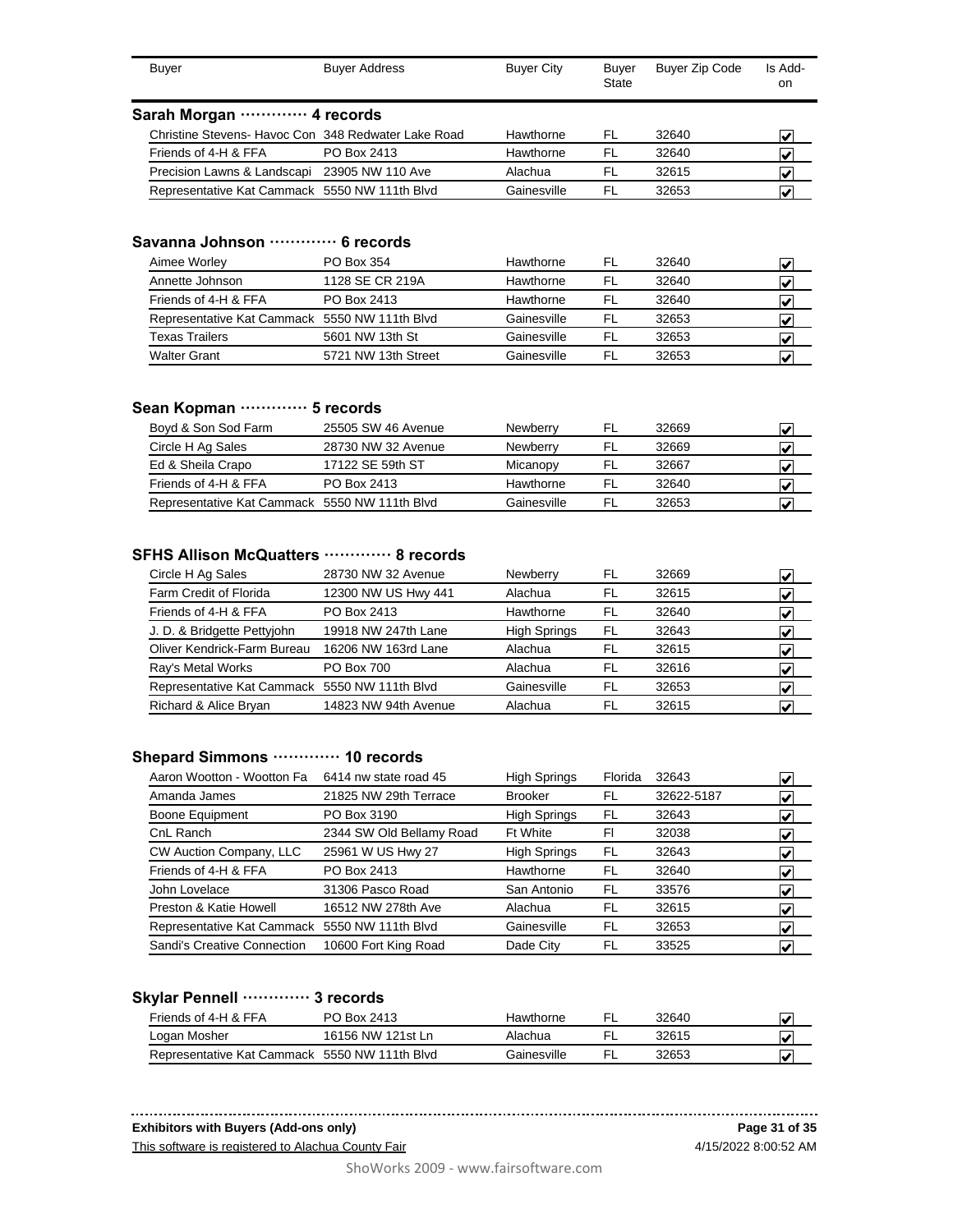| Buyer                                         | <b>Buyer Address</b> | <b>Buyer City</b> | Buyer<br><b>State</b> | Buyer Zip Code | Is Add-<br>on. |
|-----------------------------------------------|----------------------|-------------------|-----------------------|----------------|----------------|
| Synteria Williams  3 records                  |                      |                   |                       |                |                |
| Friends of 4-H & FFA                          | PO Box 2413          | Hawthorne         | FI.                   | 32640          | V              |
| Ray's Metal Works                             | <b>PO Box 700</b>    | Alachua           | FI                    | 32616          | V              |
| Representative Kat Cammack 5550 NW 111th Blvd |                      | Gainesville       | FI                    | 32653          |                |

#### **Tate Howell ············· 13 records**

| Adam & Bridgit O'Steen                        | 18073 NW 262nd Avenue    | Alachua             | FL | 32615 | $\left  \bm{\mathsf{v}} \right $ |
|-----------------------------------------------|--------------------------|---------------------|----|-------|----------------------------------|
| <b>Beyond Expectations</b>                    | 27118 NW 165th Street    | Alachua             | FL | 32615 | M                                |
| <b>Chris Torrence</b>                         | 954 NW 244th Drive       | Newberry            | FL | 32669 | $\left  \mathbf{v} \right $      |
| CnL Ranch                                     | 2344 SW Old Bellamy Road | <b>Ft White</b>     | FI | 32038 | $\left  \mathbf{v} \right $      |
| Dennis & Betty Howell                         | 16512 NW 278th Ave       | Alachua             | FL | 32615 | $\left  \mathbf{v} \right $      |
| Donnie Odom - Farm Bureau I 16206 NW 163rd Ln |                          | Alachua             | FL | 32615 | $\left  \mathbf{v} \right $      |
| <b>DW Pest Control</b>                        | 13618 NW 270 Avenue      | Alachua             | FL | 32615 | M                                |
| Friends of 4-H & FFA                          | PO Box 2413              | Hawthorne           | FL | 32640 | $\vert\bm{\mathsf{v}}\vert$      |
| Guy & Paige Hale                              | 15701 NW 278 Avenue      | Alachua             | FL | 32615 | $\vert\bm{\mathsf{v}}\vert$      |
| Representative Kat Cammack 5550 NW 111th Blvd |                          | Gainesville         | FL | 32653 | $\left  \mathbf{v} \right $      |
| Richard & Alice Bryan                         | 14823 NW 94th Avenue     | Alachua             | FL | 32615 | $\left  \mathbf{v} \right $      |
| Ryan Beville                                  | 22103 NW County Rd 235A  | Alachua             | FL | 32615 | $\left  \mathbf{v} \right $      |
| Sand Hill Brangus                             | 8347 NE 50th Street      | <b>High Springs</b> | FL | 32643 | $\left  \mathbf{v} \right $      |

# **Taylor Berryhill ············· 2 records**

| Friends of 4-H & FFA       | 2413<br>. Box      | Hawthorne          | 32640 |   |
|----------------------------|--------------------|--------------------|-------|---|
| Representative Kat Cammack | 5550 NW 111th Blvd | <b>Gainesville</b> | 32653 | м |

# **Taylor Greenberg ············· 2 records**

| Friends of 4-H & FFA       | Box 2413           | Hawthorne   | - | 32640 |  |
|----------------------------|--------------------|-------------|---|-------|--|
| Representative Kat Cammack | 5550 NW 111th Blvd | Gainesville |   | 32653 |  |

#### **Tessa Betke ············· 4 records**

| Friends of 4-H & FFA                          | PO Box 2413        | Hawthorne   | 32640 |  |
|-----------------------------------------------|--------------------|-------------|-------|--|
| Jon Doke                                      | 13904 NW 270th Ave | Alachua     | 32615 |  |
| Precision Lawns & Landscapi                   | 23905 NW 110 Ave   | Alachua     | 32615 |  |
| Representative Kat Cammack 5550 NW 111th Blvd |                    | Gainesville | 32653 |  |
|                                               |                    |             |       |  |

### **Tifton Green ············· 9 records**

| Amanda James                                  | 21825 NW 29th Terrace | <b>Brooker</b> | FL      | 32622-5187 | V |
|-----------------------------------------------|-----------------------|----------------|---------|------------|---|
| Circle H Ag Sales                             | 28730 NW 32 Avenue    | Newberry       | FL      | 32669      | V |
| Danay & Rodney Harvey                         | PO Box 261            | Newberry       | FL      | 32669      | V |
| Friends of 4-H & FFA                          | PO Box 2413           | Hawthorne      | FL      | 32640      | V |
| Hersey Inc                                    | 20722 SW County Rd18  | <b>Brooker</b> | Florida | 32622      |   |
| Jed Ward                                      | 6751 NW 214th St      | Alachua        | FL      | 32615      | V |
| R <sub>3</sub> C                              | PO Box 358            | Williston      | FI      | 32696      | V |
| Representative Kat Cammack 5550 NW 111th Blvd |                       | Gainesville    | FL      | 32653      | V |
| Scott Blackwell                               | PO Box 923            | Archer         | FL      | 32618      |   |
|                                               |                       |                |         |            |   |

### **Tison Thomas ············· 3 records**

| <sup>⊏</sup> rank & Diana Davis  | nnr<br>PO Box | Waldo     | 32694 | ∕مە∃ |
|----------------------------------|---------------|-----------|-------|------|
| $\mathsf{F}$ riends of 4-H & FFA | PO Box 2413   | Hawthorne | 32640 | سا   |

**Exhibitors with Buyers (Add-ons only)**

**Page 32 of 35**

4/15/2022 8:00:52 AM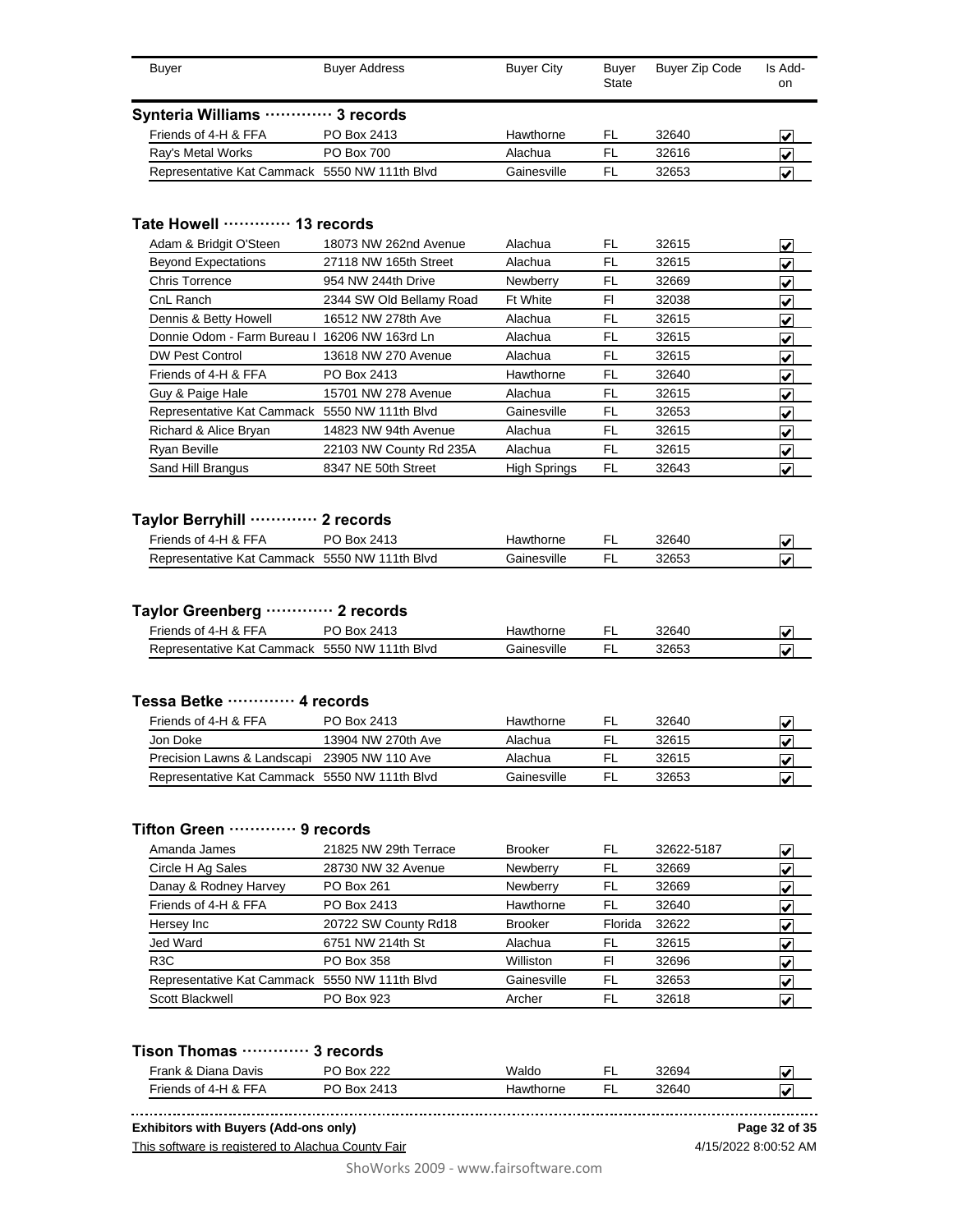| Buyer                       | <b>Buyer Address</b>                          | <b>Buyer City</b> | Buver<br>State | Buyer Zip Code | Is Add-<br>on |
|-----------------------------|-----------------------------------------------|-------------------|----------------|----------------|---------------|
| Tison Thomas ………… 3 records |                                               |                   |                |                |               |
|                             | Representative Kat Cammack 5550 NW 111th Blvd | Gainesville       | FI             | 32653          |               |

### **Tony Myers ············· 5 records**

| Boone Equipment                               | PO Box 3190             | <b>High Springs</b> | FL | 32643 |  |
|-----------------------------------------------|-------------------------|---------------------|----|-------|--|
| Friends of 4-H & FFA                          | PO Box 2413             | Hawthorne           | FI | 32640 |  |
| Matthew & Shannon Braddy                      | 21042 NW County Rd 2054 | Alachua             |    | 32615 |  |
| Oliver Kendrick-Farm Bureau                   | 16206 NW 163rd Lane     | Alachua             |    | 32615 |  |
| Representative Kat Cammack 5550 NW 111th Blvd |                         | Gainesville         |    | 32653 |  |

#### **Trig Worley ············· 8 records**

| PO Box 354                                    | Hawthorne   | FL  | 32640 |  |
|-----------------------------------------------|-------------|-----|-------|--|
| PO Box 2413                                   | Hawthorne   | FL  | 32640 |  |
| P.O. Box 262                                  | Lacrosse    | FI. | 32658 |  |
| 100 ST RD 26                                  | Melrose     | FI. | 32666 |  |
| <b>PO Box 700</b>                             | Alachua     | FL  | 32616 |  |
| Representative Kat Cammack 5550 NW 111th Blvd | Gainesville | FL  | 32653 |  |
| 29220 NW 122nd Street                         | Alachua     | FL  | 32615 |  |
| 19218 Sea Mist                                | Lutz.       | FL  | 33558 |  |
|                                               |             |     |       |  |

#### **Tristan Duke ············· 5 records**

| Aminta K Crevasse                             | 20914 SW 46th Ave    | <b>Newberry</b> | FL | 32669 |   |
|-----------------------------------------------|----------------------|-----------------|----|-------|---|
| Archer Automotive & Tire                      | 15901 SW Archer Road | Archer          | FL | 32618 |   |
| Circle H Ag Sales                             | 28730 NW 32 Avenue   | <b>Newberry</b> | FL | 32669 | M |
| Friends of 4-H & FFA                          | PO Box 2413          | Hawthorne       | FI | 32640 |   |
| Representative Kat Cammack 5550 NW 111th Blvd |                      | Gainesville     | FI | 32653 | M |

#### **Tyler Moore ············· 5 records**

| Circle H Ag Sales                             | 28730 NW 32 Avenue | <b>Newberry</b> | 32669 |  |
|-----------------------------------------------|--------------------|-----------------|-------|--|
| Danay & Rodney Harvey                         | PO Box 261         | Newberry        | 32669 |  |
| Friends of 4-H & FFA                          | PO Box 2413        | Hawthorne       | 32640 |  |
| Representative Kat Cammack 5550 NW 111th Blvd |                    | Gainesville     | 32653 |  |
| Wayne & Sharon Owens                          | 22120 NW 78th Ave  | Alachua         | 32615 |  |

#### **Tyler Travers ············· 2 records**

| <b>Gatorland Kubota</b> | 4502 NW 13 Street | Gainesville |   | 32609 | كالمحادا                |
|-------------------------|-------------------|-------------|---|-------|-------------------------|
| Ray's Metal Works       | 700<br>PO<br>Box  | Alachua     | - | 32616 | $\overline{\mathbf{v}}$ |

### **Tyson Fralick ············· 15 records**

| Amanda James              | 21825 NW 29th Terrace | <b>Brooker</b>      | FL | 32622-5187 | V |
|---------------------------|-----------------------|---------------------|----|------------|---|
| Andy & Kristi Crane       | PO Box 2201           | Alachua             | FL | 32616      | V |
| Boone Equipment           | PO Box 3190           | <b>High Springs</b> | FL | 32643      | ✓ |
| Circle H Ag Sales         | 28730 NW 32 Avenue    | Newberry            | FL | 32669      | V |
| <b>CNC Cattle Company</b> | 27007 N SR 121        | Alachua             | FL | 32615      | V |
| DW Pest Control           | 13618 NW 270 Avenue   | Alachua             | FL | 32615      | V |
| Friends of 4-H & FFA      | PO Box 2413           | Hawthorne           | FL | 32640      | V |
| Ian Dennis D.M.D., P.A.   | 18474 Main Street     | <b>High Springs</b> | FL | 32643      | ✓ |
| Jon Doke                  | 13904 NW 270th Ave    | Alachua             | FL | 32615      | V |

**Exhibitors with Buyers (Add-ons only)**

This software is registered to Alachua County Fair

**Page 33 of 35**

ShoWorks 2009 - www.fairsoftware.com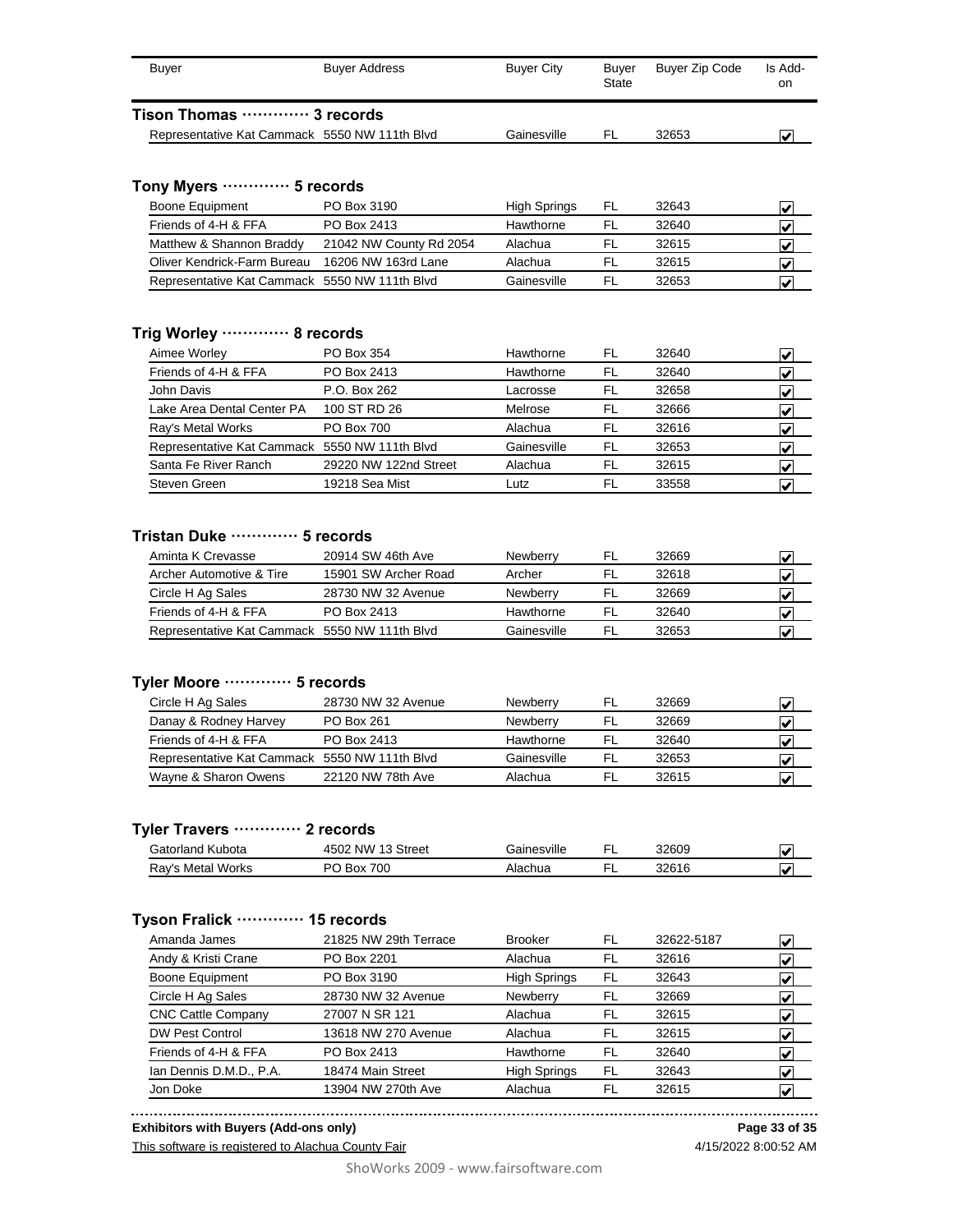| Buyer                                         | <b>Buyer Address</b>  | <b>Buyer City</b>   | Buyer<br>State | Buyer Zip Code | Is Add-<br>on.                           |
|-----------------------------------------------|-----------------------|---------------------|----------------|----------------|------------------------------------------|
| Tyson Fralick ………… 15 records                 |                       |                     |                |                |                                          |
| M & H Farms                                   | 15701 NW 278 Avenue   | Alachua             | FL             | 32615          | V                                        |
| <b>Nettles Sausage</b>                        | 190 SW County Rd 240  | Lake City           | <b>FL</b>      | 32025          | V                                        |
| Precision Lawns & Landscapi                   | 23905 NW 110 Ave      | Alachua             | FL             | 32615          | V                                        |
| Preston & Katie Howell                        | 16512 NW 278th Ave    | Alachua             | FL             | 32615          | V                                        |
| Ray Hughes                                    | 24609 NW 155th Avenue | <b>High Springs</b> | FL             | 32643-6853     | $\blacktriangledown$                     |
| Representative Kat Cammack 5550 NW 111th Blvd |                       | Gainesville         | FL             | 32653          | $\left  \boldsymbol{\mathsf{v}} \right $ |

### **Waylon James ············· 12 records**

| Amanda James                                  | 21825 NW 29th Terrace         | <b>Brooker</b>      | FL | 32622-5187 | $\left  \bm{\mathsf{v}} \right $ |
|-----------------------------------------------|-------------------------------|---------------------|----|------------|----------------------------------|
| <b>Cheshire Construction</b>                  | 1325 NW 53rd Ave              | Gainesville         | FL | 32609      | $\left  \mathbf{v} \right $      |
| <b>CNC Cattle Company</b>                     | 27007 N SR 121                | Alachua             | FL | 32615      | $\left  \mathbf{v} \right $      |
| <b>DW Pest Control</b>                        | 13618 NW 270 Avenue           | Alachua             | FL | 32615      | $\left  \mathbf{v} \right $      |
| Farm Credit of Florida                        | 12300 NW US Hwy 441           | Alachua             | FL | 32615      | M                                |
| Friends of 4-H & FFA                          | PO Box 2413                   | Hawthorne           | FL | 32640      | $\left  \mathbf{v} \right $      |
| Preston & Katie Howell                        | 16512 NW 278th Ave            | Alachua             | FL | 32615      | $\left  \mathbf{v} \right $      |
| Representative Kat Cammack 5550 NW 111th Blvd |                               | Gainesville         | FL | 32653      | $\left  \mathbf{v} \right $      |
| Sand Hill Brangus                             | 8347 NE 50th Street           | <b>High Springs</b> | FL | 32643      | $\vert\bm{\mathsf{v}}\vert$      |
| Sleepy G's Bees                               | 25744 NW 46 Avenue            | Newberry            | FL | 32669      | $\vert\bm{\mathsf{v}}\vert$      |
| <b>Tailwinds Boats</b>                        | 17416 High Springs Main Stree | <b>High Springs</b> | FL | 32644      | M                                |
| WW Gay Mechanical Contract 515 SE 11th Place  |                               | Gainesville         | FL | 32601      | V                                |

### **Waylon White ············· 7 records**

| PO Box 1544                                         | Hawthorne   | Florida | 32630 |  |
|-----------------------------------------------------|-------------|---------|-------|--|
| Christine Stevens- Havoc Con 348 Redwater Lake Road | Hawthorne   | FL      | 32640 |  |
| 4605 NW 6th Street, Unit H                          | Gainesville | FI.     | 32609 |  |
| PO Box 2413                                         | Hawthorne   | FL      | 32640 |  |
| PO Box 2491                                         | Hawthorne   | FI.     | 32640 |  |
| 13447 US Highway 301 South                          | Starke      | FL      | 32091 |  |
| Representative Kat Cammack 5550 NW 111th Blvd       | Gainesville | FL.     | 32653 |  |
|                                                     |             |         |       |  |

### **Whitney Davis ············· 15 records**

| Adam & Bridgit O'Steen                        | 18073 NW 262nd Avenue    | Alachua     | FL  | 32615 | V                                      |
|-----------------------------------------------|--------------------------|-------------|-----|-------|----------------------------------------|
| Andrews Paving Inc                            | 6327 NW 123rd Place      | Gainesville | FL  | 32653 | $\left \boldsymbol{\mathsf{v}}\right $ |
| Andy & Kristi Crane                           | PO Box 2201              | Alachua     | FL  | 32616 | V                                      |
| Cowboyz BBQ Catering                          | PO Box 638               | Archer      | FL  | 32618 | V                                      |
| Double B Southern LLC                         | PO Box 37                | Newberry    | FL  | 32669 | $\left  \mathbf{v} \right $            |
| <b>DW Pest Control</b>                        | 13618 NW 270 Avenue      | Alachua     | FL  | 32615 | V                                      |
| Friends of 4-H & FFA                          | PO Box 2413              | Hawthorne   | FL  | 32640 | $\blacktriangledown$                   |
| Gary & Kathy Branan                           | 18101 SE 59 Street       | Micanopy    | FL  | 32667 | V                                      |
| Gatorland Kubota                              | 4502 NW 13 Street        | Gainesville | FL. | 32609 | $\left  \mathbf{v} \right $            |
| John Davis                                    | P.O. Box 262             | Lacrosse    | FL  | 32658 | V                                      |
| R and M Construction and De                   | 15948 W County Road 1491 | Alachua     | FL  | 32615 | $\left  \mathbf{v} \right $            |
| Ray's Metal Works                             | <b>PO Box 700</b>        | Alachua     | FL  | 32616 | V                                      |
| Representative Kat Cammack 5550 NW 111th Blvd |                          | Gainesville | FL  | 32653 | $\left  \mathbf{v} \right $            |
| Santa Fe River Ranch                          | 29220 NW 122nd Street    | Alachua     | FL  | 32615 | $\left  \mathbf{v} \right $            |
| Terry and Penny Elixson                       | 28826 NW CR 241          | Alachua     | FI  | 32615 | V                                      |

### **William Beck ············· 3 records**

| Bob & Sandy Crane                                  | 13828 NW 174th Avenue | Alachua | 32615 |                      |
|----------------------------------------------------|-----------------------|---------|-------|----------------------|
| <b>Exhibitors with Buyers (Add-ons only)</b>       |                       |         |       | Page 34 of 35        |
| This software is registered to Alachua County Fair |                       |         |       | 4/15/2022 8:00:52 AM |